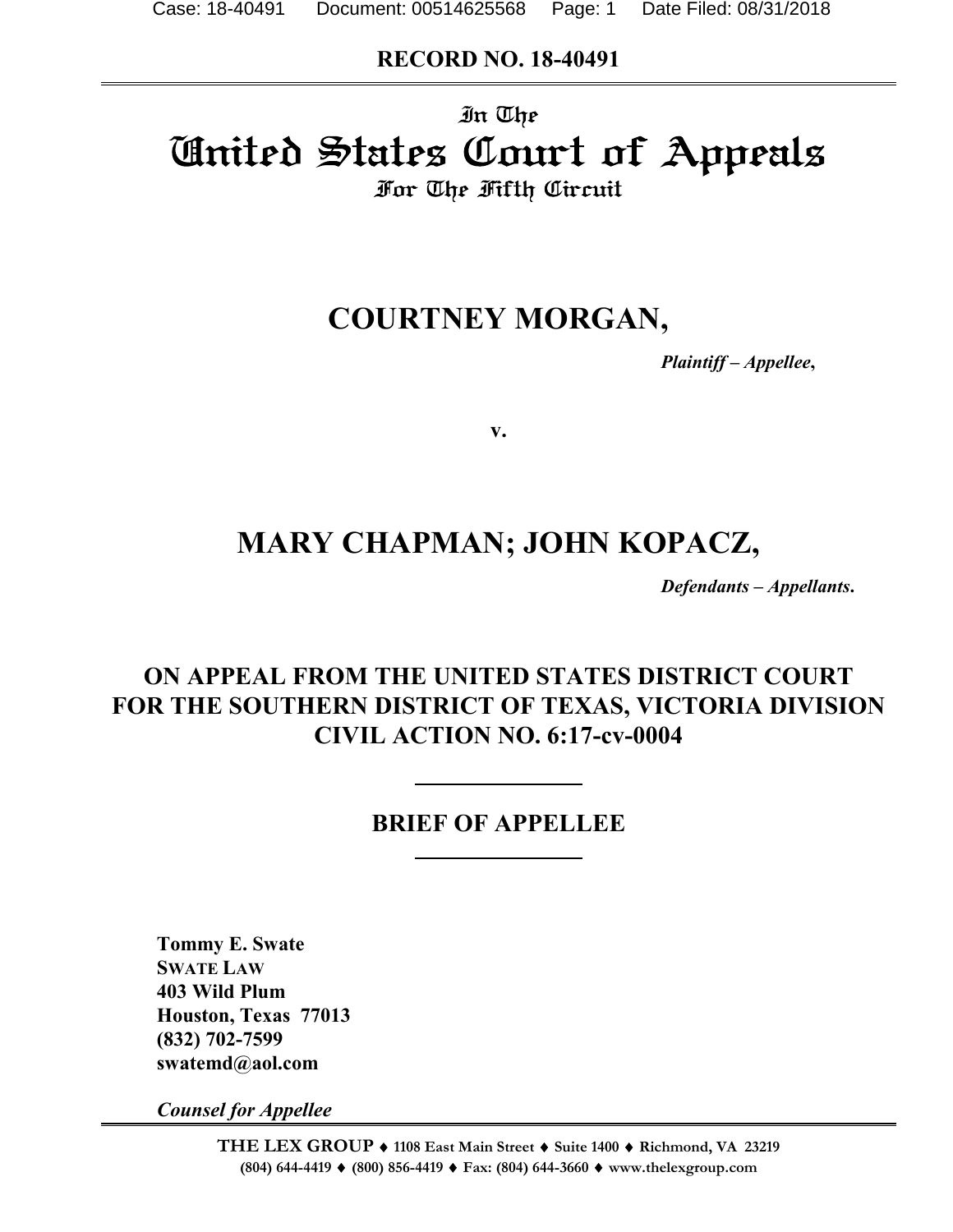No. 18-40491

# In the United States Court of Appeals For the Fifth Circuit

DR. COURTNEY MORGAN, *Plaintiff – Appellee,*

v.

MARY CHAPMAN; JOHN KOPACZ, *Defendants – Appellants.*

On Appeal from the United States District Court for the Southern District of Texas, Victoria Division Civil Action No. 6:17-cv-0004

## **CERTIFICATE OF INTERESTED PERSONS**

The undersigned counsel of record certifies that the following listed persons

and entities as described in the fourth sentence of Fifth Circuit Rule 28.2.1 have an

interest in the outcome of this case. These representations are made in order that the

judges of this Court may evaluate possible disqualification or recusal: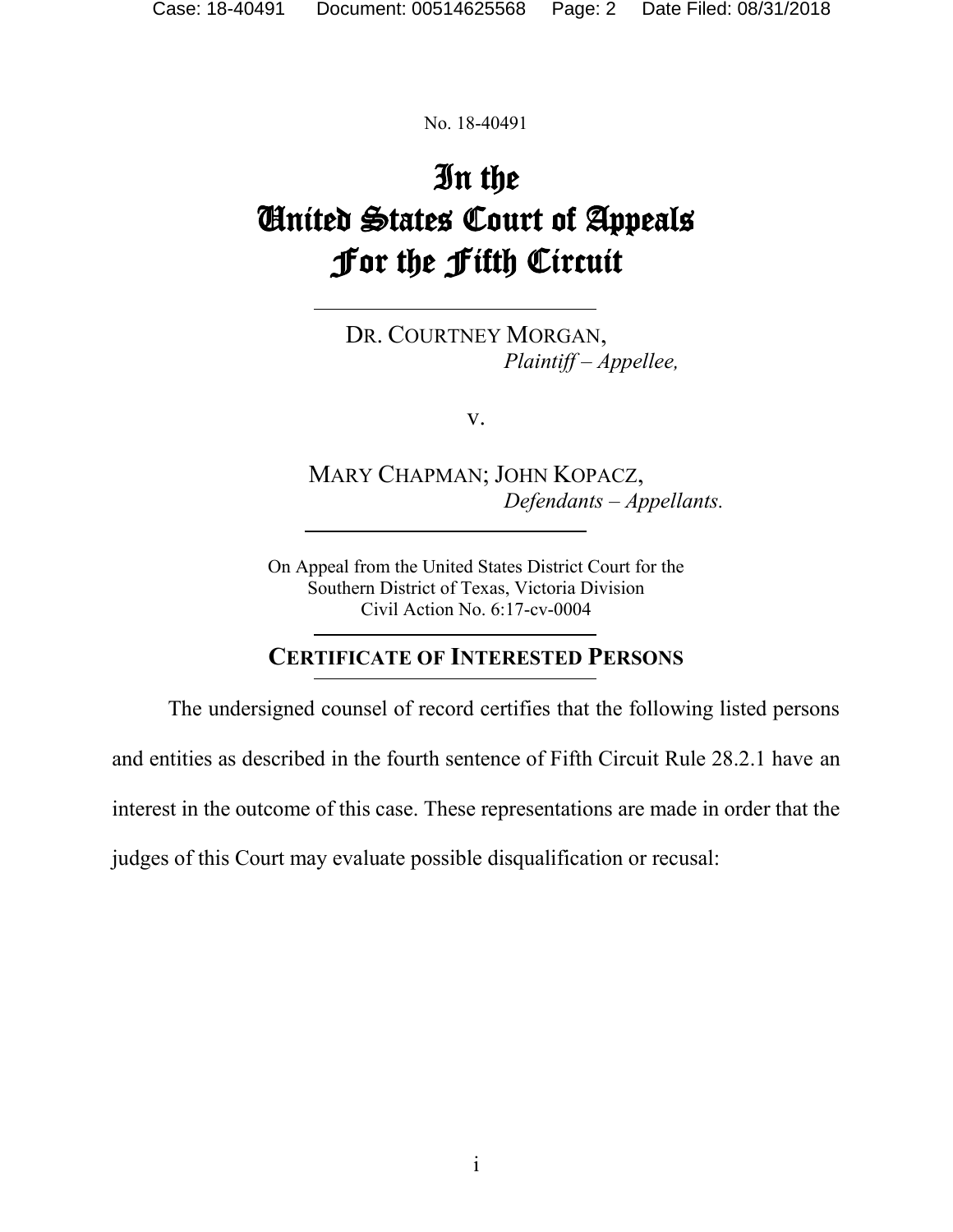#### **Defendants/Appellants**

Mary Chapman, in her individual capacity John Kopacz, in his individual capacity

#### **Counsel for Defendants/Appellants**

Office of the Attorney General of Texas Ken Paxton Jeffrey C. Mateer Scott A. Keller Bill Davis Seth Byron Dennis Summer R. Lee Amy Swamholm

#### **Plaintiff/Appellee**

Dr. Courtney Morgan

## **Counsel for Plaintiff/Appellee**

Tommy E. Swate Erica Chaplin Leslie Werner

/s/ Tommy E. Swate

Tommy E. Swate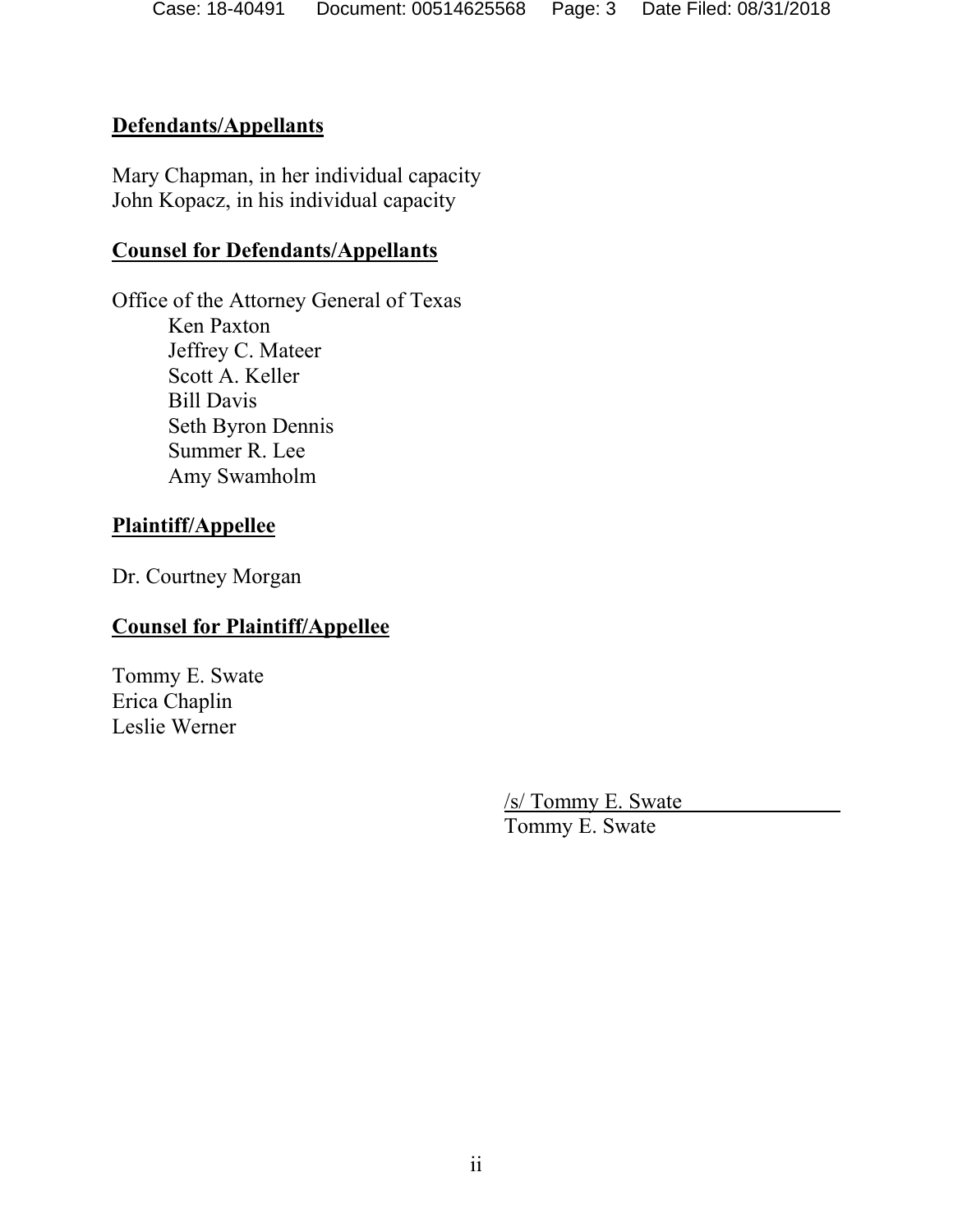Case: 18-40491 Document: 00514625568 Page: 4 Date Filed: 08/31/2018

#### **STATEMENT REGARDING ORAL ARGUMENT**

Dr. Courtney Morgan (Dr. Morgan) requests that oral argument be denied so that this 42 U.S.C. §1983 case may expeditiously proceed to discovery. Two courts (state and federal) have already determined that Appellants violated Dr. Morgan's Fourth Amendment rights based on the facts in the complaint. Appellants have not provided any defense during this case for their alleged manufacture of false criminal evidence in violation of Dr. Morgan's Fourteenth Amendment rights. Hence, there is nothing for the Court to hear regarding Appellants' fabrication of evidence. *Castellano v. Fragoza,* 352 F.3d 939 (5th Cir. 2003) clarified that the elements of a federal malicious prosecution claim must include *allegations* of the denial of federal rights, not a separate independent claim for one. In *Manuel v. City of Joliet*, 137 S.Ct. 911 (2017), the Supreme Court acknowledged that the Fifth Circuit has held that a Fourth Amendment malicious prosecution claim is cognizable through 42 U.S.C. §1983. *Winfrey v. Rogers*, 882 F.3d 187 (5th Cir. 2018) reiterated that the statute of limitations for a federal malicious prosecution claim does not accrue until a favorable termination occurs. Therefore, this instant case is not time barred by the statute of limitations. In the Appellee's view, this appeal involves the application of clearly established law, and oral argument is unnecessary to aid the Court's decisional process. However, Dr. Morgan stands ready and willing to present oral argument if the Court finds it helpful in its decisional process.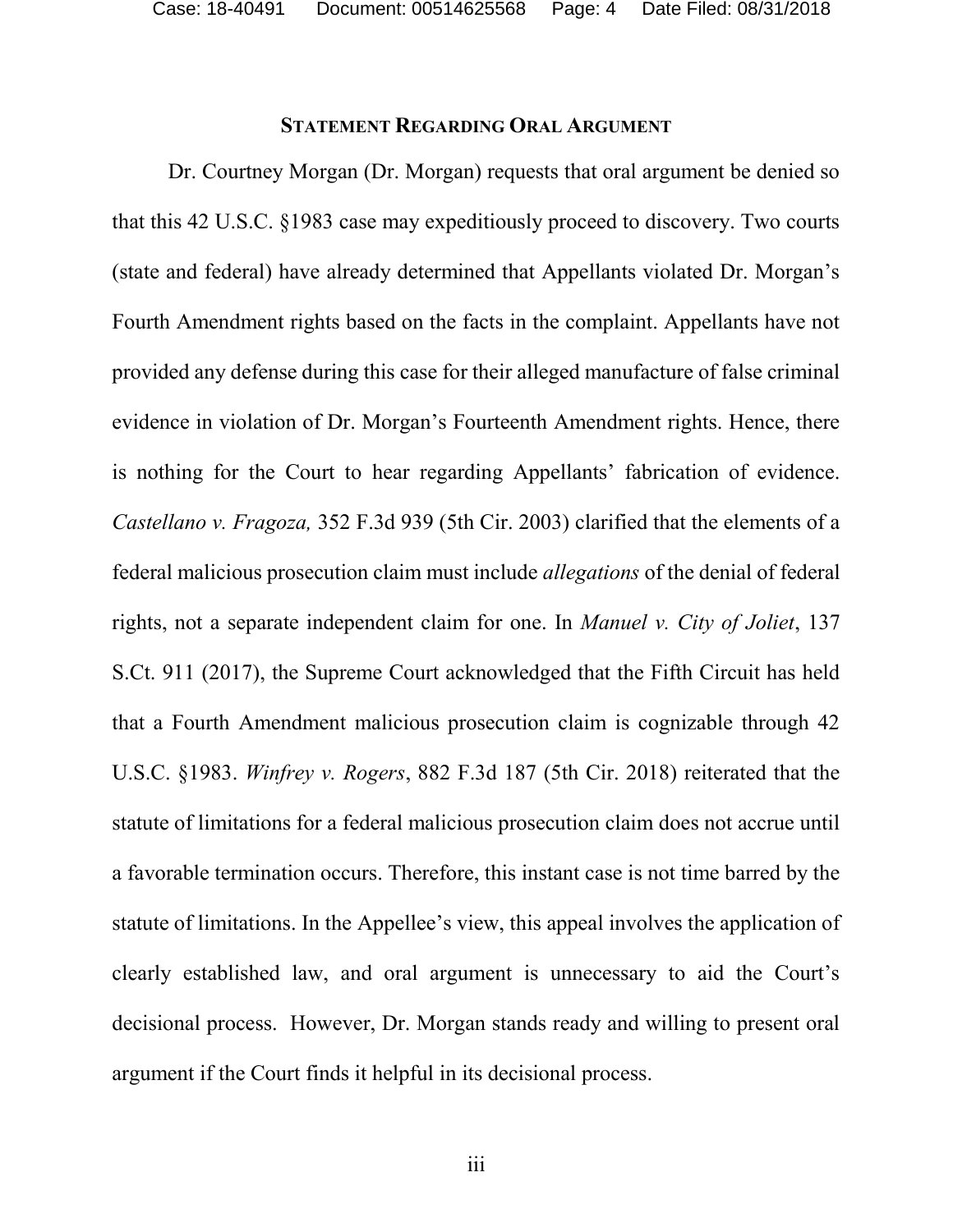# **TABLE OF CONTENTS**

# **PAGE**

| $\mathbf{I}$ .                                                                                                                   |
|----------------------------------------------------------------------------------------------------------------------------------|
| II.                                                                                                                              |
|                                                                                                                                  |
|                                                                                                                                  |
| Appellants Fabricated Evidence in Violation of the Fourteenth<br>$\mathbf{I}$ .                                                  |
| Appellants fabricated evidence to unlawfully prosecute<br>А.                                                                     |
| The complaint sufficiently pled That Appellants violated<br>B.<br>Dr. Morgan's clearly established Fourteenth Amendment rights10 |
| Appellants have not provided any defense against<br>$\mathbf{C}$ .                                                               |
| D.                                                                                                                               |
| Neither qualified nor absolute immunity protects<br>Е.                                                                           |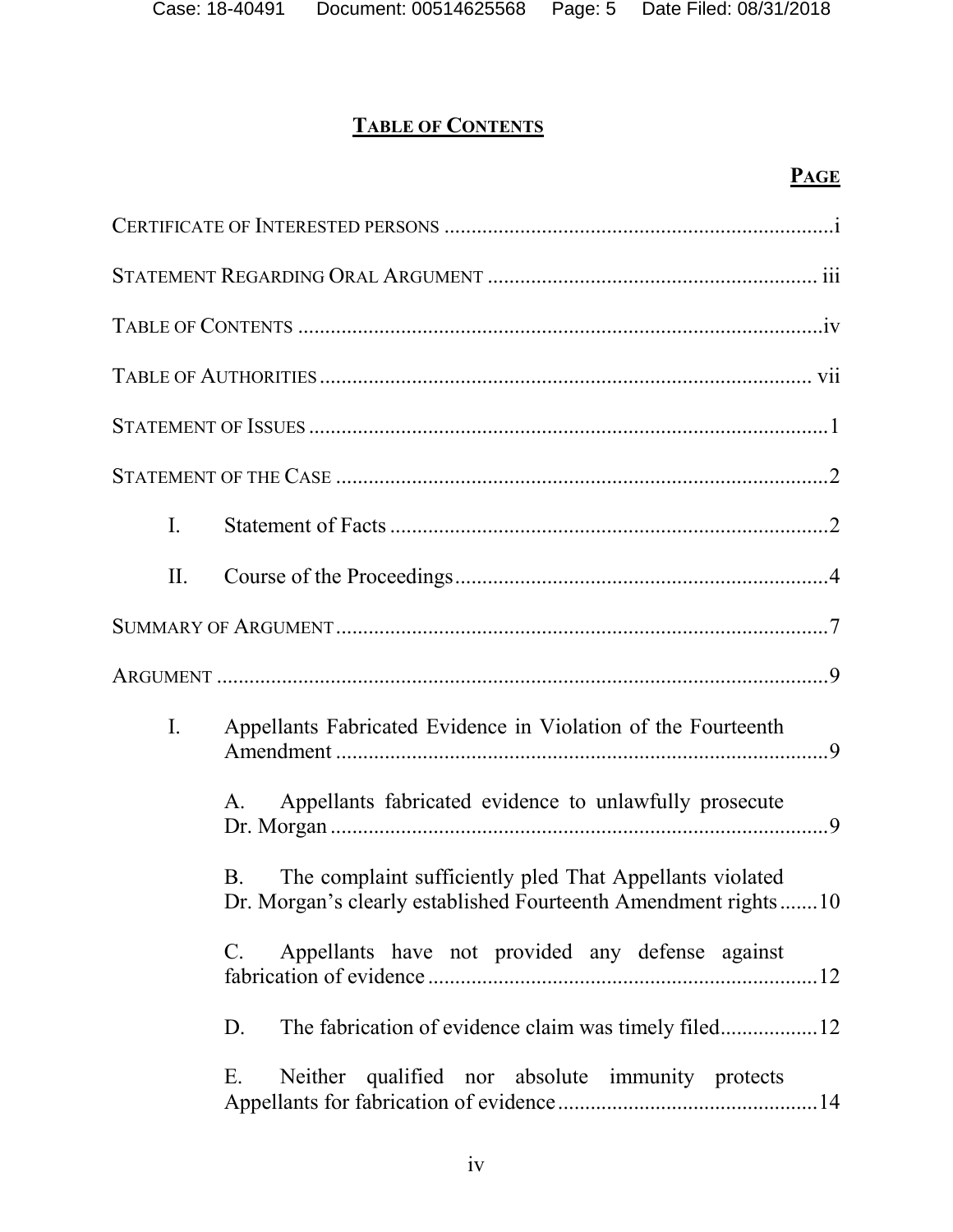| П.  |                                                                                                                                                                                                                                                   |     |
|-----|---------------------------------------------------------------------------------------------------------------------------------------------------------------------------------------------------------------------------------------------------|-----|
|     | Dr. Morgan did not know until the suppression hearing<br>A.<br>that Appellants lacked an exigency, therefore the Fourth                                                                                                                           |     |
|     | Appellants violated Dr. Morgan's clearly established<br><b>B</b> .<br>Fourth Amendment rights by searching and seizing patients'<br>entire medical files in his offices without a warrant, in the                                                 |     |
|     | The administrative search exception does not apply<br>$C_{\cdot}$<br>because all private practice physician clinics and all patient<br>records were not closely regulated, and there was no<br>constitutionally adequate substitute for a warrant | .20 |
|     | <i>Beck</i> is irrelevant for purposes of a qualified immunity<br>D.                                                                                                                                                                              | .23 |
|     | Chapman was not protected by absolute immunity for acts<br>E.                                                                                                                                                                                     | .25 |
| Ш.  | The Malicious Prosecution of Dr. Morgan by Any Other Name<br>Still Violated His Clearly Established Federal Rights27                                                                                                                              |     |
|     | A.                                                                                                                                                                                                                                                |     |
|     | Appellants violated Dr. Morgan's clearly established<br>В.                                                                                                                                                                                        |     |
| IV. |                                                                                                                                                                                                                                                   |     |
|     | Appellants abused the TMB's subpoena process to violate<br>Α.                                                                                                                                                                                     | .31 |
|     | Appellants' abuse of process was egregious32<br><b>B.</b>                                                                                                                                                                                         |     |
|     |                                                                                                                                                                                                                                                   |     |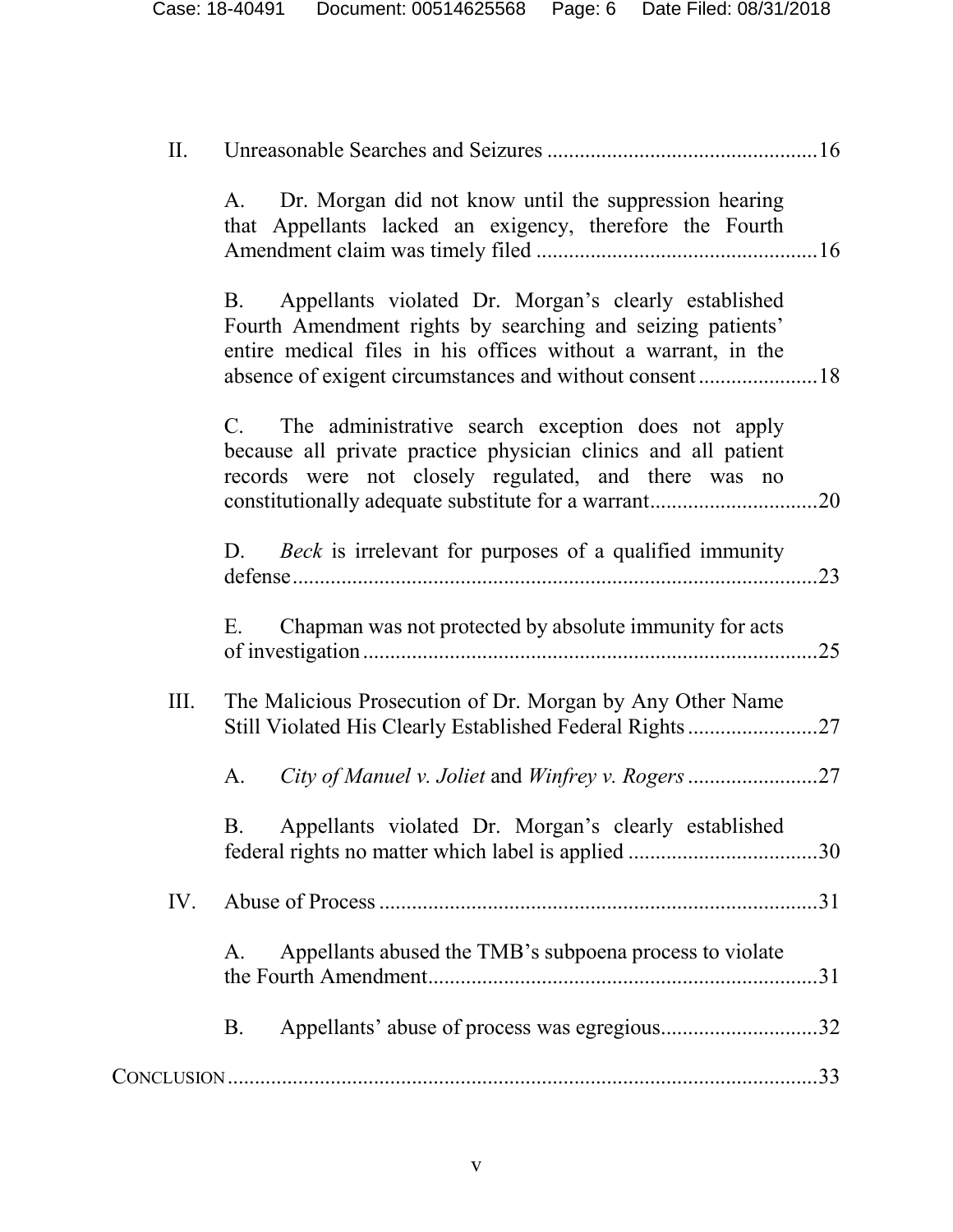CERTIFICATE OF FILING AND SERVICE

CERTIFICATE OF COMPLIANCE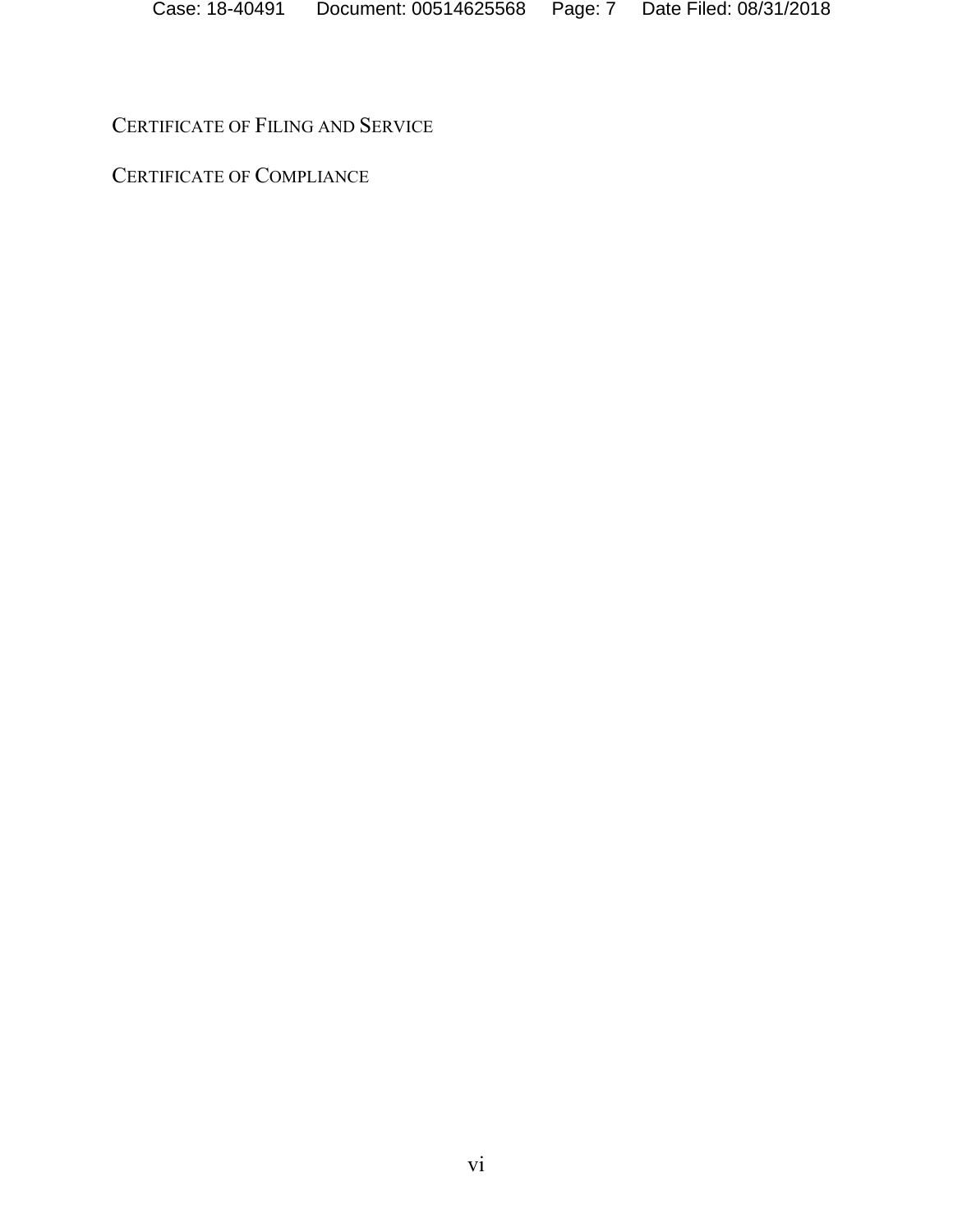## **TABLE OF AUTHORITIES**

| PAGE(S)                                        |
|------------------------------------------------|
| <b>CASES</b>                                   |
| Barry v. Freshour,                             |
| Beck v. Texas State Board of Dental Examiners, |
| Bennett v. Schmidt,                            |
| <i>Brown v. Edwards,</i>                       |
| <i>Brown v. Miller,</i>                        |
| Buckley v. Fitzsimmons,                        |
| Castellano v. Fragozo,                         |
| City of Los Angeles v. Patel,                  |
| Club Retro v. Hilton,<br>.22                   |
| Cotropia v. Chapman,                           |
| Devereaux v. Abbey,                            |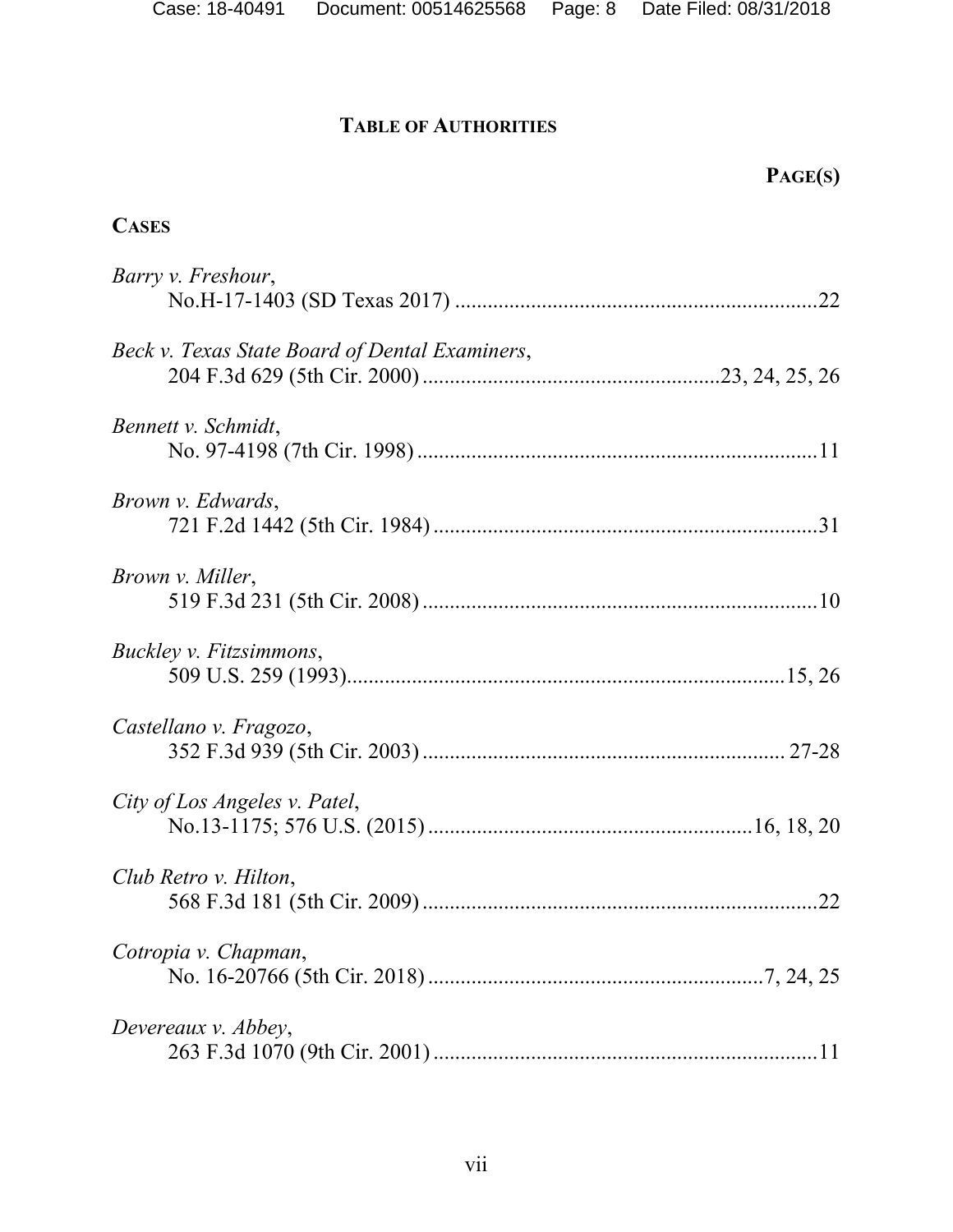| EPCO Carbon Dioxide v. JP Dr. Morgan, |  |
|---------------------------------------|--|
| Ferguson v. City of Charleston,       |  |
| Fernandez v. Clean House,             |  |
| FER v. Valdez,                        |  |
| Frame v. City of Arlington,           |  |
| Hale v. Henkel,                       |  |
| Hatmaker v. Memorial Medical Center,  |  |
| In re: Subpoena Duces Tecum,          |  |
| Johnson v. City of Shelby,            |  |
| Johnson v. Hind County Bd. of Suprs,  |  |
| Katz v. United States,                |  |
| Limone v. Condon,                     |  |
| Manuel v. City of Joliet,             |  |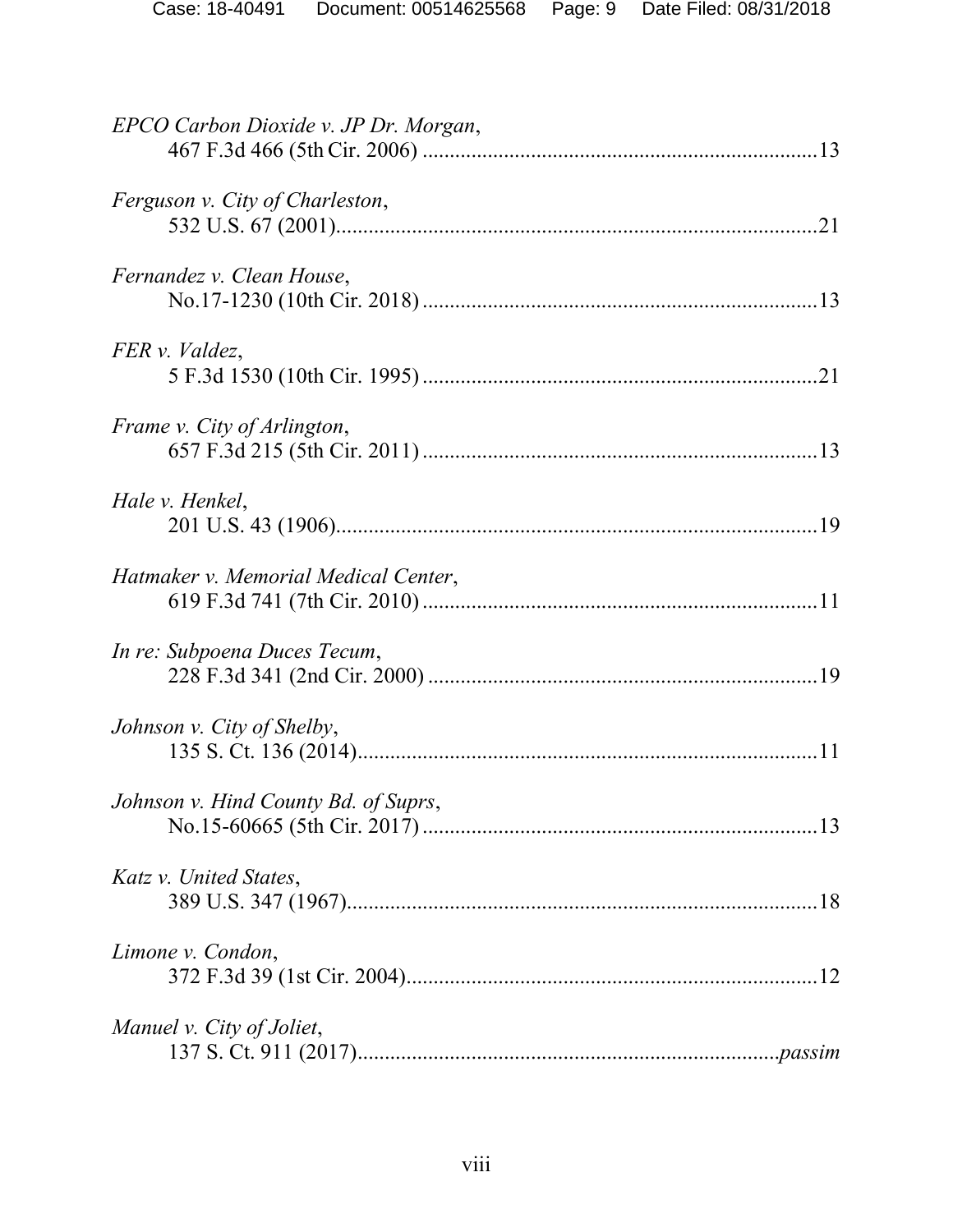| Marshall v. Barlow's, Inc,       |     |
|----------------------------------|-----|
| McDonald v. United States,       |     |
| New York v. Burger,              | 20  |
| Piotrowski v. City of Houston,   |     |
| See v. City of Seattle,          |     |
| Silverthorne v. United States,   |     |
| Sorrell v. IMS Health,           |     |
| United States v. Bell,           |     |
| United States v. Zadeh,          | .22 |
| Whitlock v. Bruegemann,          |     |
| Winfrey v. Rogers,               |     |
| <b>CONSTITUTIONAL PROVISIONS</b> |     |
|                                  |     |
|                                  |     |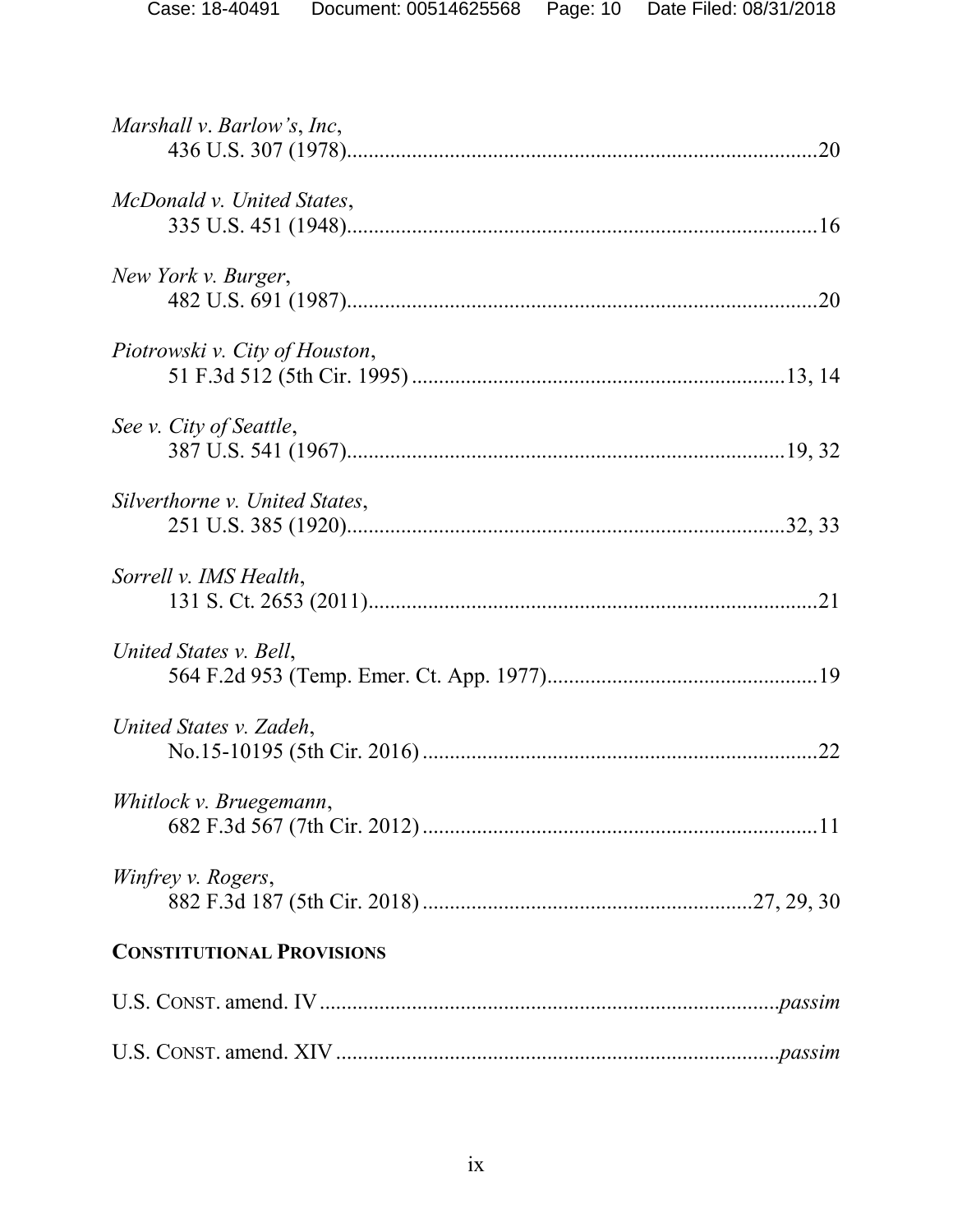# **STATUTES**

| <b>RULES</b> |  |
|--------------|--|
|              |  |
|              |  |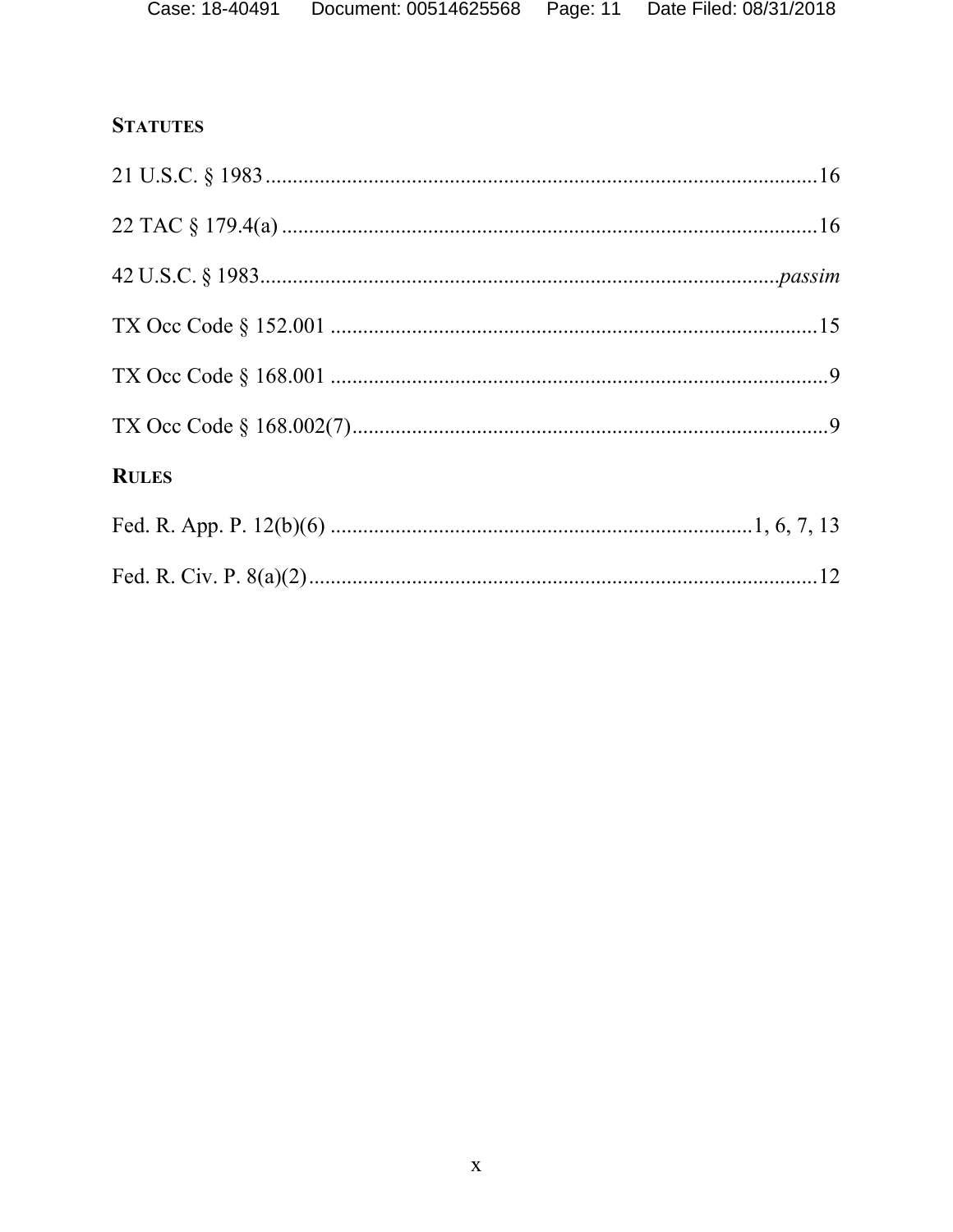#### **STATEMENT OF ISSUES**

Dr. Morgan sued the Appellants after the favorable termination of his criminal proceeding and within two years of having discovered the causal connection between the violation of his U.S. Constitutional rights and his prosecution. Reasonable access to sufficient information to know that he could file suit and obtain relief occurred only after the multiple-day suppression hearings which revealed said causation. The question presented here is whether the court below properly denied Appellants' Rule 12(b)(6) motions to dismiss because:

1) Dr. Morgan's right to be free from Appellants' deliberate manufacture of false criminal evidence was clearly established;

2) The searches and seizures conducted without a warrant or any exception to the Fourth Amendment's requirement for a warrant were clearly unreasonable;

3) The right to be free from arrest without a good faith showing of probable cause was clearly established (regardless of whether that right should have been labeled the right to be free from malicious prosecution or something else);

4) Appellants' immediate enforcement of Texas Medical Board (TMB) subpoenas through acts of intimidation to pursue criminal

1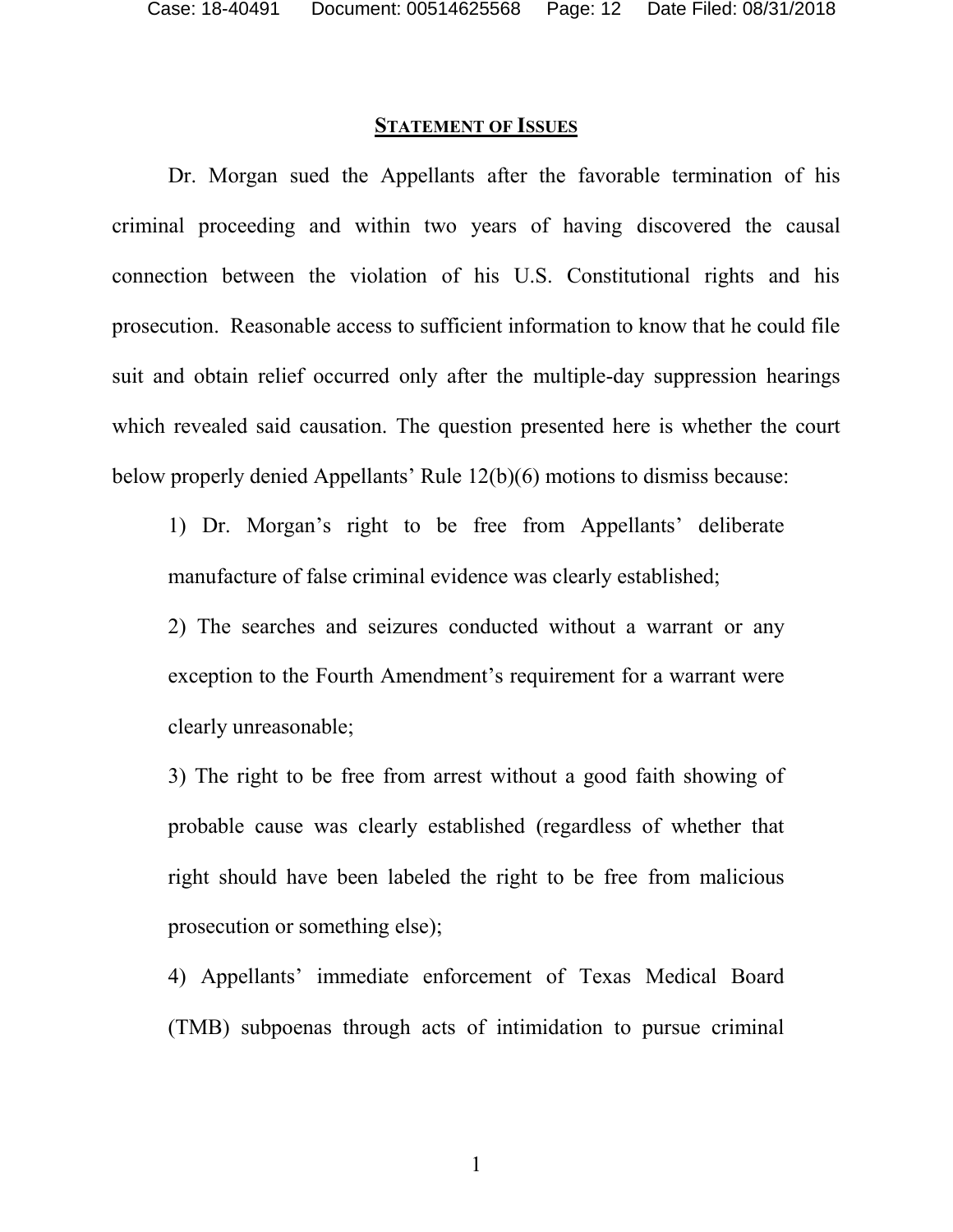prosecution, but not to further the TMB's regulatory scheme, was an abuse of TMB's subpoena process; and

5) Chapman was not entitled to Absolute Immunity for her acts of investigation.

#### **STATEMENT OF THE CASE**

#### **I. Statement of Facts**

Dr. Morgan was a sole practitioner family medicine physician who owned two clinics in Victoria, Texas, since 2007. ROA.314. He never stored, maintained or dispensed any controlled substances from either clinic. ROA.314. On July 17, 2013, Chapman (a TMB investigator) and Kopacz (a Department of Public Safety (DPS) agent), showed up together at both of Dr. Morgan's family medicine clinics to "serve" TMB administrative *instanter* subpoenas and force immediate compliance. ROA.314-17. Appellants forced compliance through intimidation, such as by confining Dr. Morgan in an examination room, preventing communication between employees, preventing access to and seizing cell phones. ROA.318, 320, 327, 449. Appellants searched the medical offices and seized confidential documents, including documents that were not listed in the subpoenas and all patient medical records for March 2013. ROA.317-20.

In Texas, a clinic that prescribes four specific categories of controlled substances to greater than half of its patients on a monthly basis must obtain a pain

2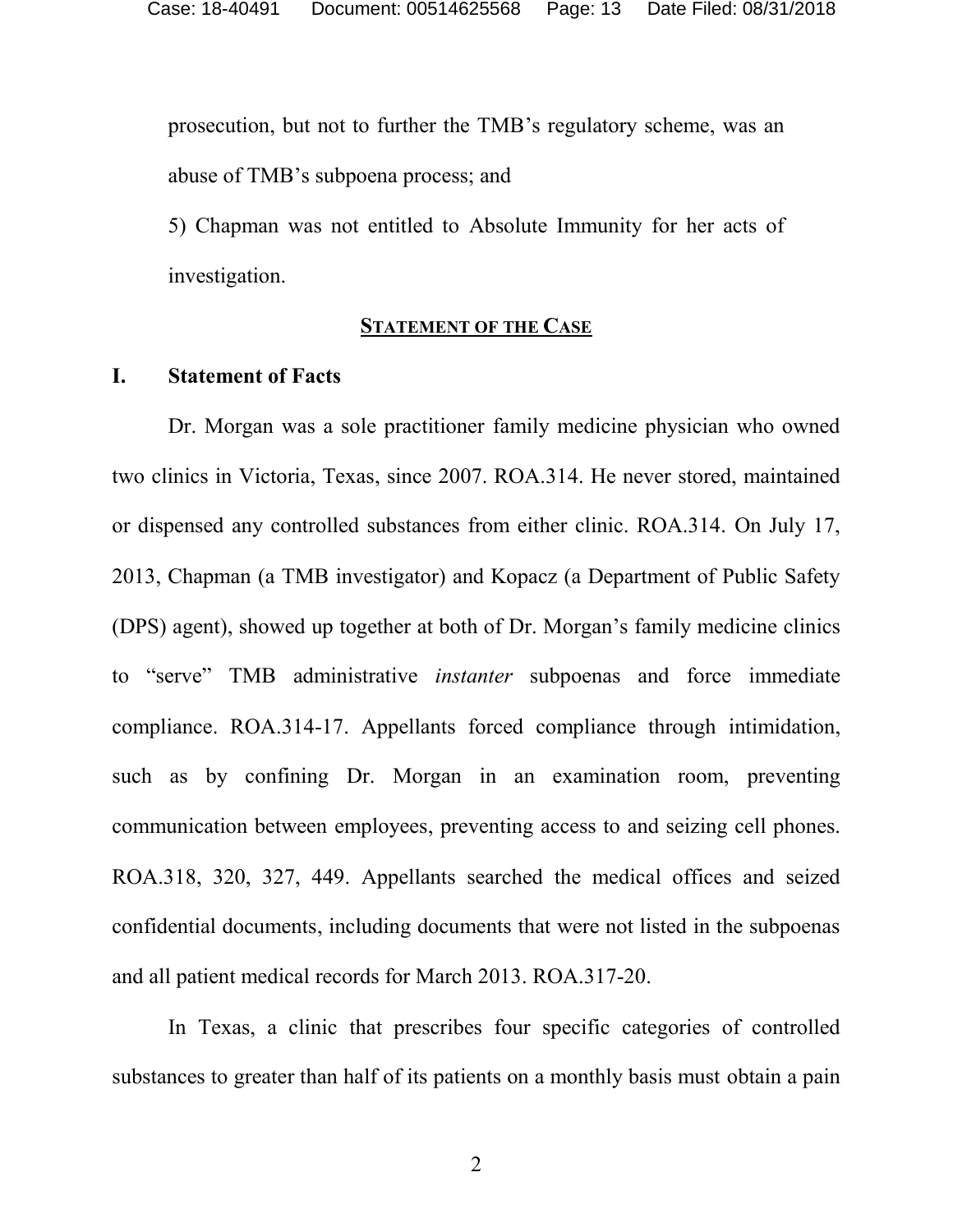management clinic certification. ROA.324. Although less than half of the patients at Dr. Morgan's clinic received prescriptions for the designated controlled substances in March 2013, Chapman deliberately inflated the percentage in her report to greater than half by including all patients who received prescriptions for *any* controlled substance. ROA.325. The report was fabricated with the intent to cause Dr. Morgan's criminal prosecution. ROA.321, 325. Dr. Morgan was then indicted and arrested for the third-degree felony of "Non-certification of a Pain Management Clinic" solely based on Appellants' fabricated evidence. ROA.328, 332.

On September 3, 2015, Chapman testified in a *Motion to Suppress* hearing, where Dr. Morgan first learned: (1) extensive communication and coordination occurred between Appellants prior to the service of the TMB administrative *instanter* subpoenas; (2) the sole evidence used to support the indictment was the fabricated report; (3) Appellants worked together to encourage prosecution based solely on the fabricated report. ROA.317, 335.<sup>1</sup> The state court granted Dr. Morgan's *Motion to Suppress*, finding that: (1) Appellants conducted a warrantless search of and seizure at Dr. Morgan's medical offices; (2) No exception to the Fourth Amendment warrant requirement existed, specifically, no exigency or

 $<sup>1</sup>$  No evidence suggests that Dr. Morgan knew prior to the suppression hearings anything other</sup> than the criminal charge against him.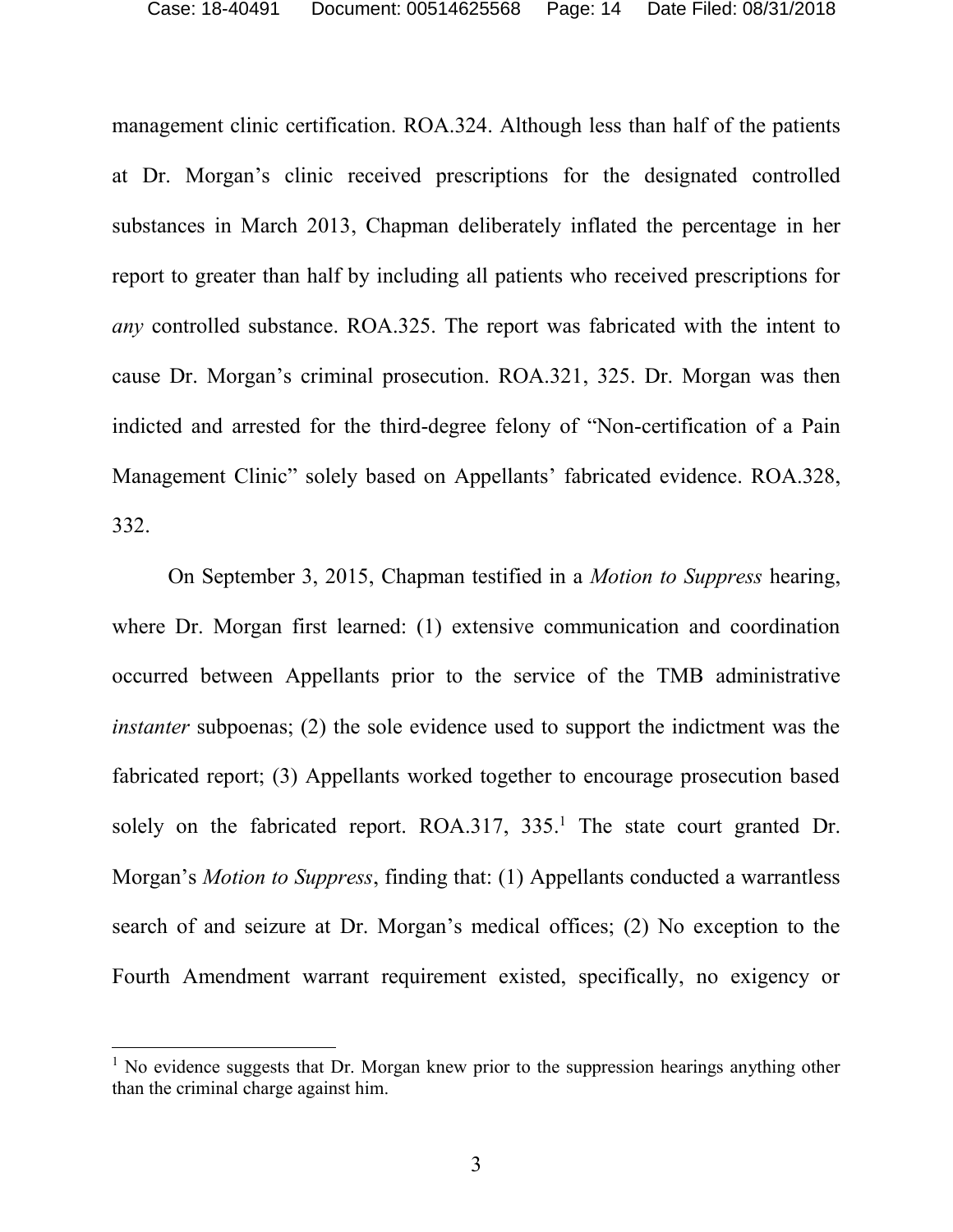consent; (3) Appellants enforced the TMB subpoenas immediately to ensure that there was no opportunity for Dr. Morgan to seek pre-compliance judicial review, which was also in violation of the Fourth Amendment; (4) Chapman's testimony was "less than credible"; (5) the TMB acted with bad faith in partnering up with law enforcement to conduct the search of the medical offices; and (6) the intent behind the warrantless search and seizure was not to further the TMB's regulatory scheme, but to pursue criminal charges. ROA.323, 449. The state court dismissed the charge on January 20, 2016. ROA.329.

On July 11, 2016, Dr. Morgan learned through the TMB administrative process that: (1) Chapman deliberately overinflated the numbers in her report in order to encourage and ensure his prosecution; and (2) Chapman deliberately excluded evidence that Dr. Morgan met an exemption to the certification requirement. ROA.325-26. Under Texas law, a clinic is exempt from obtaining a pain management clinic certification under certain conditions which Dr. Morgan met. ROA.324-25. Dr. Morgan was innocent of the criminal charge against him, which was known to Appellants before the indictment, yet they still encouraged his prosecution based on the fabricated evidence. ROA.324-25, 328, 333.

#### **II. Course of the Proceedings**

Dr. Morgan and his two clinics filed the initial complaint on January 20, 2017, under 42 U.S.C.  $\S$  1983 alleging violations of the Fourth and 14<sup>th</sup>

4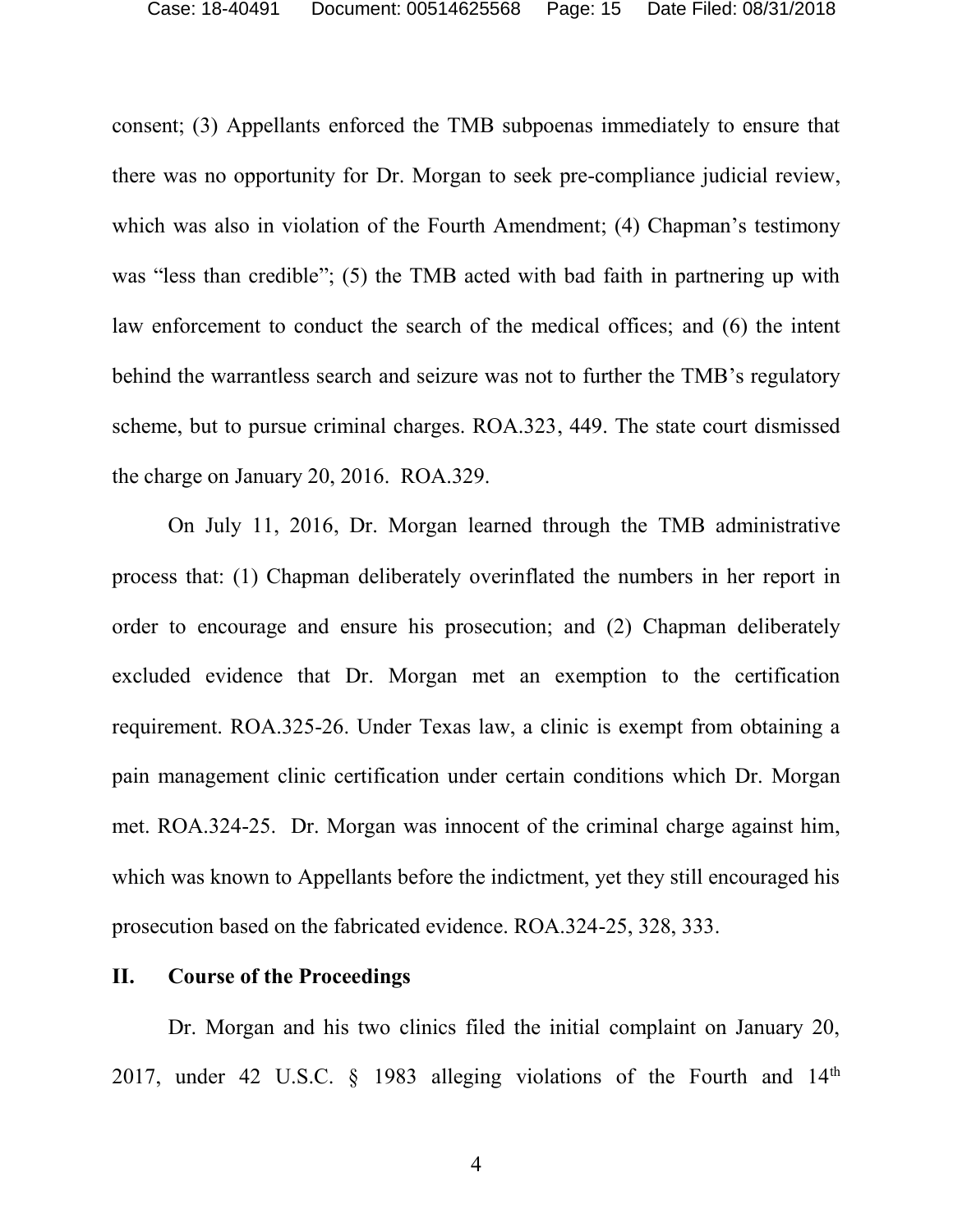Amendments of the United States Constitution, Article I Section 9 of the Texas Constitution as well as malicious prosecution with Chapman and Kopacz as defendants in their individual capacities and Scott Freshour as a defendant in his official capacity as Interim Executive Director of the TMB. ROA.11-39. The initial complaint pled that Chapman and Kopacz searched his clinics and certain patients' entire medical files based on TMB *instanter* subpoenas. Dr. Morgan amended his complaint after defendants filed motions to dismiss, in the process dropping his clinics as plaintiffs and Scott Freshour as a defendant. ROA.131-136, 141-151, 157-158.

The remaining defendants filed separate motions to dismiss the amended complaint with a response from Dr. Morgan and a reply by defendants. ROA.177- 181, 184-95, 198-211, 213-30, 237-39, 243-52. The court below granted Dr. Morgan's request for leave to file a second amended complaint. ROA.501. The second amended complaint ("the complaint") is the live, operative complaint for the purposes of this appeal.

The complaint pled an additional legal theory and additional facts. The additional facts concerned Chapman manufacturing false evidence against Dr. Morgan for the purpose of encouraging his criminal prosecution, in addition to the date when he learned Chapman fabricated the evidence. ROA.325. The complaint also pled the date when Dr. Morgan had sufficient information to know that the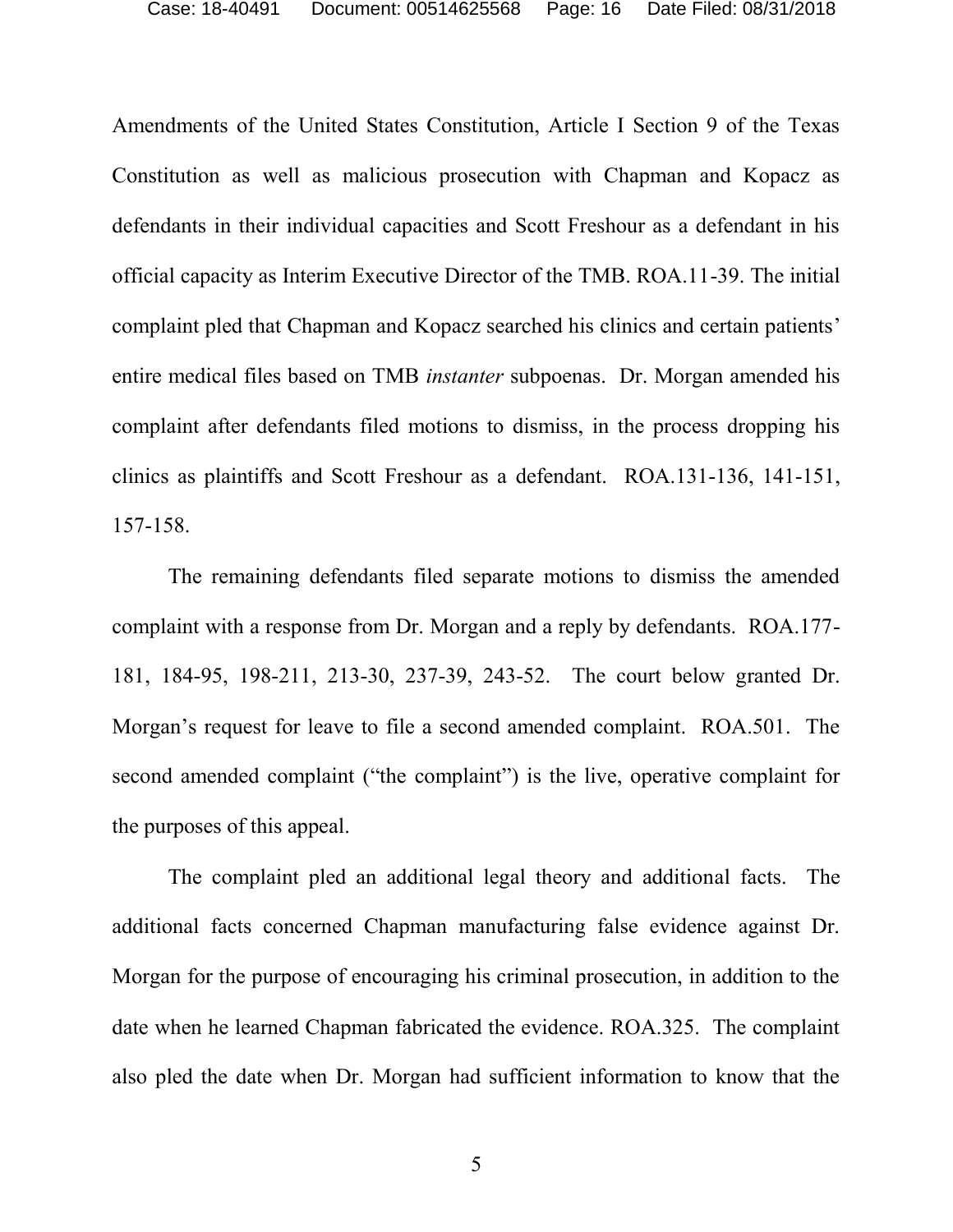Appellants' purpose in enforcing the TMB subpoenas was not to further the TMB's regulatory scheme, but rather to circumvent the Fourth Amendment's requirement for a warrant in furtherance of the pursuit of criminal charges. ROA.335. Furthermore, the complaint added the legal theory of Abuse of Process related to the Appellants' abuse of the TMB's subpoena process to conduct an unreasonable search for an ulterior motive. ROA.334-36. The complaint continued to assert the legal theories of Fourth and 14<sup>th</sup> Amendment violations as well as malicious prosecution. ROA. 313, 326, 330.

Chapman and Kopacz each filed their own separate motions to dismiss pursuant to Rule 12(b)(6). ROA.339-43, 345-66. Kopacz's defenses included qualified immunity, the statute of limitations and a challenge against the legal theory of malicious prosecution. ROA.340-41. Chapman's defense was based on qualified immunity, absolute immunity and failure to plead plausible facts for which relief could reasonably be granted. ROA. 346-65. Dr. Morgan filed separate responses to each motion to dismiss then Chapman replied. ROA.369-82, 386- 411, 423-33.

The court below denied each Appellant's motion to dismiss, quoting extensively from the state court's judicial findings of fact and conclusions of law included in the state court's order granting Dr. Morgan's motion to dismiss in the criminal case. ROA.445-449. The court below stated that "the defendants'

6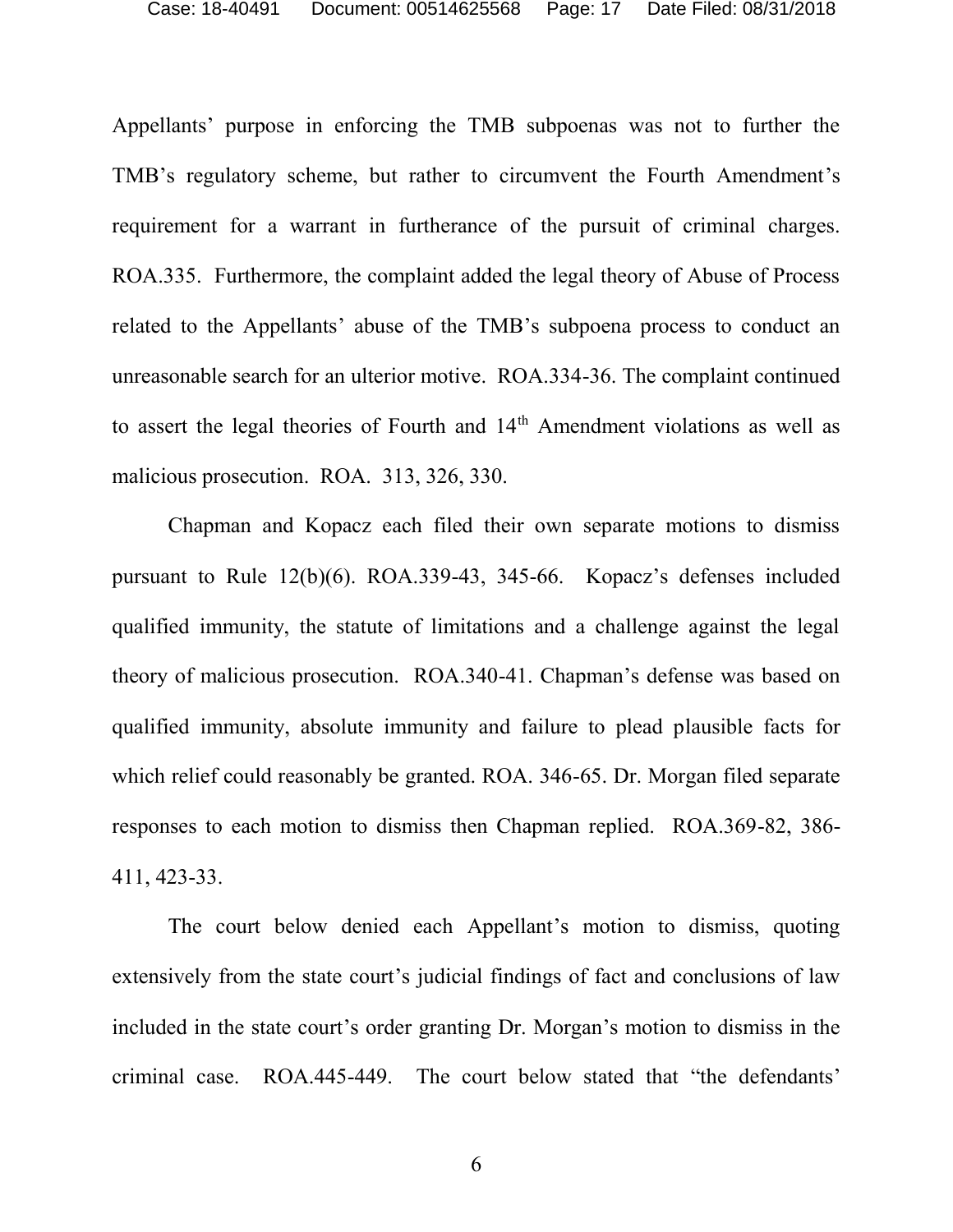motions to dismiss based on failure to plead sufficient facts to support a plausible cause of action, should be denied". ROA.449-50.

#### **SUMMARY OF ARGUMENT**

The court below correctly denied Appellants' Rule 12(b)(6) motions to dismiss. The court below based its decision on Dr. Morgan's *Second Amended Complaint* and the state court's *Judicial Findings of Fact and Conclusions of Law and Order Granting the Defendant*'*s Motion to Suppress.* Appellants unlawfully searched Dr. Morgan's two clinics and seized patient medical files based on TMB *instanter* subpoenas. Both the state and federal courts below found that the searches were conducted without a warrant or any applicable exception to the Fourth Amendment warrant requirement. The Fifth Circuit similarly recently reached the same conclusion in an analogous case, *Cotropia v. Chapman*, No. 16- 20766 (5th Cir. 2018), which also involved the search of a Houston physician's office based on TMB *instanter* subpoenas. In that case, Fifth Circuit found the search was conducted in violation of the physician's Fourth Amendment. The Fifth Circuit also found that Chapman was not entitled to qualified immunity.<sup>2</sup>

Appellants have never attempted to defend their manufacture of false criminal evidence in violation of Dr. Morgan's clearly established Fourteenth Amendment rights. Appellants merely claim that Dr. Morgan "abandoned" his

<sup>2</sup> *Cotropia v. Chapman*, No. 16-20766 (5th Cir. 2018).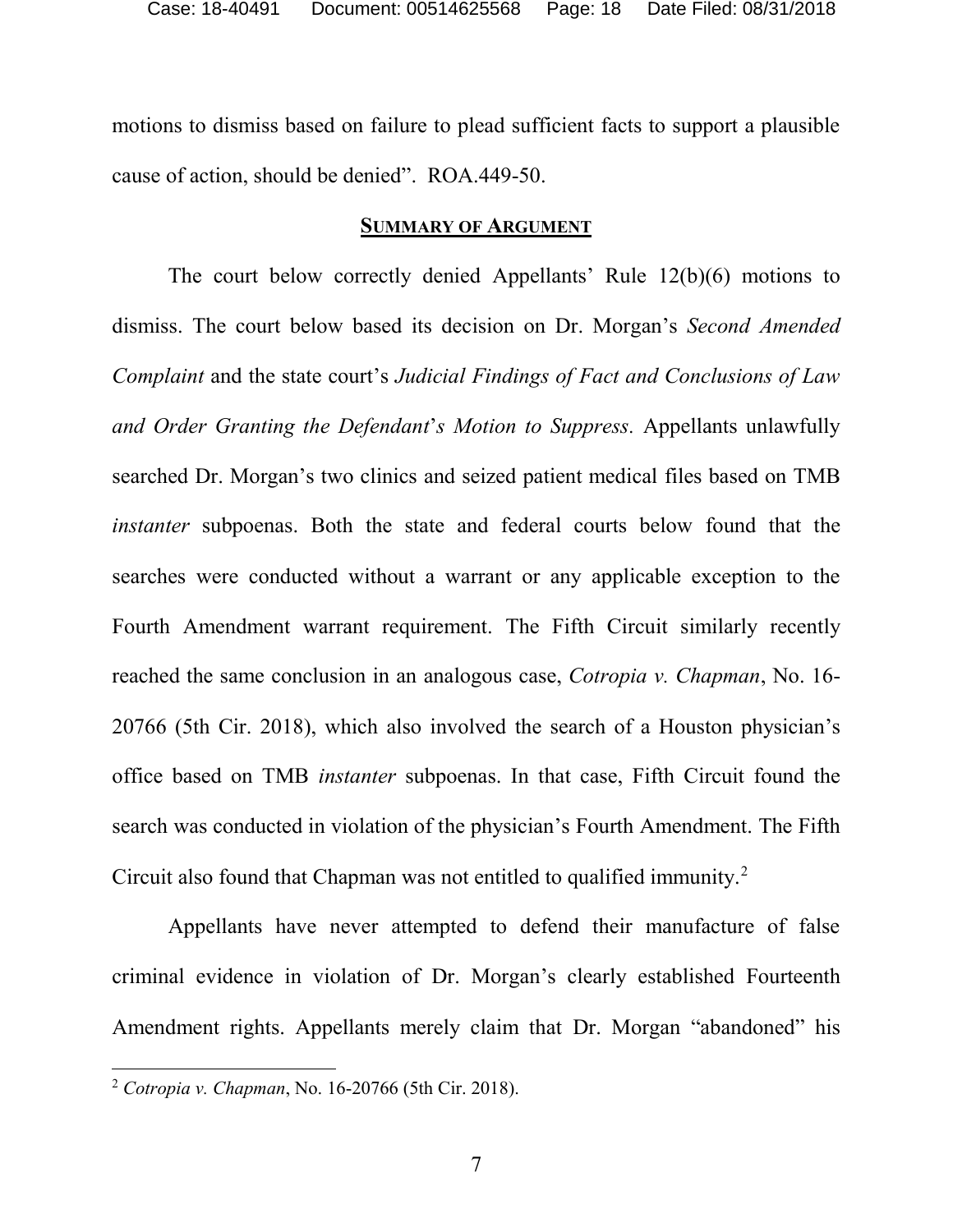Fourth and Fourteenth Amendment claims, even though the complaint clearly alleges violations of Dr. Morgan's Fourth and Fourteenth Amendment rights. Federal plaintiffs are not required to plead legal theories, but instead notice pleading, meaning a short plain statement of the facts that show the pleader is entitled to relief. Dr. Morgan has clearly stated that Appellants manufactured and used false evidence to ensure his prosecution.

Based on these Fourth and Fourteenth Amendment claims alone, Dr. Morgan has pled sufficient facts to be entitled to relief. In addition, sufficient facts were pled to show that: (1) Appellants violated Dr. Morgan's right to be free from unreasonable searches and seizures; (2) Appellants violated Dr. Morgan's right to be free from arrest and prosecution without a good faith showing of probable cause, regardless of the title of such claim; (3) Appellants' conduct at that time was a violation of clearly established law; and (4) Appellants' egregious abuse of the TMB's subpoena process was for the purpose of circumventing the Fourth Amendment in pursuit of criminal charges and not for the purpose of furthering the TMB's regulatory scheme. Appellants were investigators, functioned as such, and committed these acts during the investigative phase prior to the establishment of probable cause through fabricated evidence, thereby making Absolute Immunity defense unavailable.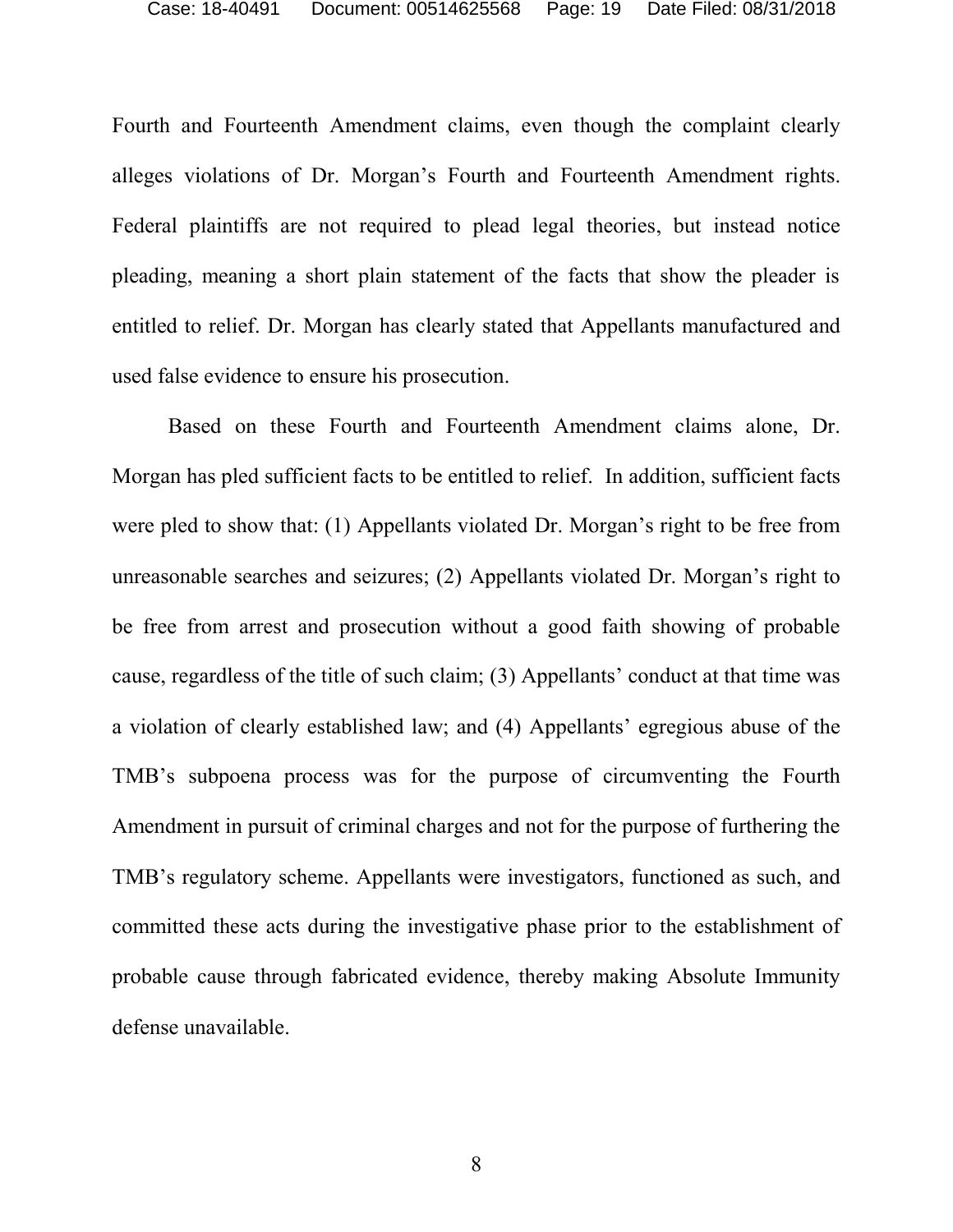#### **ARGUMENT**

## **I. Appellants Fabricated Evidence in Violation of the Fourteenth Amendment**

#### A. Appellants fabricated evidence to unlawfully prosecute Dr. Morgan.

A pain management clinic is defined as a facility for which a majority of patients are issued on a monthly basis a prescription for certain categories of controlled substances, being opioids, benzodiazepines, barbiturates or carisoprodol.<sup>3</sup> In Texas, a pain management clinic must receive a certification from the TMB unless it meets an exemption. A facility is exempt from certification if it is owned or operated by a physician who treats patients within the area of the physician's specialty and who personally uses other forms of treatment with the issuance of a prescription for a majority of the patients.<sup>4</sup>

Appellants seized all medical records for patients for March 2013. ROA.320 at ¶43. Chapman then deliberately used the seized March 2013 medical records to create a false report that resulted in the conclusion that Dr. Morgan failed to obtain a pain management clinic certification, thereby encouraging and ensuring his prosecution. ROA.325-26. Chapman deliberately and falsely inflated the number of patients to over fifty percent for those receiving prescriptions for the designated category of controlled substance. ROA.325. Chapman did this by knowingly and

 $3$  TX Occ Code  $\S$  168.001.

<sup>4</sup> TX Occ Code § 168.002(7).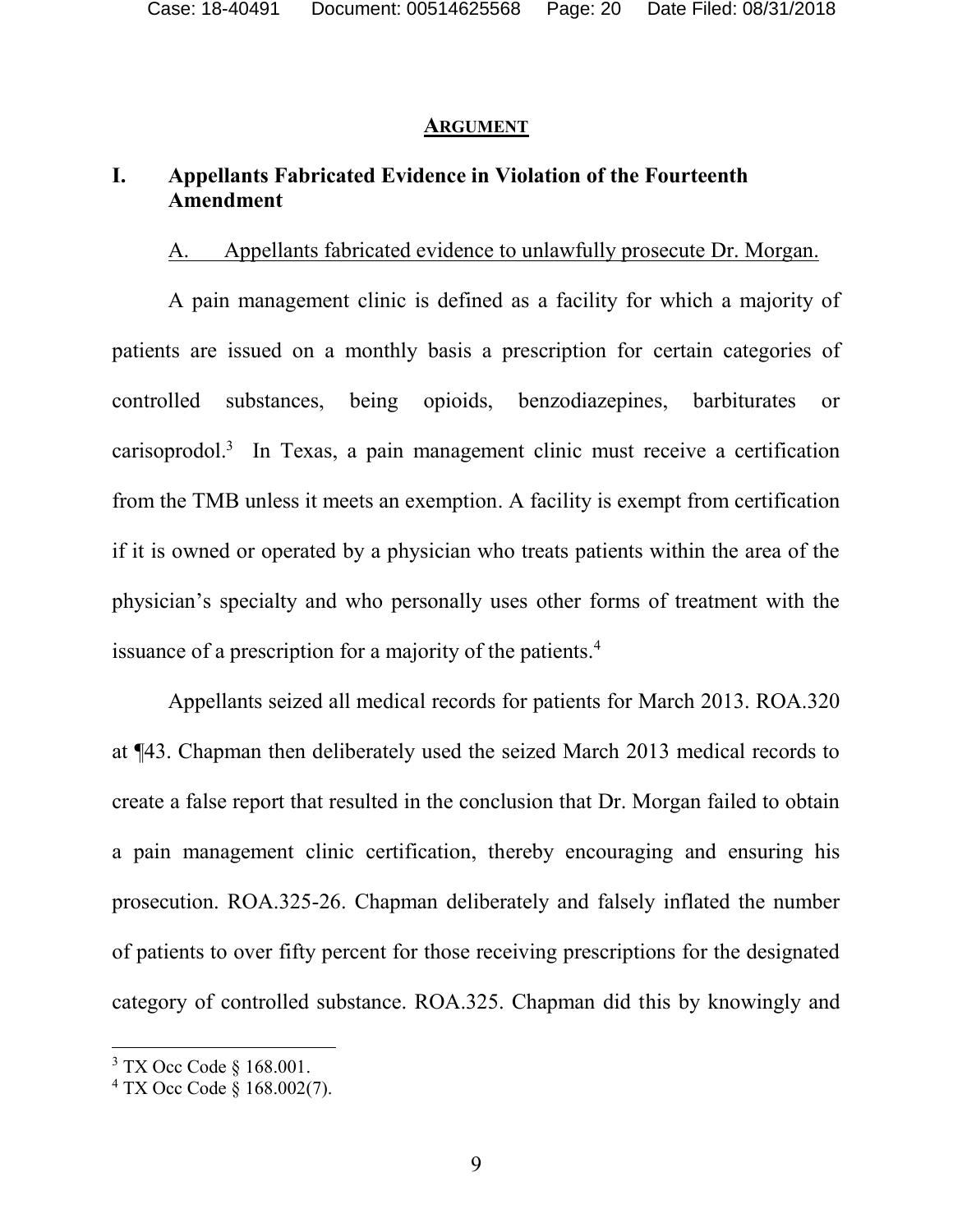deliberately tabulating **all** patients who received prescriptions for **any** controlled substances in her report. ROA.325. This tabulation goes far beyond the scope of the statutory definition for a pain management clinic to purposely inflate the numbers. Chapman also excluded from her report evidence that Dr. Morgan met the exemption in March 2013. ROA. 325 at ¶69-70. Kopacz requested the false report from Chapman, knew it was false, and then used it to encourage the prosecution of Dr. Morgan. ROA.321, 327-28. Appellants' purpose for seizing the patient records and compiling the false report was to ensure that criminal charges were brought against Dr. Morgan. ROA. 325 at ¶56.

#### B. The complaint sufficiently pled That Appellants violated Dr. Morgan's clearly established Fourteenth Amendment rights

The right for criminal defendants to be free from fabricated evidence was clearly established well before Chapman created the false report. <sup>5</sup> Chapman's knowing and deliberate creation of a materially inaccurate report qualifies as "false or fabricated" evidence based on controlling precedent. In *Brown v. Miller*, 519 F.3d 231 at 237 (5th Cir. 2008), the Fifth Circuit found that "[t]he deliberate or knowing creation of a misleading and scientifically inaccurate serology report

<sup>5</sup> *Brown v. Miller*, 519 F.3d 231 (5th Cir. 2008) ("The right of criminal defendants to be free from false or fabricated evidence was well settled by 1959 or earlier.") Appellants referenced a dissenting opinion in *Manuel v. City of Joliet*, 137 S. Ct. at 923, in which Justice Alito wrote that malicious prosecution may belong to "some other home [instead of the Fourth Amendment], presumably the Due Process Clause". If Justice Alito's dissenting opinion does, in fact, become the law, Dr. Morgan's malicious prosecution claim could also be founded in the  $14<sup>th</sup>$ Amendment's Due Process Clause due to the manufacture of false evidence.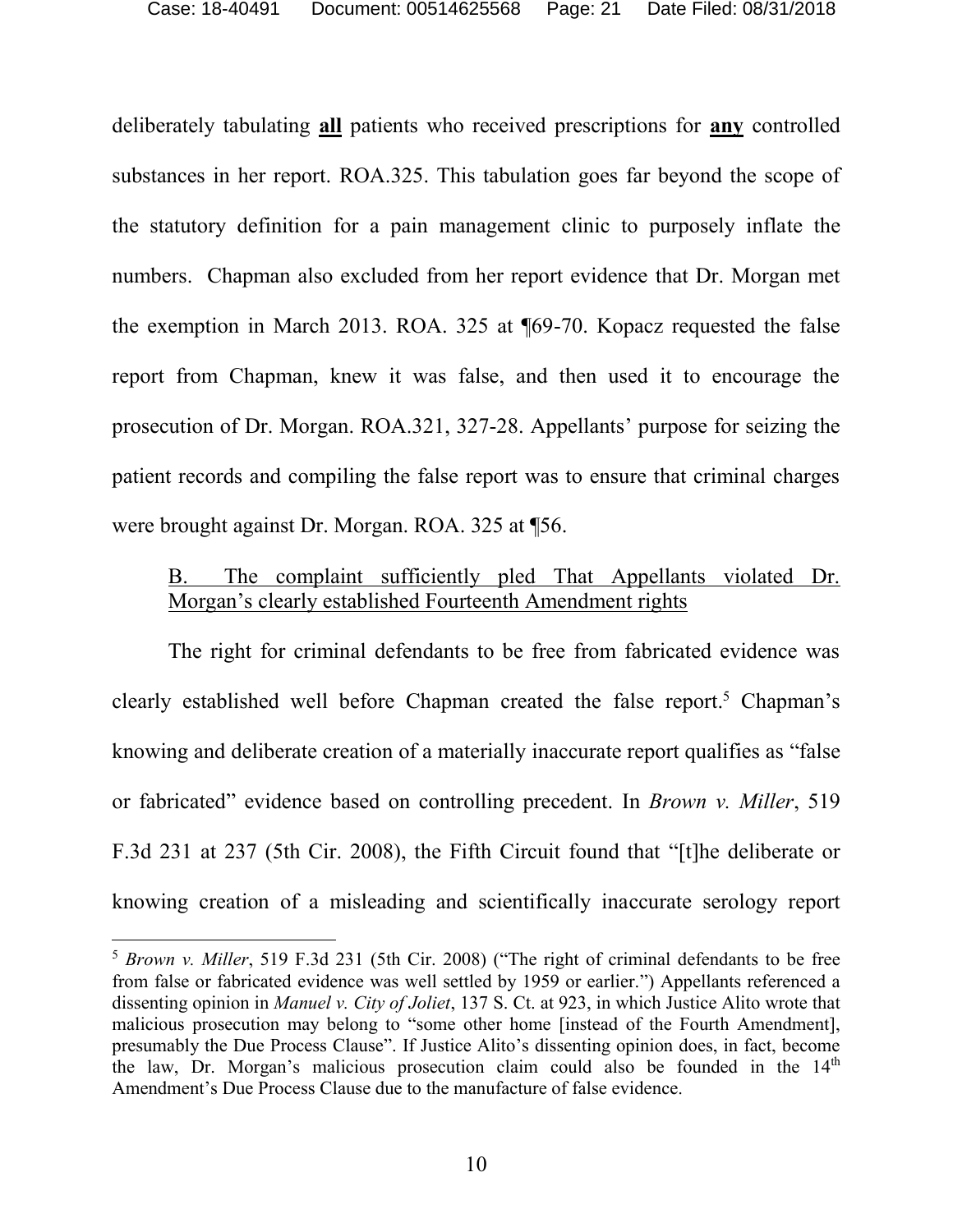amounts to a violation of a defendant's due process rights." "There is a clearly established constitutional due process right not to be subjected to criminal charges on the basis of false evidence that was deliberately fabricated by the government." 6 Kopacz knew the report was false, yet he used the report to encourage the prosecution of Dr. Morgan. ROA.328 at 81, 82, 86. As a result, Dr. Morgan was indicted and prosecuted for a third-degree felony of Non-certification of a Pain Management Clinic. ROA.321 at 49.

Although the complaint states that it was brought pursuant to 42 U.S.C. § 1983 and the Fourteenth Amendment, such information is not required to survive a motion to dismiss. ROA.313. "No heightened pleading rule requires plaintiffs seeking damages for violations of constitutional rights to invoke § 1983 expressly in order to state a claim. The federal rules effectively abolish the restrictive theory of the pleadings doctrine, making it clear that it is unnecessary to set out a legal theory for the plaintiff's claim for relief." 7 Hence, "Plaintiffs in federal courts are not required to plead legal theories." <sup>8</sup> Accordingly, Dr. Morgan has sufficiently

<sup>6</sup> *Devereaux v. Abbey*, 263 F.3d 1070 (9th Cir. 2001); *see also Whitlock v. Bruegemann*, 682 F.3d 567 (7th Cir. 2012) (The right is in fact so clearly established that "all courts that have directly confronted the question before us agree that the deliberate manufacture of false evidence contravenes the Due Process Clause.").

<sup>7</sup> *Johnson v. City of Shelby*, 135 S. Ct. 136 (2014).

<sup>8</sup> *Hatmaker v. Memorial Medical Center*, 619 F.3d 741 (7th Cir. 2010); *see also Bennett v. Schmidt*, No. 97-4198 (7th Cir. 1998) ("Complaints need not plead law or match facts to every element of a legal theory… Bennett's complaint could be improved, but it is intelligible and gives the defendants notice of the claim for relief.").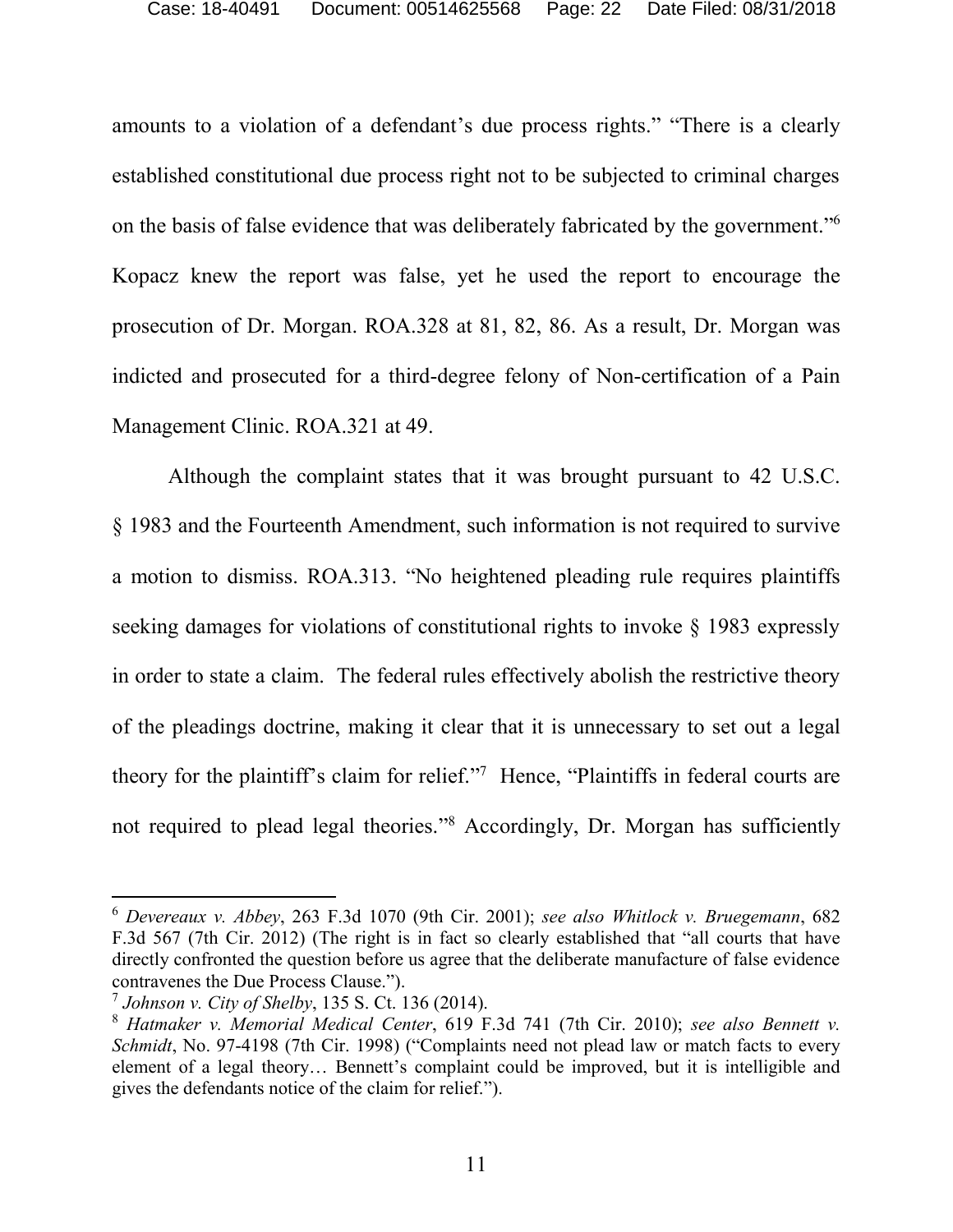pled a statement of the claim showing that he is entitled to relief related to Appellants' fabrication of evidence.<sup>9</sup>

## C. Appellants have not provided any defense against fabrication of evidence

Appellants never addressed the fabrication of evidence claim, despite facts being pled with clarity and the serious nature of the claim. "We are unsure what due process entails if not protection against deliberate framing under color of official sanction." <sup>10</sup> Appellants have essentially conceded the manufacture of false criminal evidence claim by not addressing it.

#### D. The fabrication of evidence claim was timely filed

Appellants conceded that "Chapman's limitations defense, ROA.347-49, is outside the scope of this appeal."<sup>11</sup> Although Appellants are correct in that the Fifth Circuit has stated the denial of a statute of limitations defense is not an

 $9$  Fed. Rule Civ. Proc. 8(a)(2). Federal pleading rules call for a short and plain statement of the claim showing that the pleader is entitled to relief.

<sup>10</sup> *Limone v. Condon*, 372 F.3d 39 (1st Cir. 2004).

<sup>11</sup> *Appellants' Brief*, pg. 31.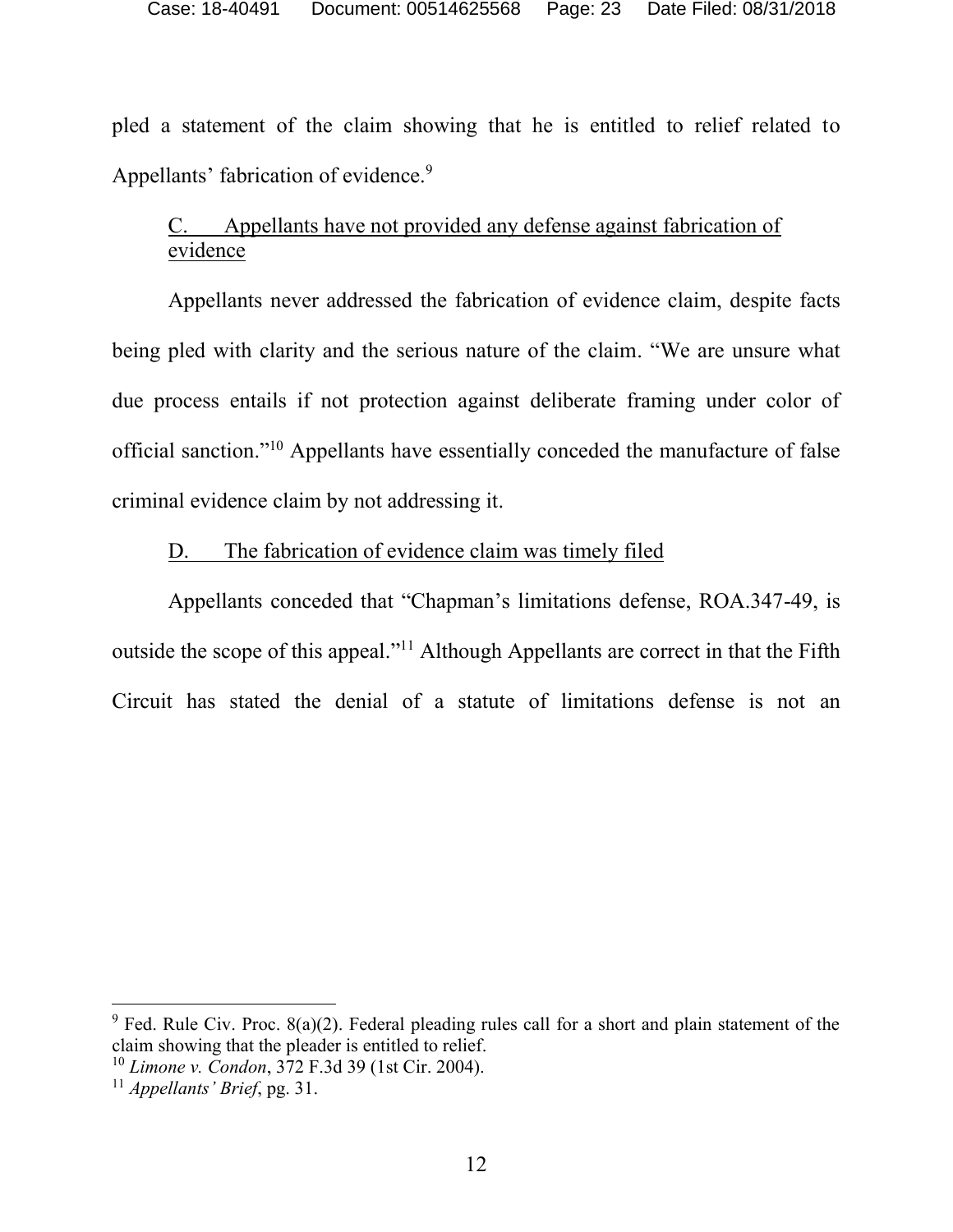immediately appealable final order (with rare exceptions).<sup>12</sup> In an abundance of caution, timeliness is addressed herein.

An affirmative statute of limitations defense must be found on the face of the complaint.<sup>13</sup> In Texas, the  $\S$  1983 statute of limitations is two years from the day the cause of action accrues.<sup>14</sup> The accrual date is determined by federal law and depends on when Dr. Morgan had sufficient information to know that he could file a suit and obtain relief. The Fifth Circuit has stated, "the rule is that accrual occurs when a plaintiff has 'a complete and present cause of action, that is, when the plaintiff can file suit and obtain relief.' In other words, accrual occurs 'the moment the plaintiff becomes aware that he has suffered an injury or has sufficient information to know that he has been injured.'" 15 "When a defendant controls the

<sup>12</sup> *See Johnson v. Hind County Bd. of Suprs*, No.15-60665 (5th Cir. 2017) ("The denial of a statute of limitations defense is not an immediately appealable final order; therefore, we may consider such an order only if we exercise pendent jurisdiction. [*citations omitted*] 'Pendent appellate jurisdiction is only proper in rare and unique circumstances where a final appealable order is 'inextricably intertwined' with an unappealable order or where review of the unappealable order is necessary to ensure meaningful review of the appealable order.' [*citations omitted* A statute of limitations defense is not 'inextricably intertwined' with the denial of qualified immunity, so as to give rise to pendent appellate jurisdiction. [*citations omitted*] Based on the foregoing, we conclude that we lack jurisdiction over the district court's denial of the defendants' motion to dismiss based on the statute of limitations defense, and do not reach the merits of that claim.")

<sup>13</sup> *EPCO Carbon Dioxide v. JP Dr. Morgan*, 467 F.3d 466 (5th Cir. 2006) ("Although dismissal under rule 12(b)(6) may be appropriate based on a successful affirmative defense, that defense must appear on the face of the complaint."); *Fernandez v. Clean House*, No.17-1230 (10th Cir. 2018) ("Only when the plaintiff pleads itself out of court—that is, admits all the ingredients of an impenetrable defense—may a complaint that otherwise states a claim be dismissed under Rule  $12(b)(6)$ .").

<sup>14</sup> *Piotrowski v. City of Houston*, 51 F.3d 512 (5th Cir. 1995).

<sup>15</sup> *Frame v. City of Arlington*, 657 F.3d 215 (5th Cir. 2011).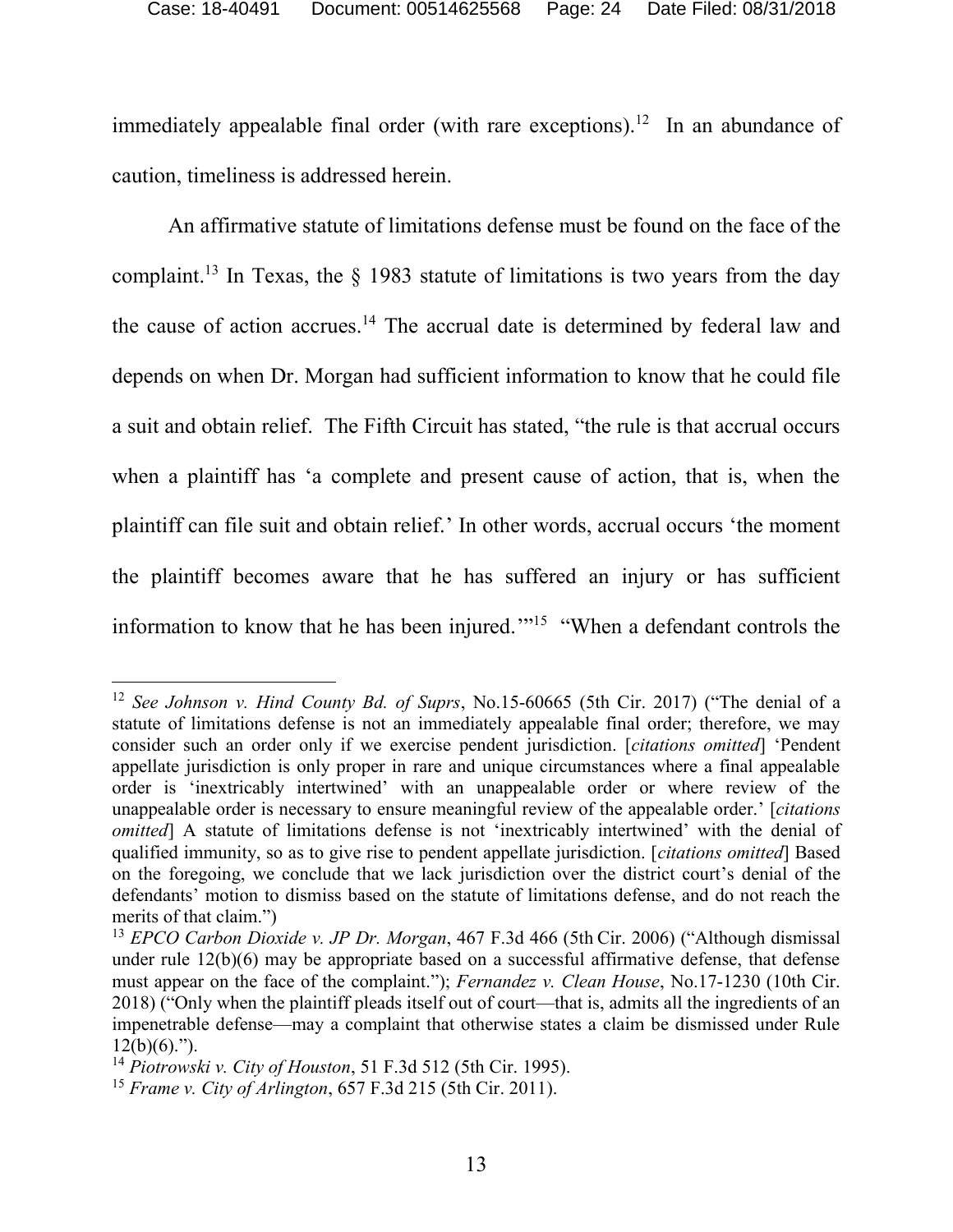facts surrounding causation such that a reasonable person could not obtain the information even with a diligent investigation, a cause of action accrues, but the statute of limitations is tolled."<sup>16</sup>

Appellants controlled the information surrounding causation. Kopacz withheld his report, although ordered to produce it by the state court. ROA.329, ¶87. Chapman's suppression testimony was heard on September 3, 2015, where she was found by the state court to be "evasive" and "less than credible" when testifying under oath. ROA.323. Dr. Morgan learned of Chapman's deliberate creation of the false report on July 11, 2016. ROA.321, ¶47 and ¶49. These facts, especially when viewed most favorably to Dr. Morgan, show that he could not have known about the deliberate fabrication of the report prior to July 11, 2016. Therefore, the facts alleged in the complaint show that the fabrication of evidence claim was timely filed, less than two years.

## E. Neither qualified nor absolute immunity protects Appellants for fabrication of evidence.

Appellants are not entitled to qualified immunity since Appellants violated Dr. Morgan's clearly established Fourteenth Amendment rights by fabricating and

<sup>16</sup> *Piotrowski* at 517.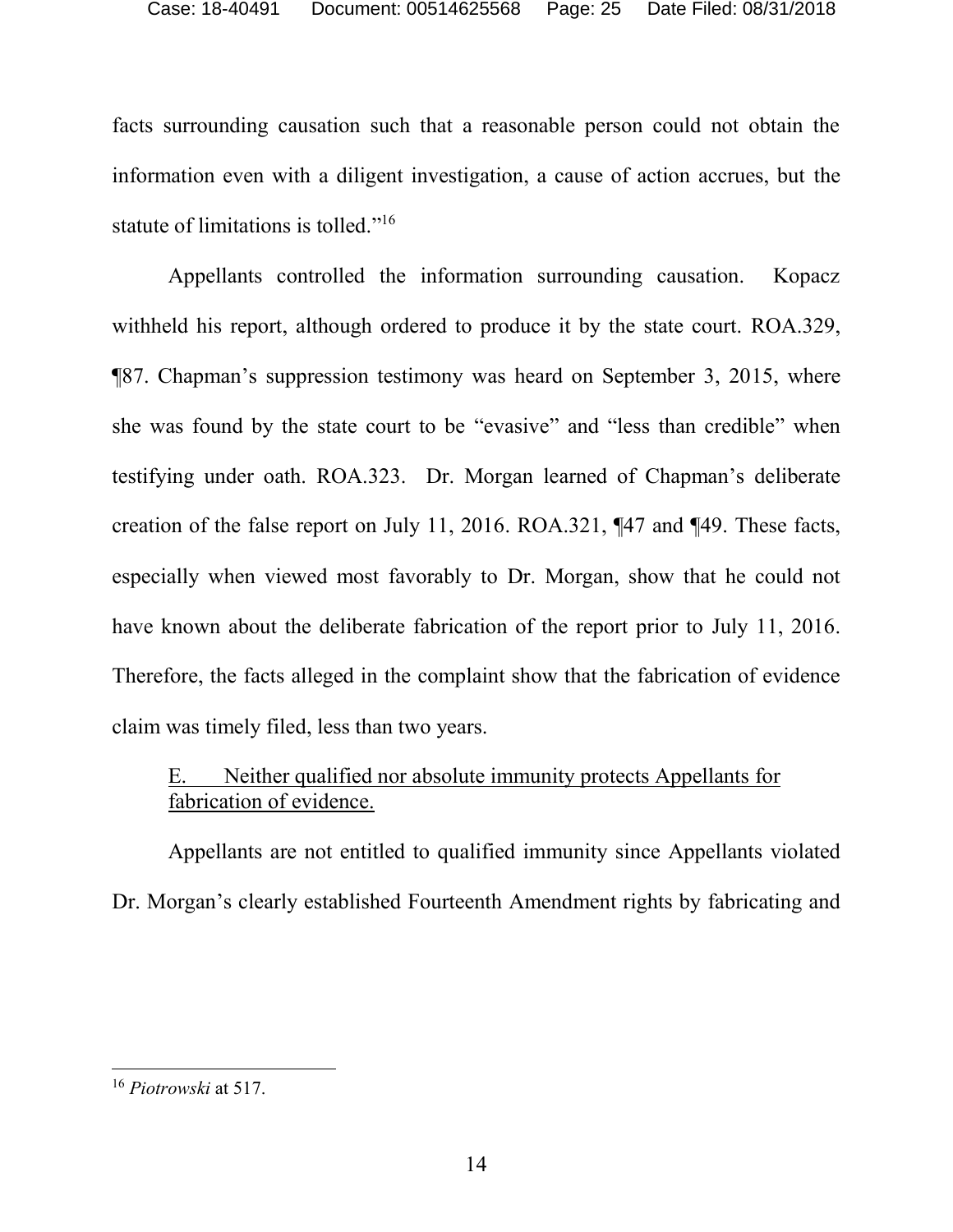using fabricated evidence to encourage criminal charges against Dr. Morgan, while acting under color of law.<sup>17</sup> Appellants have not even attempted to claim qualified immunity for fabricating evidence.

Absolute immunity is also inapplicable based on the facts stated in the complaint. Even if Chapman were a prosecutor (which she was not) the fabrication of evidence prior to establishing probable cause would not be protected by absolute immunity. The fabricated evidence was the only basis for the criminal charge ROA. 332 at ¶107. It was created by Appellants during the investigative phase before they had probable cause and before any involvement by state prosecutors or a grand jury. In fact, in the absence of the evidence fabricated during the investigation, Appellants never had probable cause at all. "The reason that lack of probable cause allows us to deny absolute immunity to a state actor for the former function (fabrication of evidence) is that there is no common-law tradition of immunity for it, whether performed by a police officer or prosecutor."<sup>18</sup>

<sup>17</sup> The TMB and DPS are both government agencies. *See e.g.* Texas Occupations Code § 152.001. Therefore, Appellants were acting "under color of law."

<sup>18</sup> *Buckley v. Fitzsimmons*, 509 U.S. 259 (1993).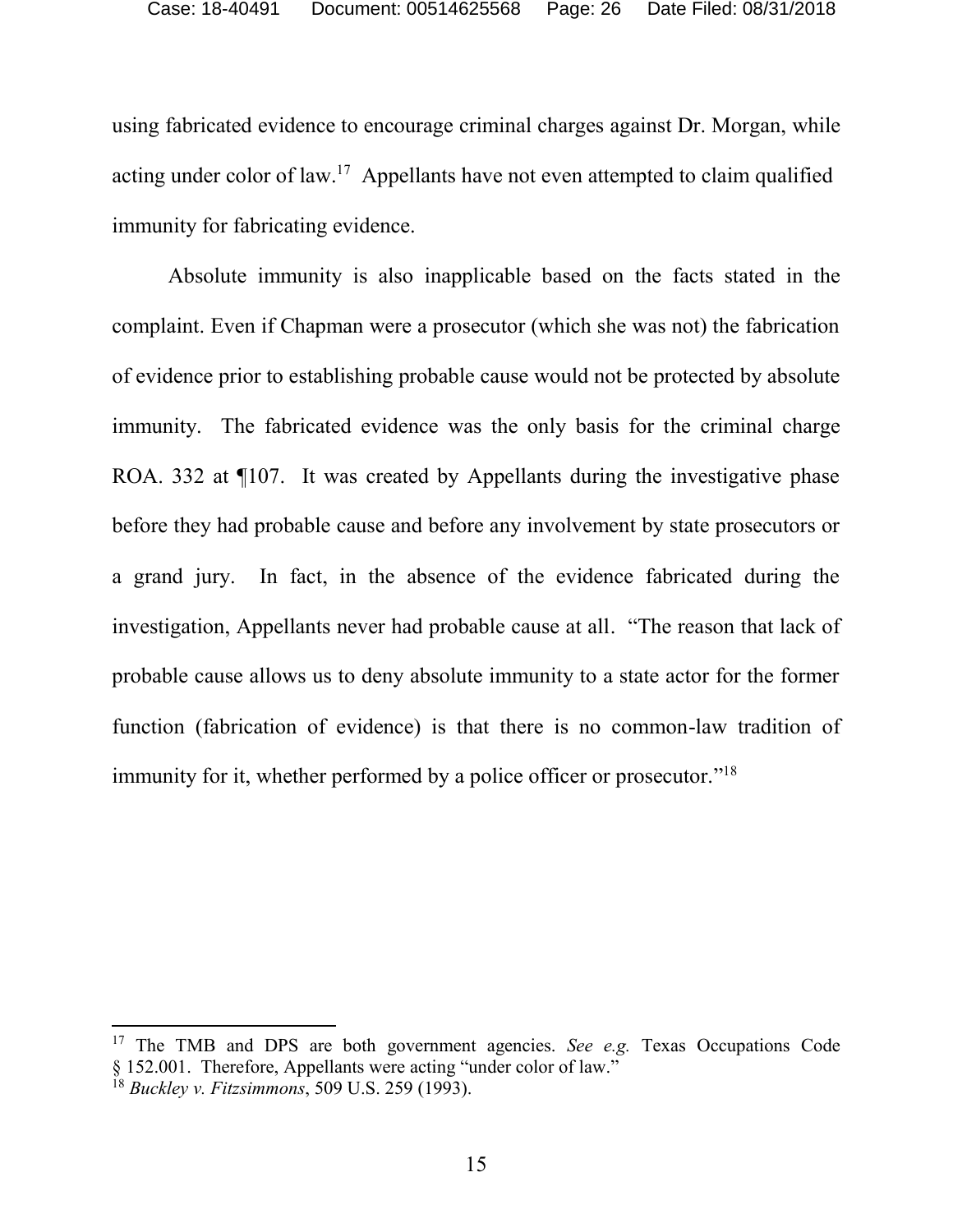#### **II. Unreasonable Searches and Seizures**

#### A. Dr. Morgan did not know until the suppression hearing that Appellants lacked an exigency, therefore the Fourth Amendment claim was timely filed.

The exigent circumstances exception to the warrant requirement has long been recognized.<sup>19</sup> The court below and the state court both addressed potential exigent circumstances before determining that the searches and seizures at Dr. Morgan's clinics were unreasonable. ROA.448, 450. The state court examined the testimony of both Appellants at the suppression hearings before determining that no exigency existed before the searches and seizures. Despite the state court's finding, Appellants still imply that exigent circumstances permitted the searches and seizures within Dr. Morgan's offices.<sup>20</sup> Appellants rely on 22 TAC  $\S$  179.4(a) to claim that Dr. Morgan has no cause of action under 21 U.S.C. § 1983 for unreasonable search and seizure. However, 22 TAC  $\S$  179.4(a) may only be invoked based on "the urgency of the situation or the possibility that the records may be lost, damaged or destroyed". The state court already gave consideration to

<sup>19</sup> *McDonald v. United States*, 335 U.S. 451 (1948) ("*A search without a warrant is not justified unless the exigencies of the situation make that course imperative.*"); *see also City of Los Angeles v. Patel*, No.13-1175; 576 U.S. \_ (2015) ("If **exigency** or a warrant justifies an officer's search, the subject of the search must permit it to proceed irrespective of whether it is authorized by statute.").

<sup>20</sup> *Appellants' Brief*, pg. 41.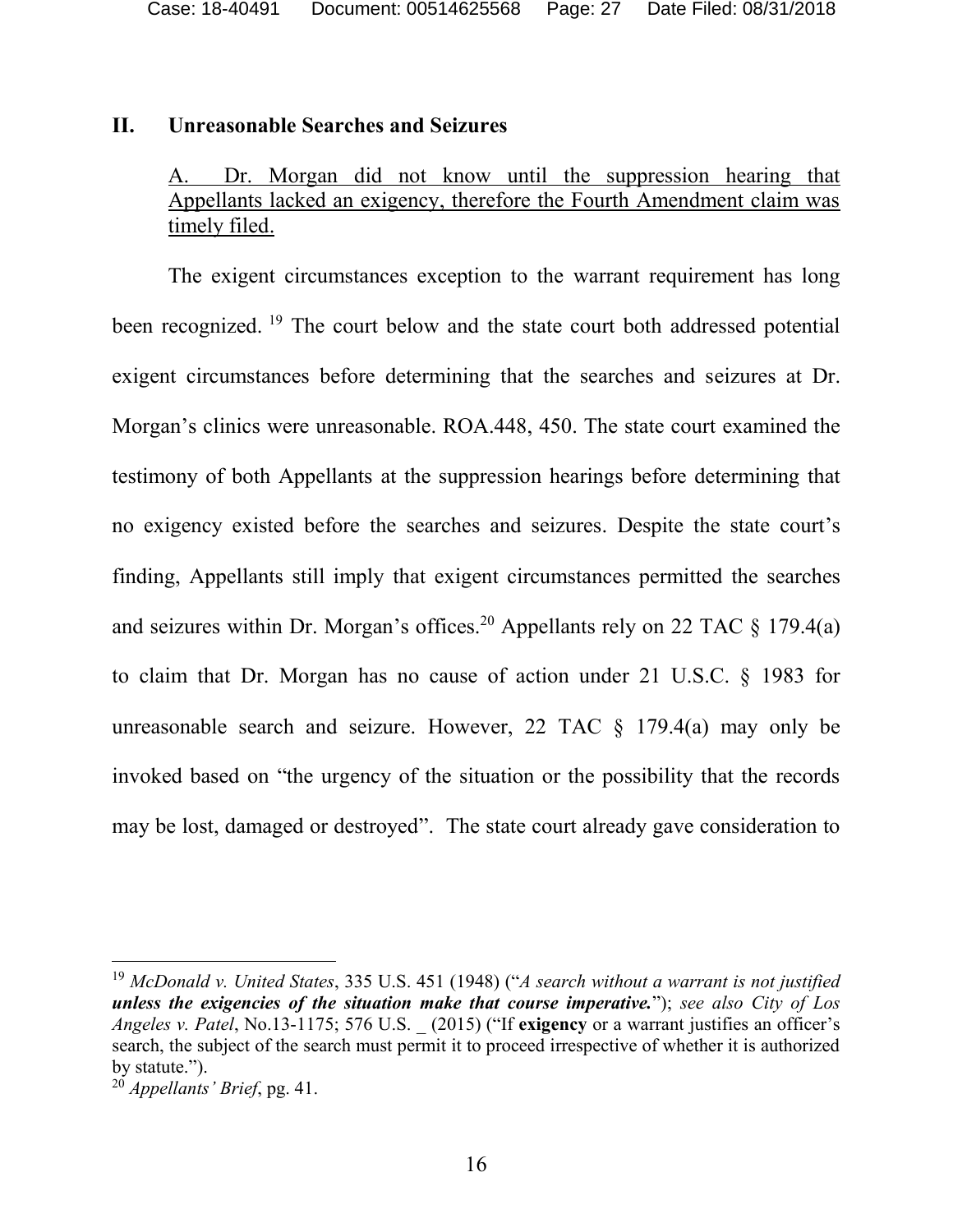this and found that "*no exigent circumstances existed* to demonstrate that the notice provided to the defendant in this case was reasonable*.*" *<sup>21</sup>* ROA.448.

The information available to Dr. Morgan on the date of the instant searches was that Appellants were required to have an exigency in order to demand immediate access to his office and records. Any claim that Dr. Morgan should have known otherwise would be unreasonable. It was far more reasonable for Dr. Morgan to presume that Appellants were law abiding government officials who had facts to support an exigency before conducting their warrantless searches as required by the Texas Administrative Code. Dr. Morgan's discovery that Appellants operated in violation of his Fourth Amendment rights, absent exigent circumstances was, at the earliest, after the suppression hearing on September 3, 2015, and at the latest, the date the state court issued its order with its findings that there was a Fourth Amendment violation and absence of exigency, on October 13, 2015. ROA.324, 443. Even with due diligence, Dr. Morgan could not have discovered this at an earlier point because Appellants had control over this information.<sup>22</sup> Dr. Morgan filed this instant suit on January 20, 2017, well within two years of the date of accrual. ROA.2. Therefore, Dr. Morgan did *not* abandon

<sup>&</sup>lt;sup>21</sup> The court below found that "[t]he **evidence shows** that defendants entered the plaintiff's offices without a search warrant and conducted a search without the plaintiff's consent and in **the absence of exigent circumstances.**" ROA.450.

<sup>&</sup>lt;sup>22</sup> Even under oath, Chapman was "less than credible" about her investigation; and Kopacz defied the court and failed to turn over his investigation reports as ordered by the court. ROA.323.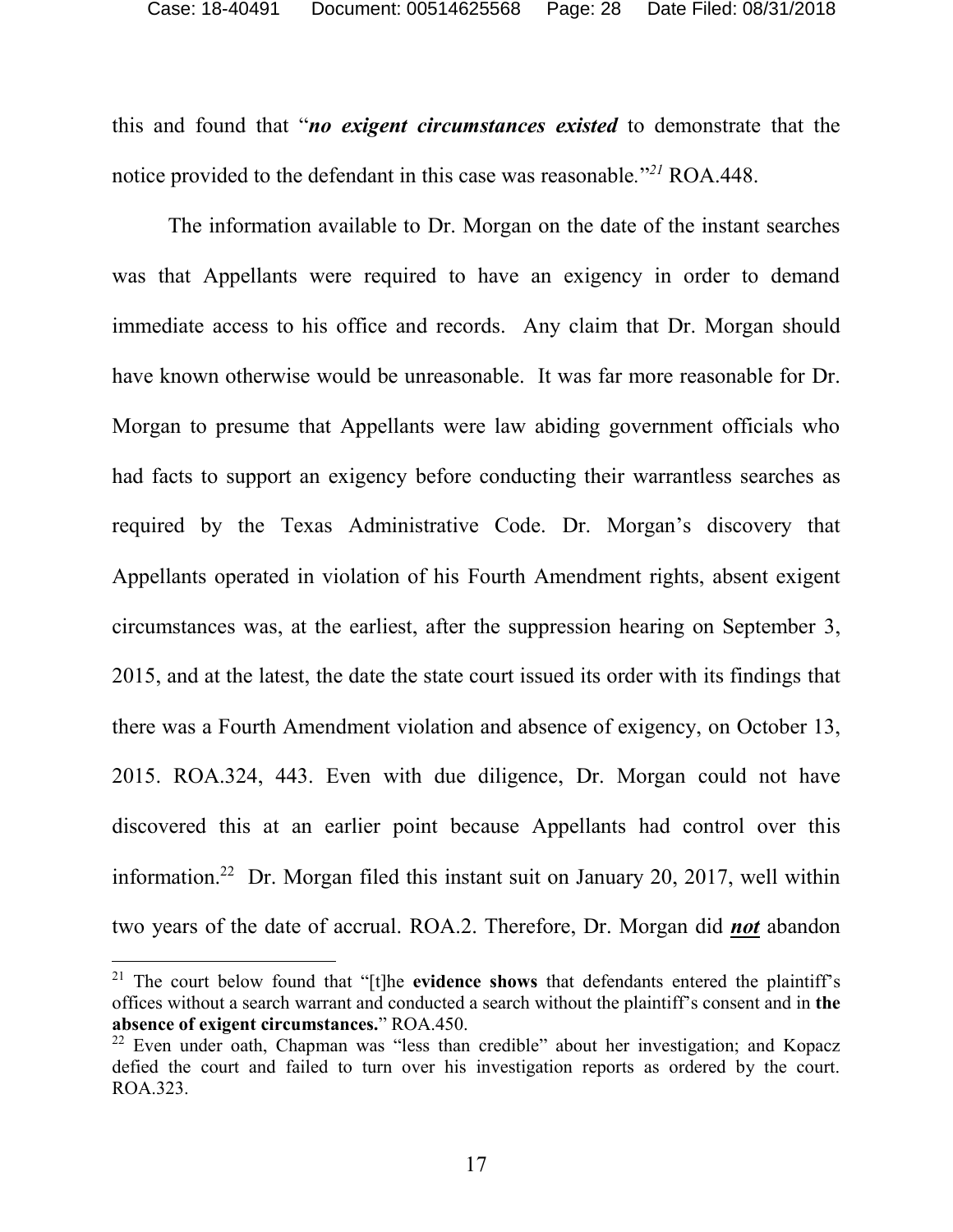his "freestanding" Fourth Amendment claims as Appellants claimed<sup>23</sup>, but sufficiently and timely alleged that Appellants' violated his Fourth Amendment rights. ROA.331-32 at ¶100.

B. Appellants violated Dr. Morgan's clearly established Fourth Amendment rights by searching and seizing patients' entire medical files in his offices without a warrant, in the absence of exigent circumstances and without consent.

Appellants did not have a warrant. ROA.317 at ¶29. Therefore, an exception to the Fourth Amendment's warrant requirement was necessary in order for the searches to have been reasonable.<sup>24</sup> There was no exigency and Dr. Morgan did not consent to the warrantless search and seizure. ROA.323 at ¶57; 327-331.

Furthermore, it is also clearly established law that "in order for an administrative search to be constitutional, the subject of the search must be afforded an opportunity to obtain precompliance review before a neutral decisionmaker." 25 "[W]hile the demand to inspect may be issued by the agency, in the form of an administrative subpoena, it may not be made and enforced by the inspector in the field, and the subpoenaed party may obtain judicial review of the

<sup>23</sup> *Appellants' Brief*, pg. 11.

<sup>24</sup> *See Katz v. United States*, 389 U.S. 347, 357 (1967) ("[S]earches conducted outside the judicial process, without prior approval by judge or magistrate, are per se unreasonable under the Fourth Amendment — subject only to a few specifically established and well-delineated exceptions.").

<sup>25</sup> *City of Los Angeles v. Patel*, No.13-1175; 576 U.S. (2015).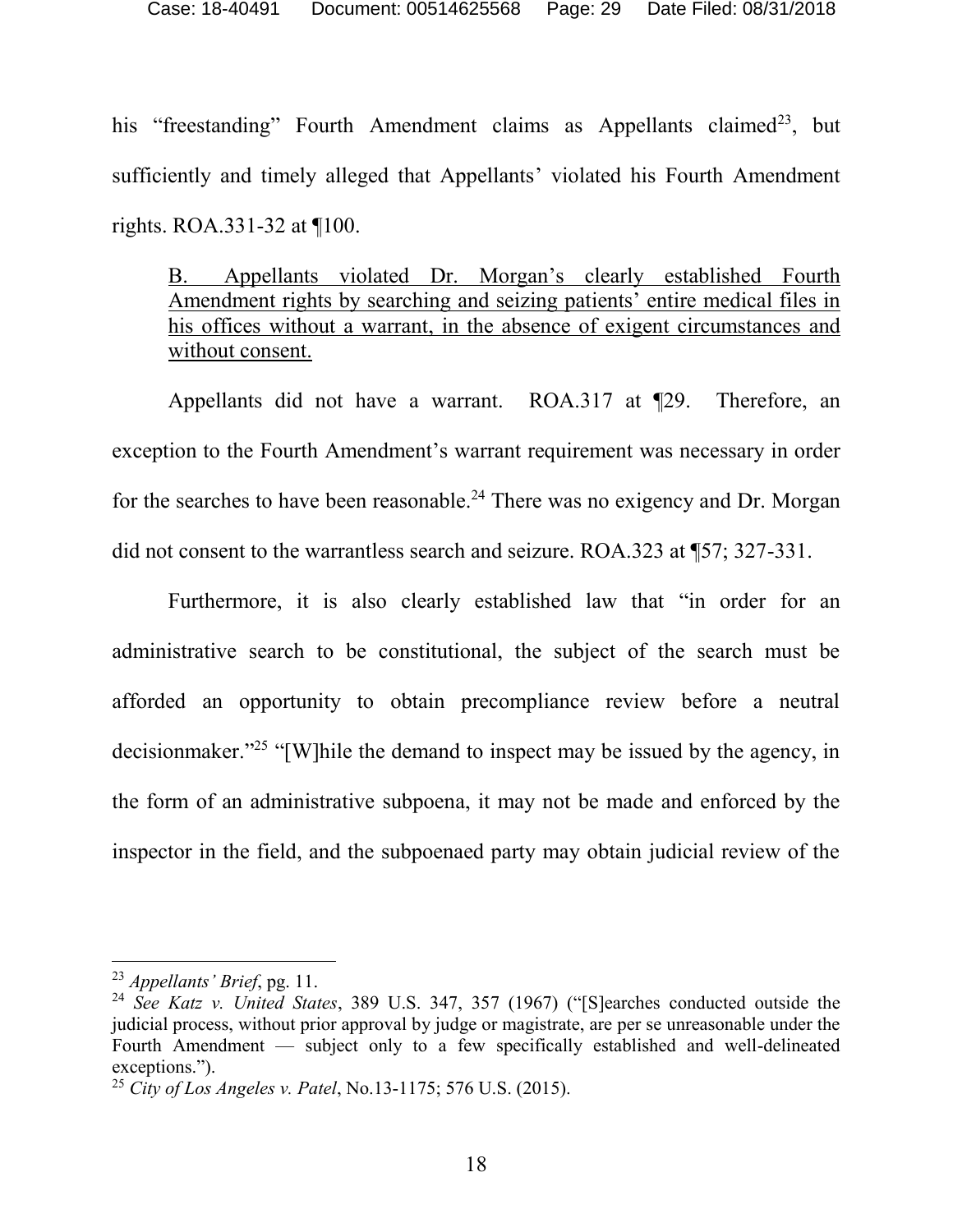reasonableness of the demand."<sup>26</sup> "Bifurcation of the power, on the one hand of the agency to issue subpoenas and on the other hand of the courts to enforce them, is an inherent protection against abuse of subpoena power."<sup>27</sup>

Appellants searched and seized patients' entire medical files pursuant to TMB *instanter* subpoenas and forced immediate compliance with the subpoenas' demands (ROA.316 at ¶24) without exigency, consent or the opportunity for judicial review, in violation of clearly established law. ROA.448-49. Dr. Morgan was not afforded an opportunity to obtain precompliance review of the subpoenas.<sup>28</sup> Therefore, enforcement of the subpoenas violated the Fourth Amendment.

<sup>26</sup> *See v. City of Seattle*, 387 U.S. 541 (1967); see also *In re: Subpoena Duces Tecum*, 228 F.3d 341 (2nd Cir. 2000) ("In short, the immediacy and intrusiveness of a search and seizure conducted pursuant to a warrant demand the safeguard of demonstrating probable cause to a neutral judicial officer before the warrant issues, whereas the issuance of a subpoena initiates an adversary process that can command the production of documents and things **only after judicial process is afforded**.")

<sup>27</sup> *United States v. Bell*, 564 F.2d 953, 959 (Temp. Emer. Ct. App. 1977).

<sup>28</sup> *See Hale v. Henkel*, 201 U.S. 43, 76 (a person served with a subpoena duces tecum is entitled to the **Fourth Amendment's** protection against unreasonableness."); *see also In re Subpoena Duces Tecum*, 228 F.3d 341, 347 (4th Cir. 2000).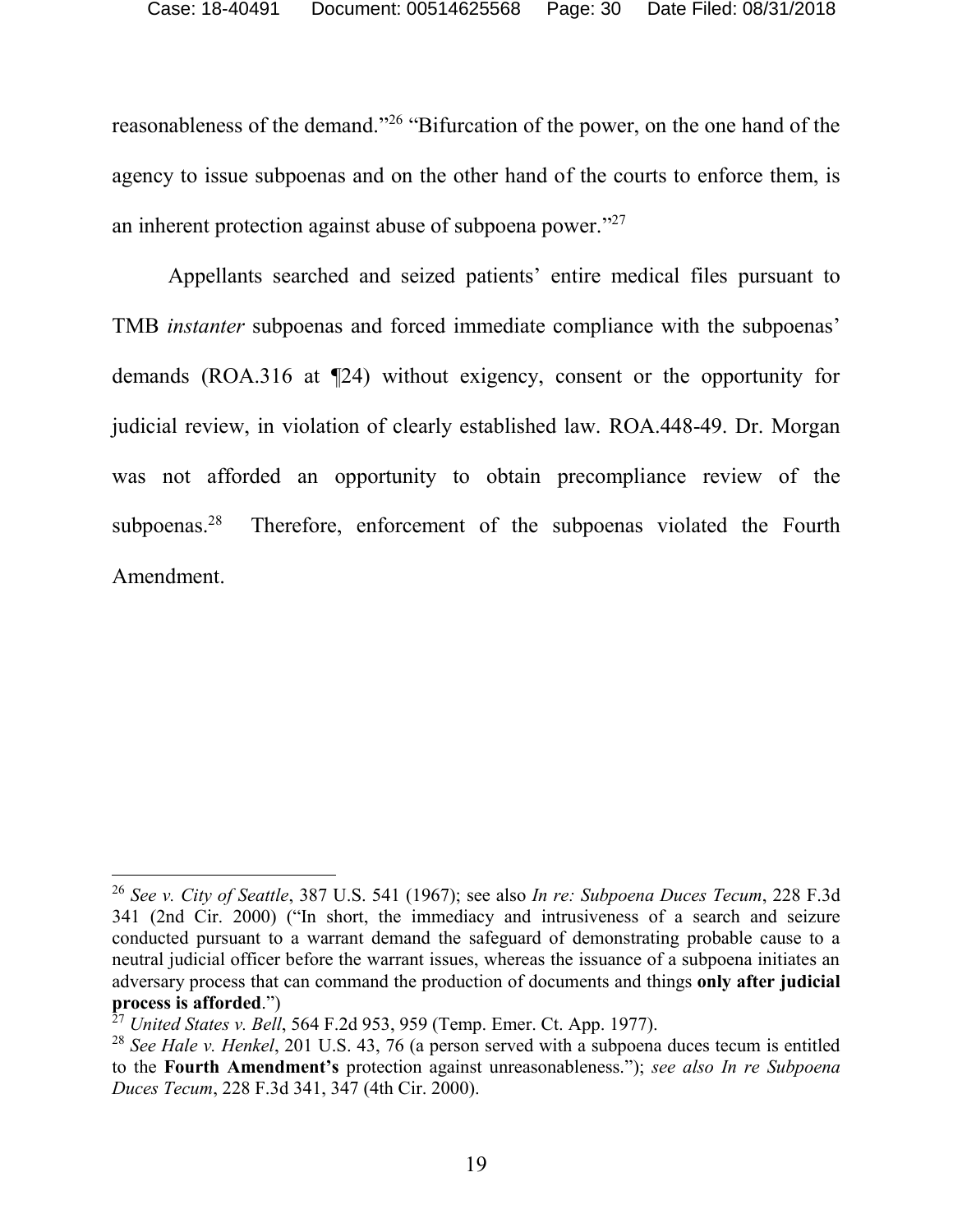## C. The administrative search exception does not apply because all private practice physician clinics and all patient records were not closely regulated, and there was no constitutionally adequate substitute for a warrant.

There is a limited administrative search exception to the warrant requirement for "closely regulated" businesses.<sup>29</sup> The Supreme Court has made clear that such "closely regulated" businesses are the exception.<sup>30</sup> No federal court has ever determined that the entire medical profession, including records completely unrelated to controlled substances, is closely regulated and therefore subject to warrantless inspection; in fact, several federal courts have found the opposite.<sup>31</sup>

Closely regulated industries are those which involve "no reasonable expectation of privacy".<sup>32</sup> Any implication by the Appellants that there is no reasonable expectation of privacy in any portion of any patient's medical record is irresponsible since it is almost certainly harmful to the public's health, unsupported by precedent and contradicts a longstanding unchallenged Texas Attorney General

<sup>29</sup> *New York v. Burger*, 482 U.S. 691 (1987) ("Searches made pursuant to § 415-a5, in our view, clearly fall within this established exception to the warrant requirement for administrative inspections in "closely regulated" businesses.").

<sup>&</sup>lt;sup>30</sup> *City of Los Angeles v. Patel* at III(B) ("Over the past 45 years, the Court has identified only four industries that 'have such a history of government oversight that no reasonable expectation of privacy… could exist for a proprietor over the stock of such an enterprise,'…[t]he clear import of our cases is that the closely regulated industry . . . is the exception.'").

<sup>31</sup> *Texas Attorney General Opinion No.* JC-0274 by former TX AG (and current U.S. Senator) John Cornyn ("[T]he practice of medicine… is a profession with a history of respect towards the recognized need for privacy in the doctor-patient relationship…the health industry … is not a closely regulated industry within the meaning of *Marshall v*. *Barlow's*, *Inc*, 436 U.S. 307 (1978)."). In addition, there is no evidence in the record to show that the office of a physician in private practice had ever been subjected to warrantless inspections as of 2013.

<sup>32</sup> *City of Los Angeles v. Patel* at III(B).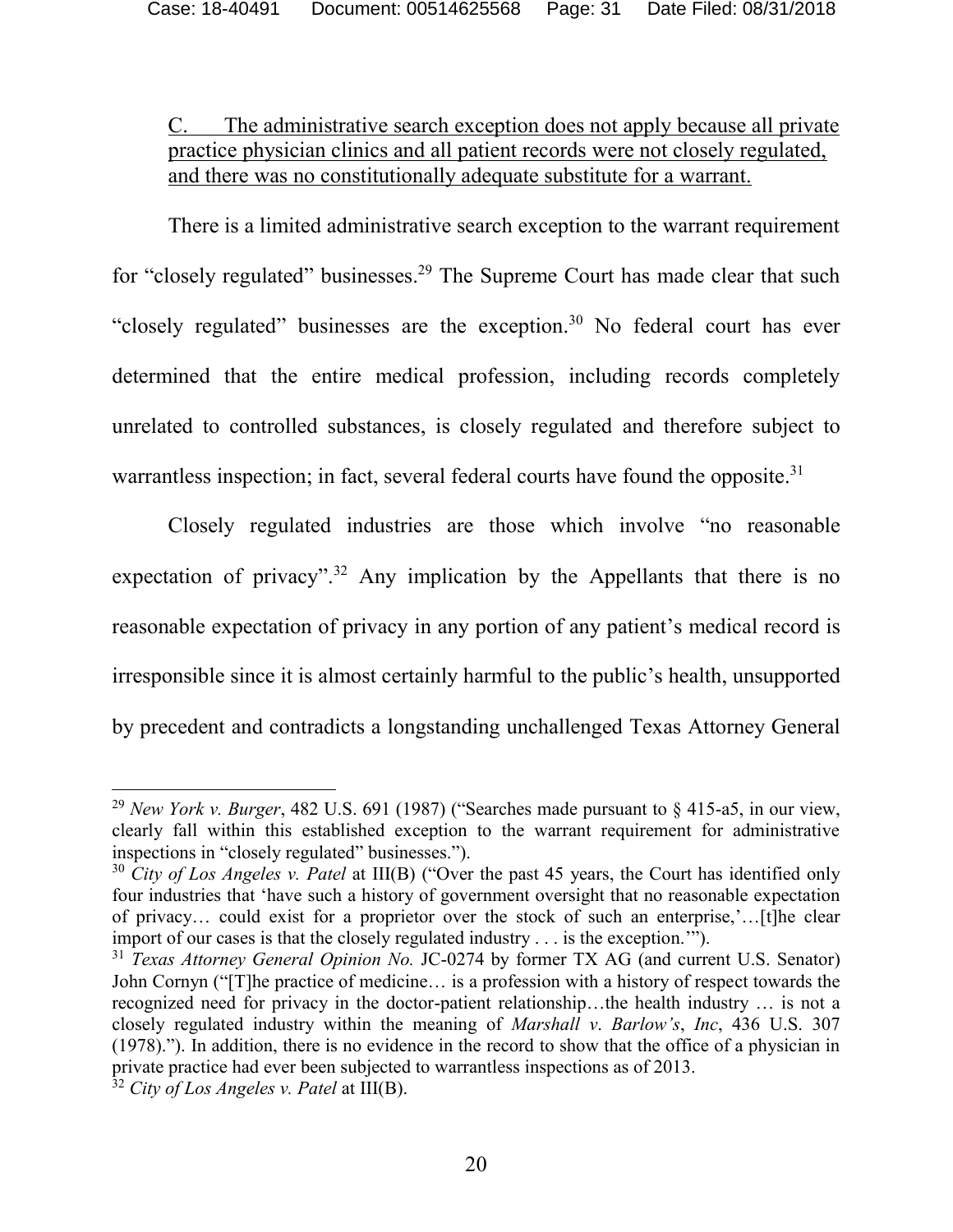Opinion. <sup>33</sup> Medical records contain some of the most sensitive and private information imaginable, such as information potentially concerning marital problems, child rearing and mental health issues. It is difficult to conceive of any papers for which there is a greater reasonable expectation of privacy.

The Supreme Court has noted that patients and physicians have a reasonable expectation of privacy in at least parts of their medical records.<sup>34</sup> Government employees have conceded that patients have a reasonable expectation of privacy in at least parts of their medical records.<sup>35</sup> Appellants have not made such a concession, instead implying that it may be reasonable for patients to have no reasonable expectation of privacy in any portion of their medical records by claiming Appellants "could have reasonably understood their challenged actions to be consistent with the Fourth Amendment" under an analysis for closely regulated industries. <sup>36</sup> Appellants seemingly believe that similar searches and seizures

<sup>33</sup> *Texas Attorney General Opinion No.* JC-0274 by former TX AG (and current U.S. Senator) John Cornyn.

<sup>34</sup> *Ferguson v. City of Charleston*, 532 U.S. 67 (2001) ("The reasonable expectation of privacy enjoyed by the typical patient undergoing diagnostic tests in a hospital is that the results of those tests will not be shared with nonmedical personnel without her consent."); and *Sorrell v. IMS Health*, 131 S. Ct. 2653 (2011) ("for many reasons, physicians have an interest in keeping their prescription decisions confidential.").

<sup>&</sup>lt;sup>35</sup> *FER v. Valdez*, 5 F.3d 1530 (10th Cir. 1995) ("The defendants concede the Patients have a legitimate expectation of privacy in the medical records.").

<sup>36</sup> *Appellants' Brief*, pg. 39.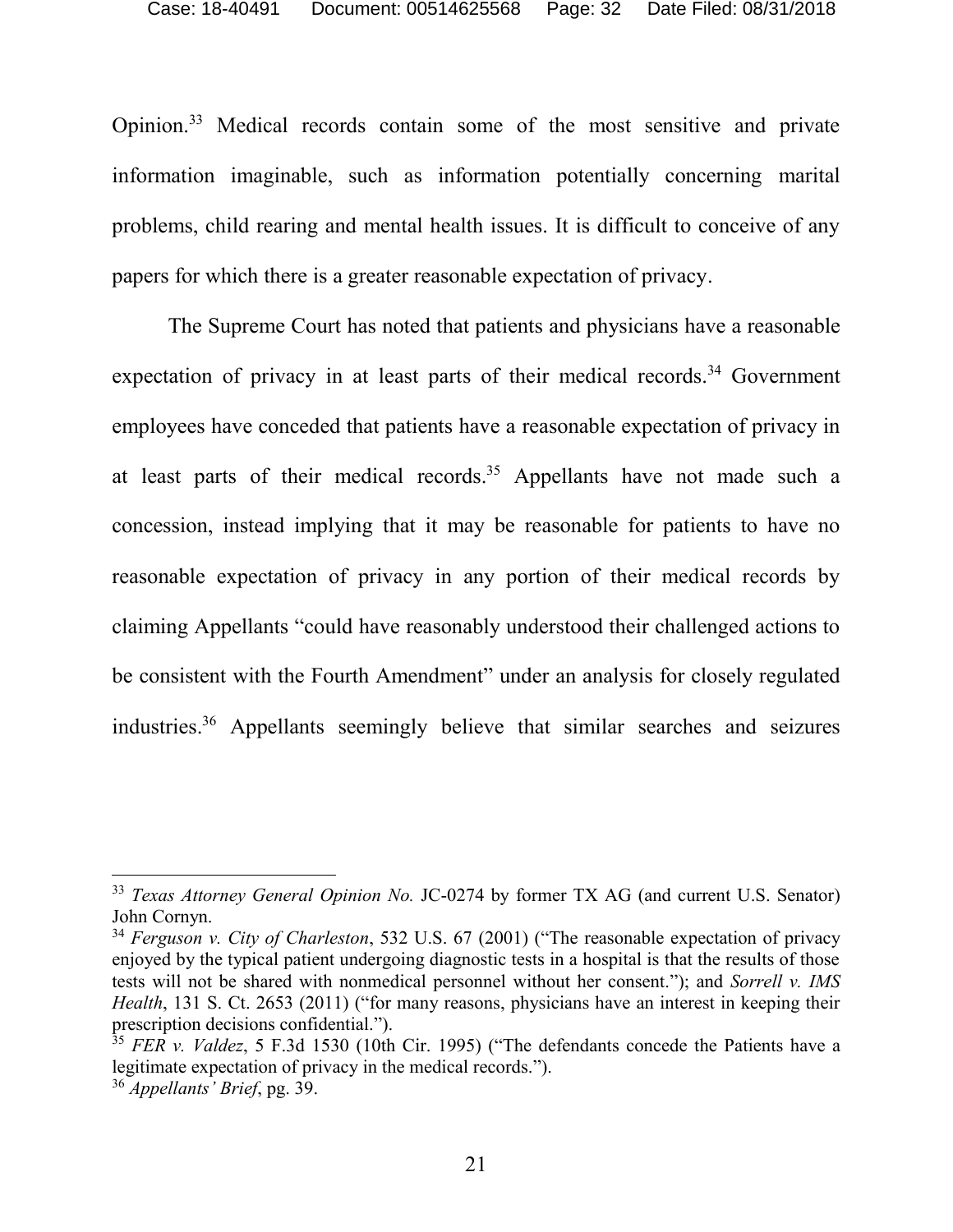providing law enforcement immediate warrantless access to patients' entire medical files outside of any judicial process would be reasonable today.<sup>37</sup>

For the administrative search exception to apply the regulatory scheme categorically *must* provide a constitutionally adequate substitute for a warrant.<sup>38</sup> The need for the regulatory scheme to limit officer discretion is particularly well defined as a matter of long standing settled law.<sup>39</sup> Appellants claim that the regulatory scheme provided an adequate substitute for a warrant.<sup>40</sup> However, Appellants just listed several statutes to support the claim without detailing at all how the regulatory scheme limited authorized inspections in time, place and scope. They were unable to do so because there were no such limitations, as recognized by the state court which concluded that "the actions by the TMB and law enforcement in this case do not provide a substitute for a warrant." ROA.448.

The TMB's regulatory scheme does not provide an adequate substitute for a warrant. Two other federal courts have come to the same conclusion as the state court, as noted in *Barry v. Freshour*, No.H-17-1403 (SD Texas 2017):

<sup>37</sup> *Contra. United States v. Zadeh*, No.15-10195 (5th Cir. 2016) ("the DEA does not dispute that Dr. Zadeh's patients have a reasonable expectation of privacy in their medical records.).

<sup>38</sup> *Club Retro v. Hilton*, 568 F.3d 181 (5th Cir. 2009) (the regulatory statute **must** perform the two basic functions of a warrant: it **must** advise the owner of the commercial premises that the search is being made pursuant to the law and has a properly defined scope, and it **must** limit the discretion of the inspecting officers.

<sup>39</sup> *Club Retro v. Hilton* at 197 (5th Cir. 2009) ("To limit officer discretion under the second function, the regulation **must** carefully limit authorized inspections "'in time, place, and scope.'").

<sup>40</sup> *Appellants' Brief* pg. 41.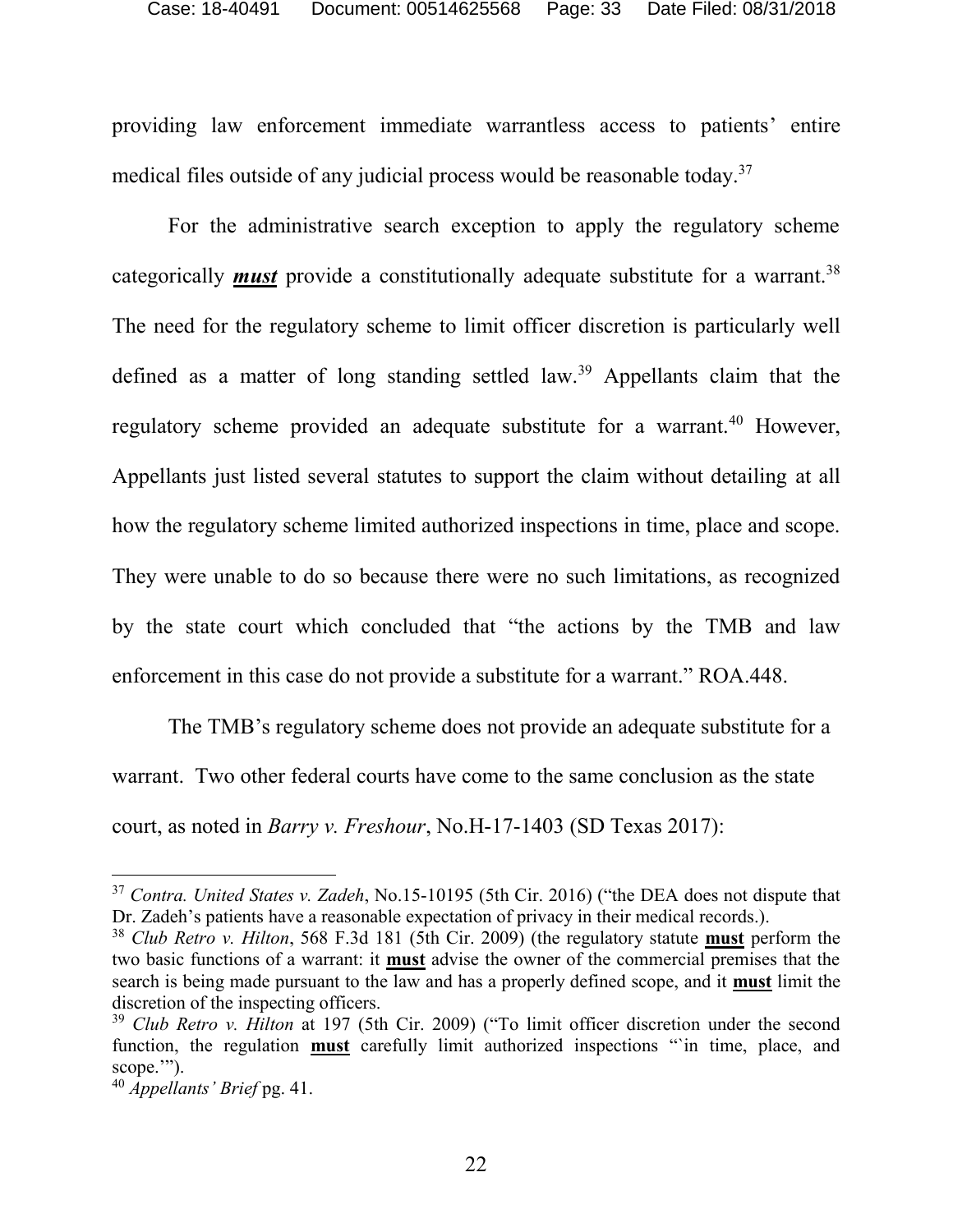"The regulatory scheme does not limit the Texas Medical Board's discretion. The statute imposes no restrictions on when and to whom subpoenas may be served. The alleged search violates the Fourth Amendment even if the medical profession was a 'closely regulated' industry."

Since the administrative search exception does not apply (and absent exigency) the instant search violated Dr. Morgan's clearly established Fourth Amendment rights.

## D. *Beck* is irrelevant for purposes of a qualified immunity defense.

Appellants seem to concede that their administrative search exception claim is baseless by subsequently claiming: "a reasonable person would have understood Kopacz's and Chapman's actions to be lawful under *Beck*. <sup>41</sup> For that reason, even if the Court rejects all of their other arguments, the defendants are entitled to qualified immunity." <sup>42</sup> Appellants' Fourth Amendment qualified immunity argument is based exclusively on *Beck*. Appellants' reliance on *Beck* is misplaced, at best.

First, in *Beck v. Texas State Board of Dental Examiners<sup>43</sup>*, at the summary judgment stage, rather than motion to dismiss, qualified immunity was granted to an investigator because the warrantless administrative or regulatory search itself was constitutional under the regulatory scheme.<sup>44</sup> The search of a dentist's office

<sup>41</sup> *Beck v. Texas State Board of Dental Examiners*, 204 F.3d 629 (5th Cir. 2000).

<sup>42</sup> *Appellants*' *Brief* pg. 42.

<sup>43</sup> *Beck v. Texas State Board of Dental Examiners* at 633.

<sup>44</sup> *Id*. at 639.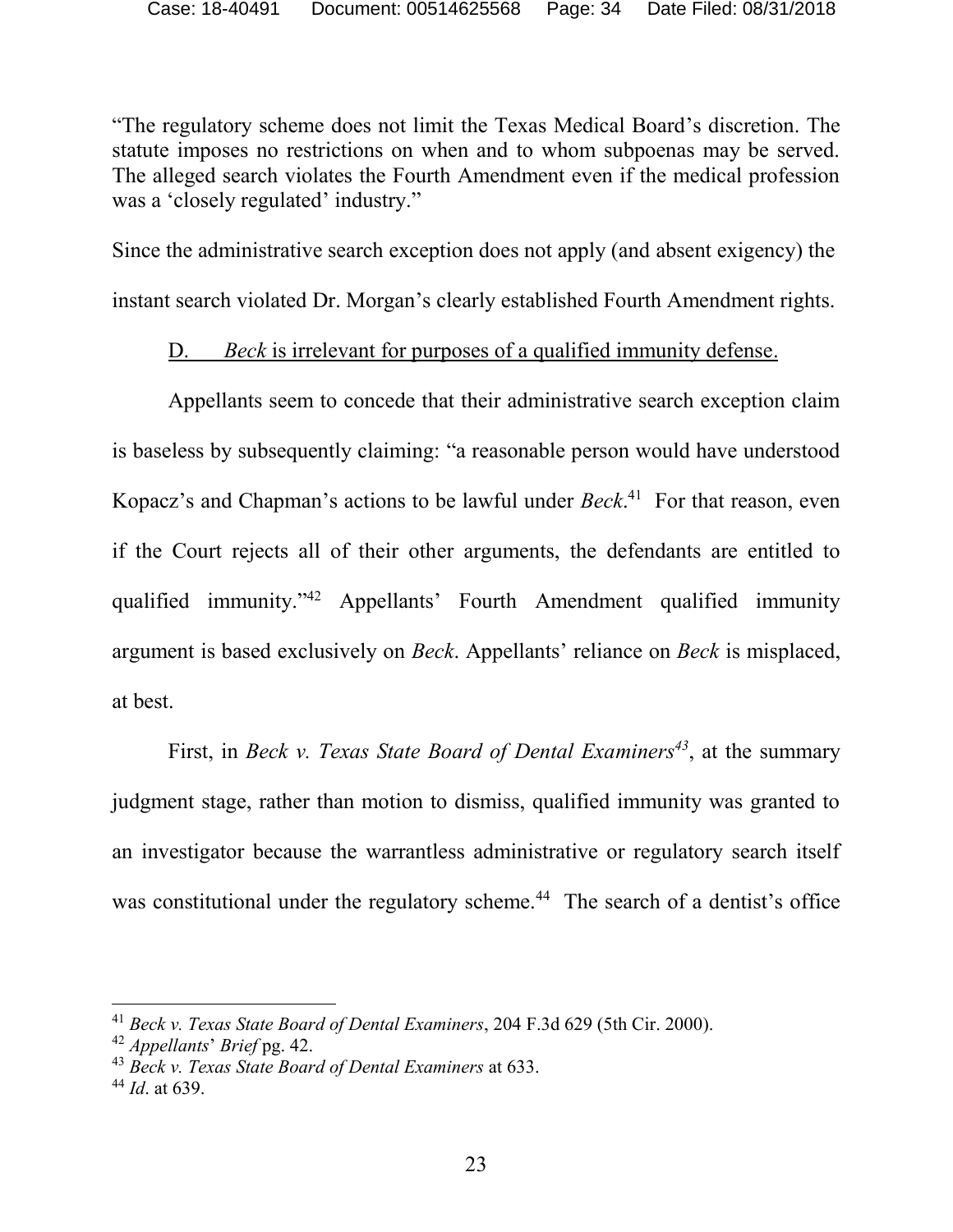in *Beck* was conducted pursuant to a regulatory scheme<sup>45</sup> which provided **an adequate substitute for a warrant**, in sharp contrast to the instant searches.<sup>46</sup> In that case, the regulatory inspection program included language that gave officers the "right to enter premises and conduct such inspections" after presenting to the owner "appropriate credentials and written notice of his inspection authority."<sup>47</sup> The *Beck* case contains completely different regulatory language from that which was contained in this instant case. Therefore, *Beck* is irrelevant, as this instant search was *not* conducted pursuant to a regulatory scheme that provided an adequate substitute for a warrant. In the instant case, as in *Cotropia*, Appellants have not proffered any statute which expressly allowed on demand warrantless inspections of Dr. Morgan's office as a source of authority for their actions. 48 Appellants failed to do so because there were no such relevant statutes.

Second, *Beck* is also distinguishable because the dentist whose office was searched pursuant to the TCSA had physical stockpiles of controlled substances onsite in his office. The dentist was using those controlled substances by

<sup>45</sup> *Cotropia v. Chapman*, No.16-20766 (5th Cir. 2018) ("In *Beck*, the inspection of a dentist's office was conducted in conjunction with a Department of Public Safety ("DPS") agent and pursuant to the Texas Controlled Substances Act ("TCSA"). [*citations omitted*] The TCSA expressly gave the investigator and DPS agent authority to conduct an on demand warrantless inspection of the dentist's office.[citation omitted]. Here, Chapman has not proffered the TCSA or another controlled substances statute as a source of authority for her actions.").

<sup>46</sup> *Beck v. Texas State Board of Dental Examiners* at 638 (finding "the inspection programs provided an adequate substitute for a warrant.").

<sup>47</sup> *Id*. at 638-639.

<sup>48</sup> *Appellants' Brief* pp. 41 and 42.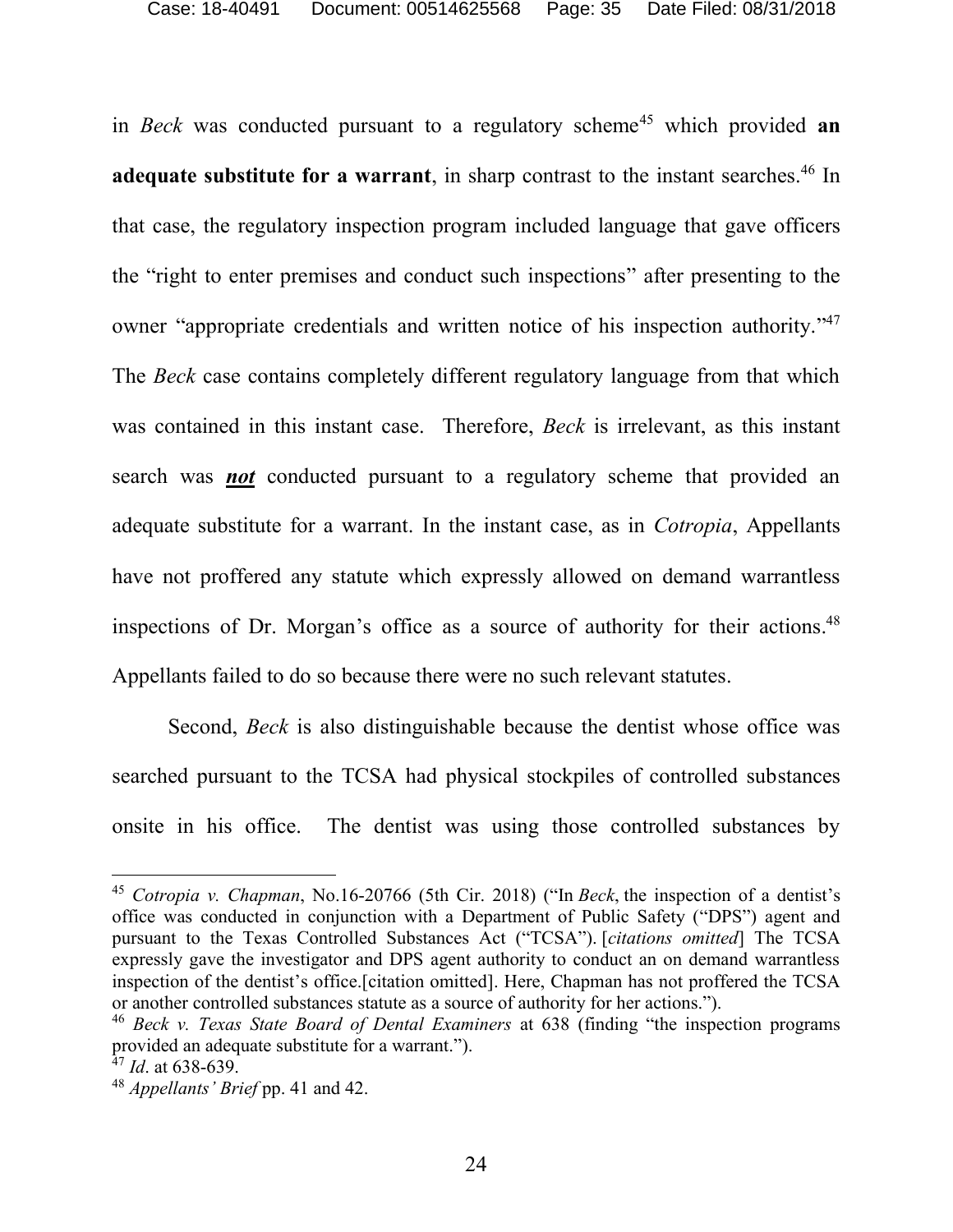physically administering them to patients in his office.<sup>49</sup> The search was of those physical stockpiles of controlled substances and records related to those stockpiles. <sup>50</sup> The Fifth Circuit's holding in *Beck* was limited to the *use* of controlled substances in a dentist's office. In sharp contrast with *Beck*, Dr. Morgan never used, stored, maintained or dispensed controlled substances in his clinics. ROA.315 at ¶15. Consequently, Appellants reliance on *Beck* (and only *Beck*) for qualified immunity was misplaced; and therefore, *Beck* is at least as irrelevant here as it was in *Cotropia*.

## E. Chapman was not protected by absolute immunity for acts of investigation.

Appellants concede that Kopacz did not claim absolute immunity during the proceedings below and therefore waived the defense for the purposes of this interlocutory appeal.<sup>51</sup> Chapman has claimed absolute immunity but unconvincingly so.

*Beck v. Texas State Board of Dental Examiners* addresses absolute and qualified immunity. In that case, a dentist sued the members of the dental board of

<sup>49</sup> *Beck v. Texas State Board of Dental Examiners* at 632 ("Beck had ordered unusually high volumes of controlled substances.").

<sup>50</sup> *Beck v. Texas State Board of Dental Examiners* at 632 ("The inspection revealed, inter alia, an unaccounted shortage of certain controlled substances.").

<sup>51</sup> *Appellants' Brief*, pg. 43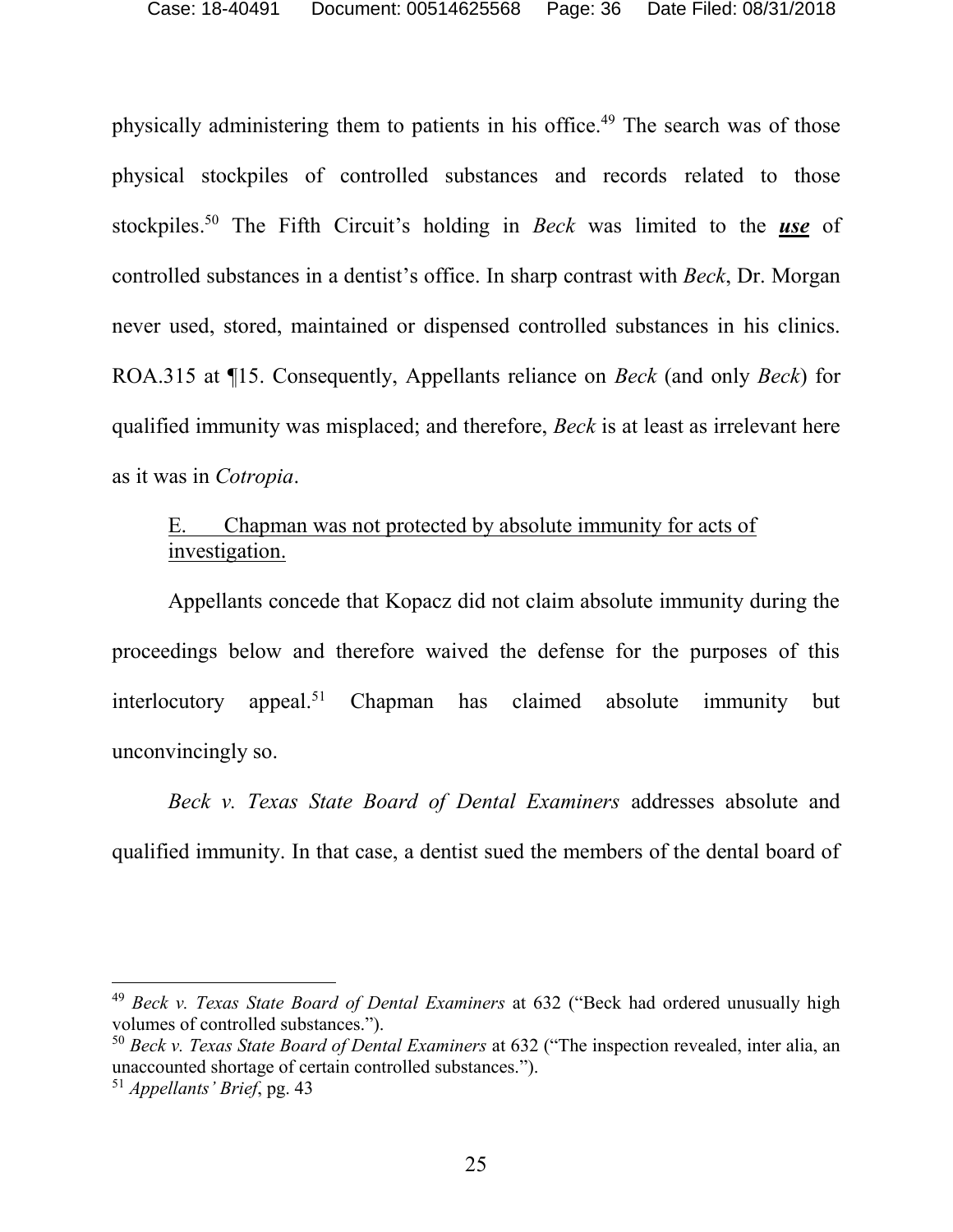examiners and a staff investigator in their individual capacities, alleging retaliation

through investigation and revocation of his license.<sup>52</sup> That court held that:

"Although a state prosecutor is absolutely immune when she acts in her role as an advocate for the state by initiating and pursuing prosecution, or when her conduct is intimately associated with the judicial phase, she does not enjoy absolute immunity for her acts of investigation or administration." 53

"Non-appointed staff-investigator for the state board of dental examiners, who conducted a warrantless search of the dentist's office, but neither initiated disciplinary proceedings against dentist nor pursued prosecution of disciplinary complaint, *was not* entitled to absolute immunity" in dentist's  $\S$  1983 claims."<sup>54</sup>

"Staff member's role as investigator was not at the heart of the board's adjudicative function," and therefore was not entitled to absolute immunity.<sup>55</sup>

In *Buckley v. Fitzsimmons*, the court held that the prosecutor's alleged misconduct, when endeavoring to determine whether a boot print at a crime scene had been left by a suspect was an investigatory and administrative function rather than a prosecutorial function, for which prosecutors were entitled to only qualified immunity." <sup>56</sup> *Buckley* clearly states that *investigatory* functions of a government agent are not entitled to absolute immunity.<sup>57</sup>

 $\overline{a}$ 

<sup>54</sup> *Id.*

<sup>52</sup> *Beck* at 624-635.

<sup>53</sup> *Id.*

<sup>55</sup> *Id.*

<sup>56</sup> *Buckley v. Fitzsimmons*, 509 U.S. 259 (1993).

<sup>57</sup> *Buckley v. Fitzsimmons* at 260.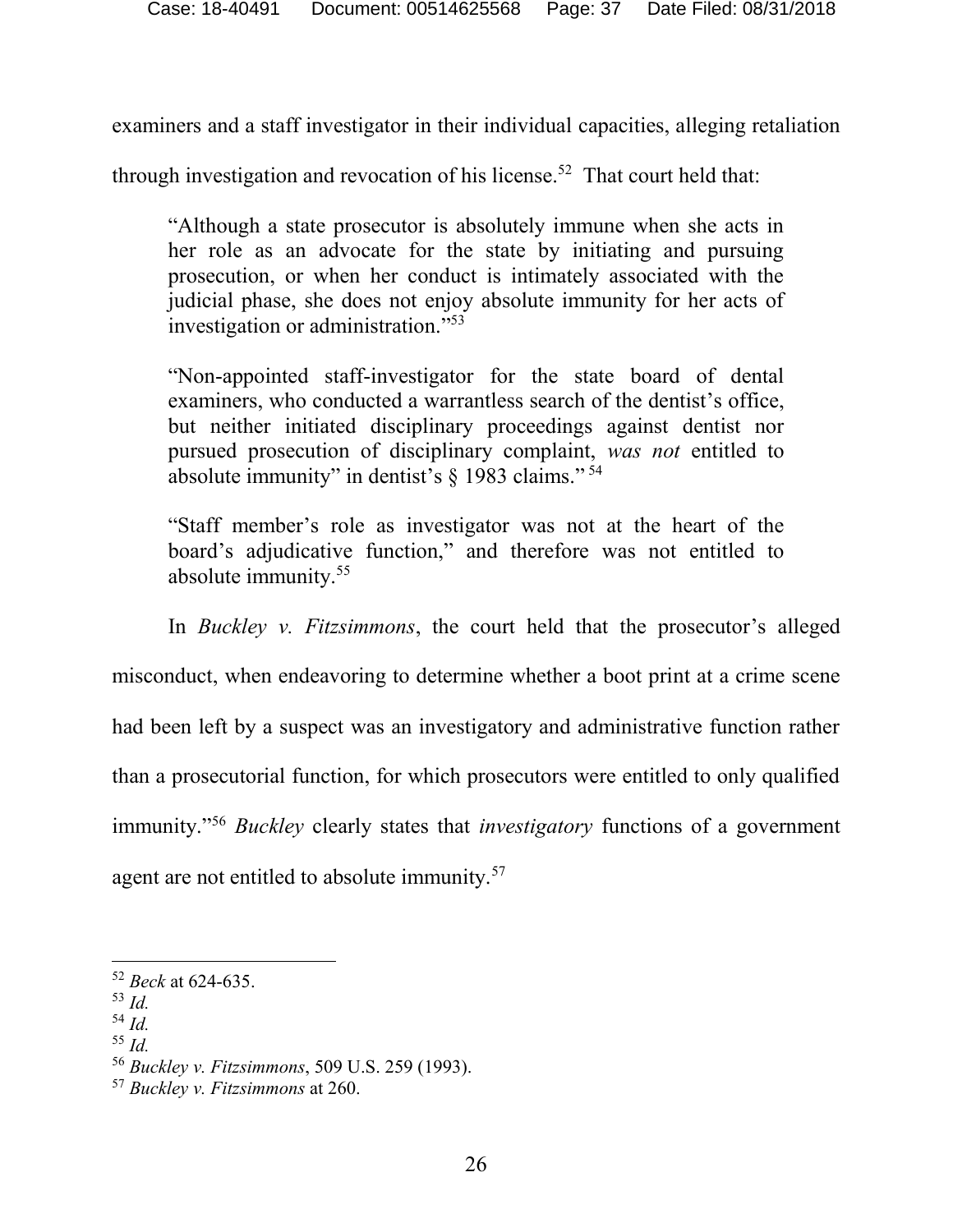Chapman was a TMB investigator and functioned as an investigator in Dr. Morgan's case when searching Dr. Morgan's offices and medical records ROA.314 at ¶5 and 315 at ¶16). She was also functioning as an investigator when she created the fabricated report. ROA.325-26. The fabricated evidence which served as probable cause for Dr. Morgan's indictment was not created until after the medical records were seized. Chapman's role and function was that of an investigative agent, and is therefore not entitled to consideration of absolute immunity.

## **III. The Malicious Prosecution of Dr. Morgan by Any Other Name Still Violated His Clearly Established Federal Rights**

#### A. *City of Manuel v. Joliet* and *Winfrey v. Rogers*

In *City of Manuel v. Joliet* the Supreme Court recognized that:

"[T]here is now broad consensus among the circuits that the Fourth Amendment right to be free from seizure but upon probable cause extends through the pretrial period." *Manuel v. City of Joliet*, 137 S. Ct. 911 (2017).

It did so by recognizing cases supporting such a right from ten United States

Courts of Appeal in total, with the exceptions being the 7<sup>th</sup> and 8<sup>th</sup> Circuits. The

Supreme Court specifically cited the Fifth Circuit's en banc decision in *Castellano*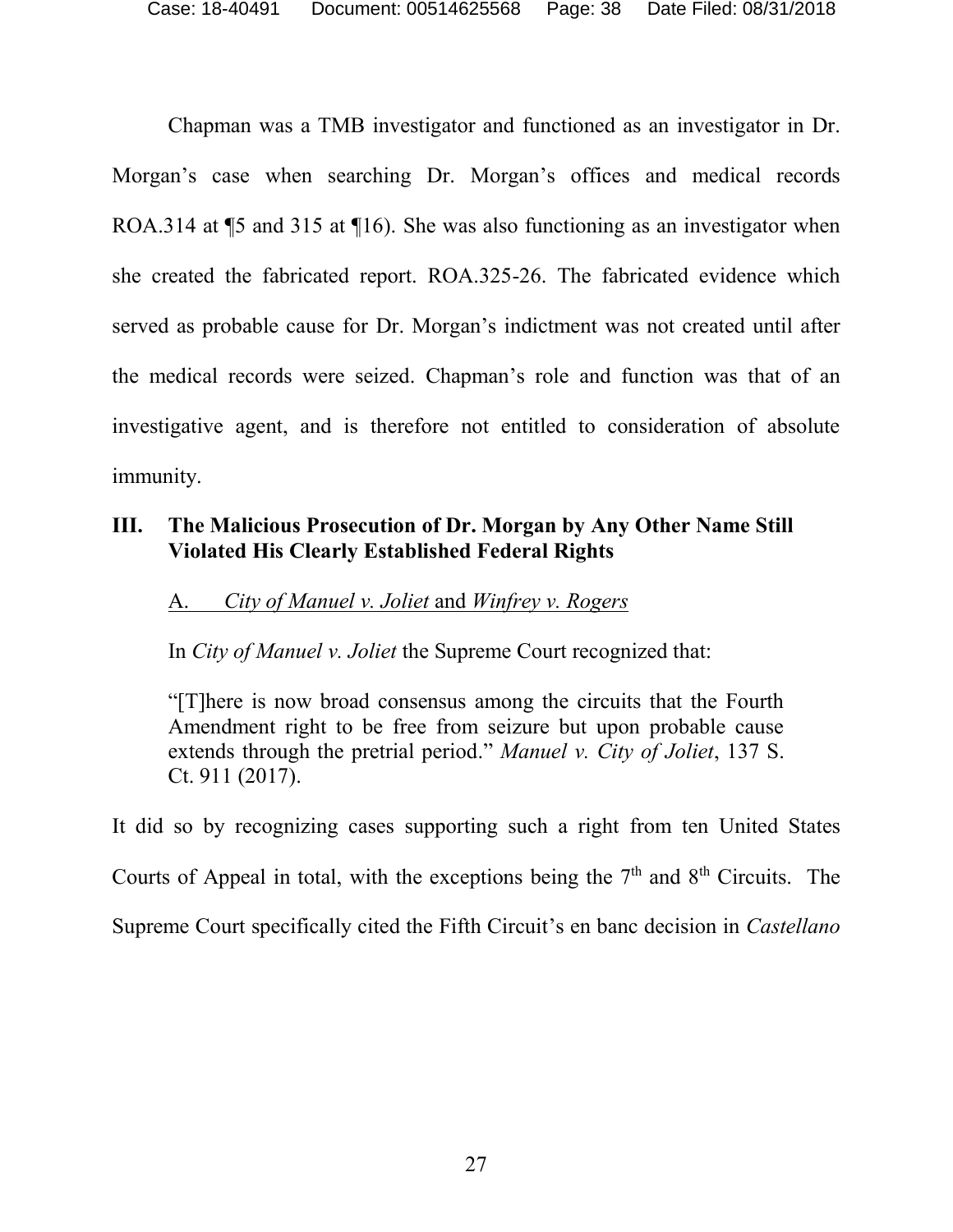*v. Fragozo*, 352 F.3d 939, stating: "the Fourth Amendment right to be free from seizure but upon probable cause extends through the pretrial period."<sup>58</sup>

With respect to the date of accrual for such a claim the Supreme Court stated:

"[A]ll but two of the ten Courts of Appeals that have recognized a Fourth Amendment claim like his have incorporated a 'favorable termination' element and so pegged the statute of limitations to the dismissal of the criminal case." 59

In a footnote the Supreme Court went on to recognize that the Fifth Circuit had "pegged the statute of limitations to the dismissal of the criminal case" by noting that it was not one of the two exceptions. The two exceptions were the Ninth and D.C. Circuits and only because those two circuits had not yet weighed in on the issue.<sup>60</sup> The Supreme Court did not ultimately reach the issue of whether a malicious prosecution claim may be brought under the Fourth Amendment. However, the Supreme Court did give strong indications of its leanings. In dicta, the Supreme Court noted that it would be "untenable" "that a person arrested pursuant to a warrant could not bring a Fourth Amendment claim challenging the reasonableness of even his arrest, let alone any subsequent detention."<sup>61</sup>

<sup>58</sup> *Manuel v. City of Joliet* at 917.

<sup>59</sup> *Manuel v. City of Joliet* at 921.

<sup>60</sup> *Manuel v. City of Joliet* at 929 ("The two exceptions — the Ninth and D.C. Circuits — have not yet weighed in on whether a Fourth Amendment claim like Manuel's includes a "favorable termination" element.").

<sup>61</sup> *Manuel v. City of Joliet* at 929.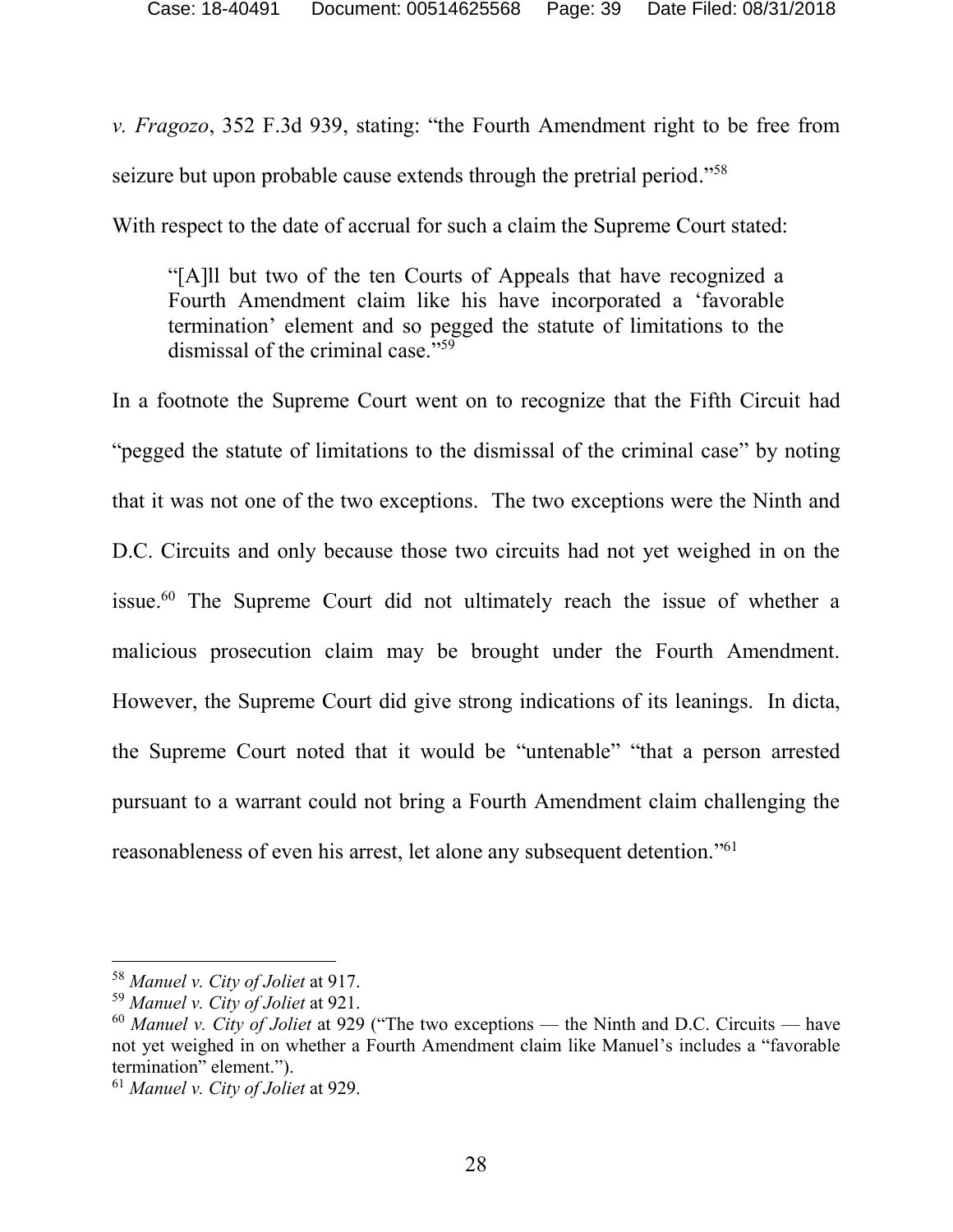Subsequent to *Manuel v. City of Joliet*, the Fifth Circuit in *Winfrey v. Rogers* had occasion to provide further clarification on its jurisprudence concerning the proper legal theory to support the facts alleged in Dr. Morgan's complaint. In *Winfrey v. Rogers*, the affidavits used to obtain search warrants and the arrest warrants contained material omissions. <sup>62</sup> As a result, Winfrey was arrested and charged with murder. <sup>63</sup> The jury acquitted him in less than fifteen minutes, but after awaiting trial in jail for over 16 months. <sup>64</sup> Winfrey subsequently filed suit against the officers involved in the investigation. <sup>65</sup> In *Winfery*, the Fifth Circuit reiterated its agreement with nine other Courts of Appeal by holding: "the clearly established constitutional right asserted by Winfrey is to be free from police arrest without a good faith showing of probable cause."<sup>66</sup> This determination was made in *Winfrey*, which was filed under 42 U.S.C. § 1983 in **2010**, well before the events detailed in Dr. Morgan's complaint. Therefore, "the right to be free from police arrest without a good faith showing of probable cause" was clearly established by 2010 at the latest. In addition, the Fifth Circuit further reiterated its agreement with every other circuit court which has determined the issue of whether a Fourth Amendment claim such as Dr. Morgan's requires a "favorable termination"

<sup>62</sup> *Winfrey v. Rogers*, 882 F.3d 187 (5th Cir. 2018).

<sup>63</sup> *Winfrey v. Rogers* at 187.

<sup>64</sup> *Id.*

<sup>65</sup> *Id.*

<sup>66</sup> *Winfrey v. Rogers*, 882 F.3d 187 at 198 (5th Cir. 2018).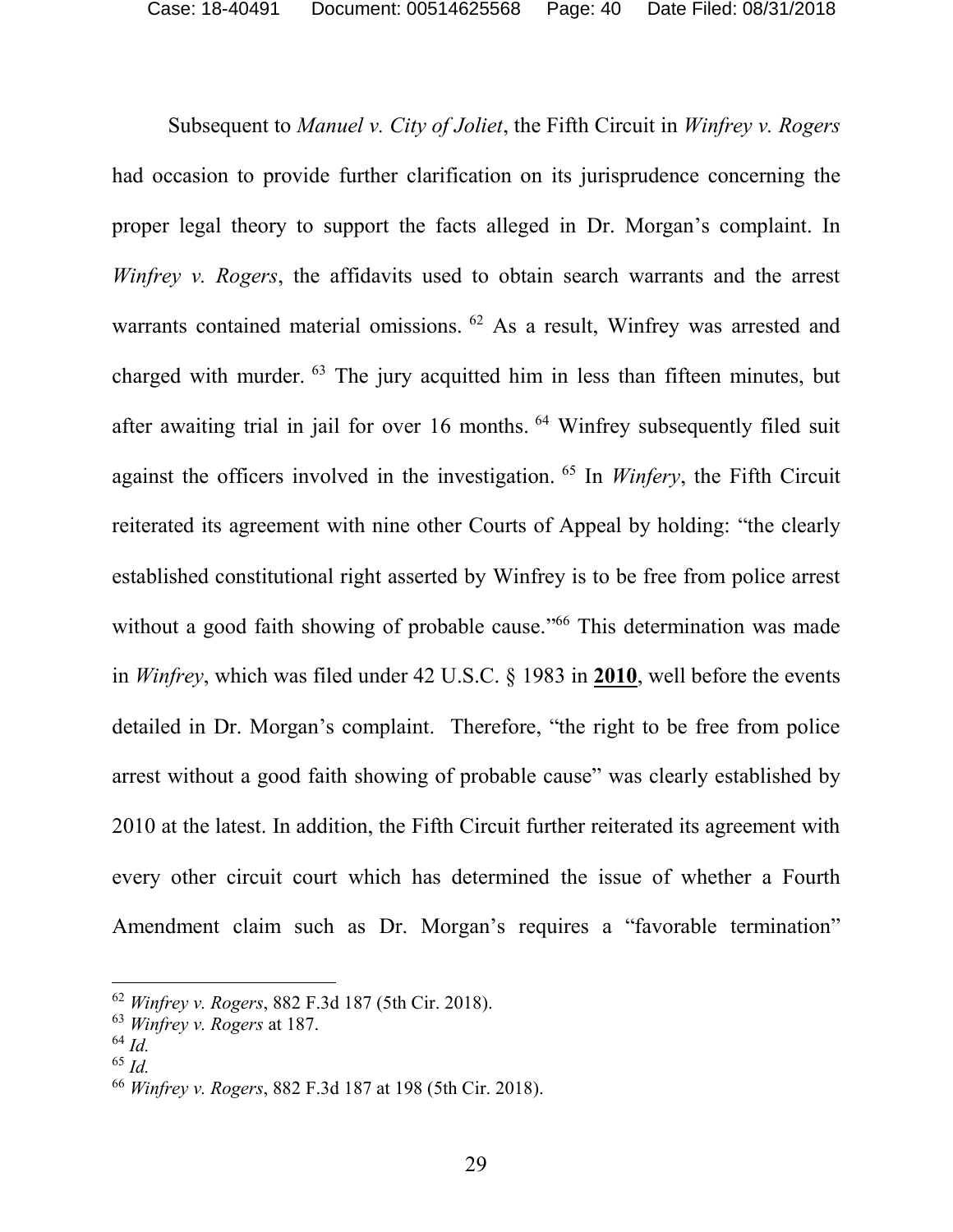element: "because [Winfrey] was arrested through the wrongful institution of legal process…his claim accrued when his criminal proceedings ended in his favor." 67 Therefore, Winfrey's 1983 malicious prosecution claim tethered to a Fourth Amendment violation did not begin to accrue until his acquittal. <sup>68</sup>

#### B. Appellants violated Dr. Morgan's clearly established federal rights no matter which label is applied

Dr. Morgan was arrested through the wrongful institution of legal process as in *Winfrey*. His arrest for "Non-certification of a Pain Management Clinic" came after his indictment. The indictment and subsequent arrest were based solely on evidence knowingly fabricated by Appellants to frame Dr. Morgan for a crime which he did not commit and to encourage his prosecution. ROA.329 at ¶49; 328 at ¶84; 335 at ¶120).

Dr. Morgan has pled a claim showing that he is entitled to relief. Whether this claim is called malicious prosecution or a violation of the Fourth Amendment or a violation of the Fourteenth Amendment (as suggested by Justice Alito in his dissenting opinion in *Manuel v. City of Joliet*) does not matter. Appellants' actions noted in this section violated Dr. Morgan's clearly established federal rights.

<sup>67</sup> *Winfrey v. Rogers* at 197.

<sup>68</sup> *Id*.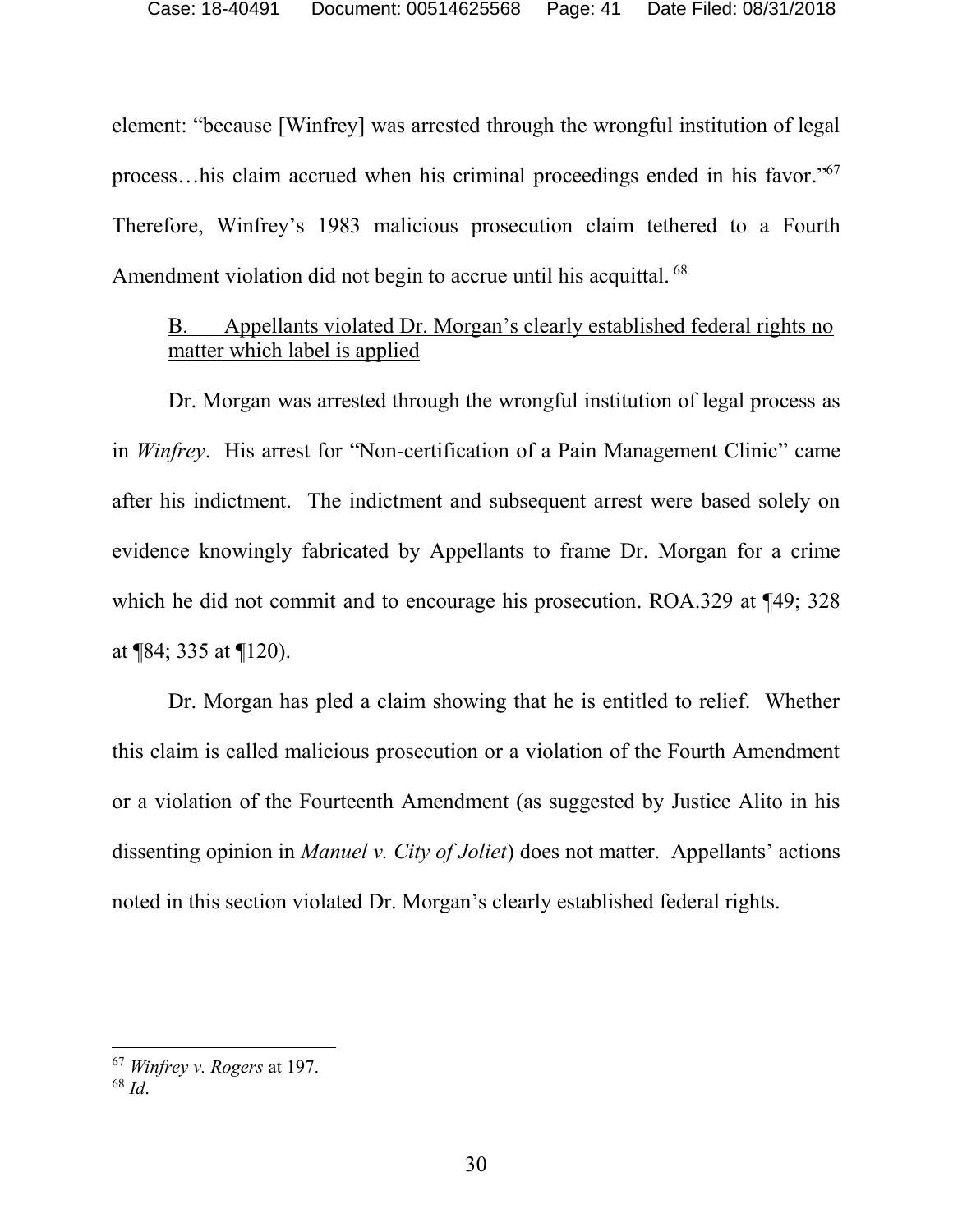#### **IV. Abuse of Process**

## A. Appellants abused the TMB's subpoena process to violate the Fourth Amendment

The Fifth Circuit has outlined the elements for a federal claim of abuse of process:

"The essential elements of abuse of process, as the tort has developed, have been stated to be: first, an ulterior purpose, and second, a willful act in the use of the process not proper in the regular conduct of the proceeding. Some definite act or threat not authorized by the process, or aimed at an objective not legitimate in the use of the process, is required." 69

The TMB issued administrative *instanter* subpoenas to Dr. Morgan. ROA.445. After the administrative subpoenas were issued, Appellants used them not to further the regulatory scheme, but rather for the purpose of pursuing criminal charges against Dr. Morgan. ROA.448. Appellants improperly enforced the subpoenas without affording any opportunity for precompliance judicial review, without consent and without exigency in violation of the Fourth Amendment. ROA.449.

The complaint has met the elements for a federal abuse of process claim. First, Appellants pursued an "ulterior purpose" in enforcing the subpoenas after they were issued (i.e. to pursue criminal charges and not to further the regulatory scheme). Second, they enforced the subpoenas improperly through "acts of intimidation" without affording judicial process to further their criminal

<sup>69</sup> *Brown v. Edwards*, 721 F.2d 1442 (5th Cir. 1984).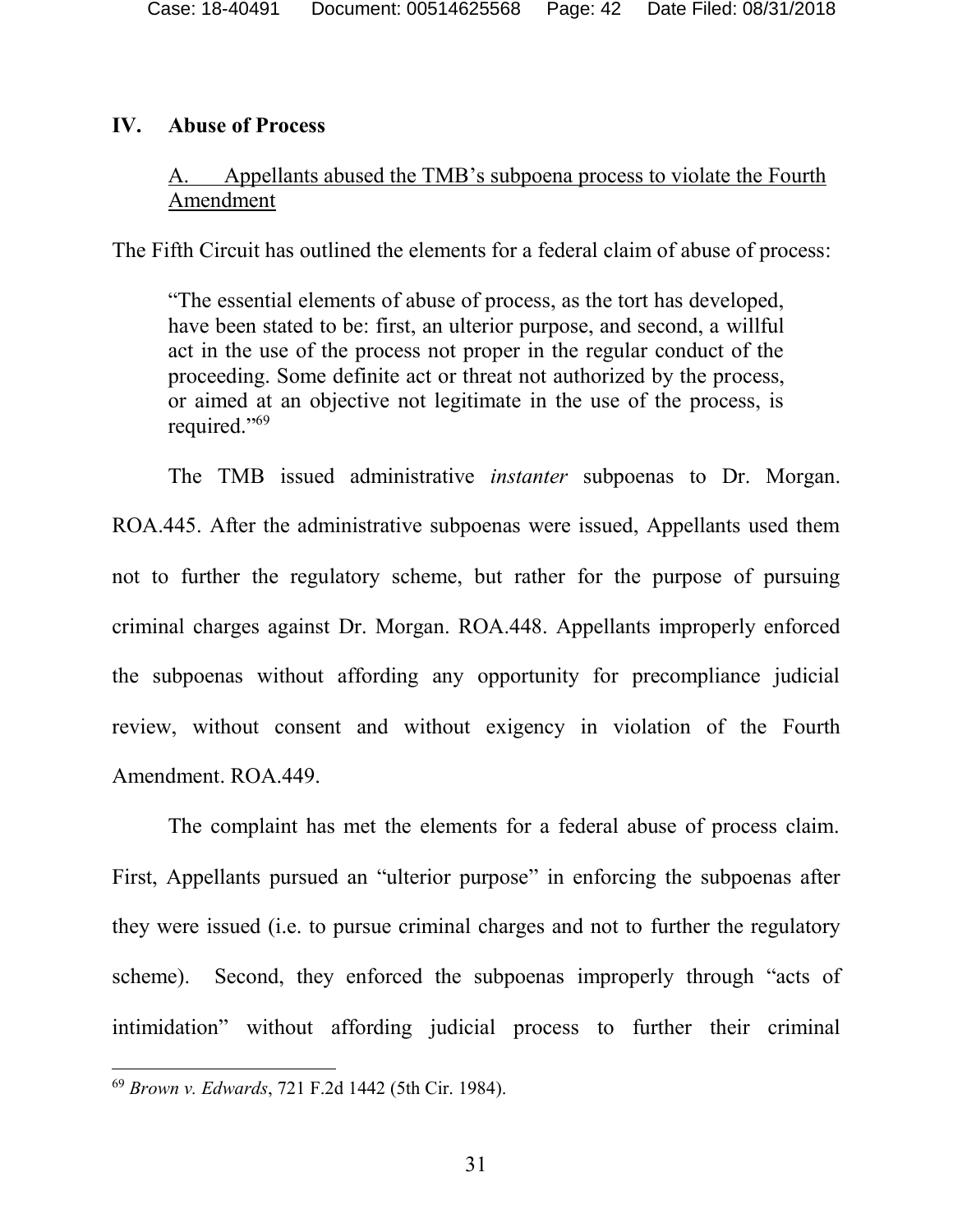investigation (i.e. a "willful act in the use of the process not proper in the regular conduct of the proceeding"). Enforcement of an administrative subpoena by agents in the field is not permitted under *See v. City of Seattle* (387 U.S. 541) and many other longstanding precedents and therefore was "not proper in the regular conduct of the proceedings". Essentially, the TMB administrative subpoena process was abused by enforcing compliance through intimidation to circumvent the Fourth Amendment's requirement for a warrant and to search patients' entire medical files in a doctor's office for a criminal investigation. This abuse of process claim is *not* free standing. It is grounded in the Fourth Amendment since Appellants' abused the TMB administrative subpoena process to conduct unreasonable searches and seizures.

#### B. Appellants' abuse of process was egregious

 $\overline{a}$ 

The Supreme Court has termed similar behavior an "outrage."<sup>70</sup> The actions by Appellants here are arguably even more egregious than the "outrage" condemned by the Supreme Court nearly a century ago in *Silverthorne*. The instant searches involved extremely private and sensitive papers (i.e. patients' entire medical files) being searched immediately and warrantlessly by law

<sup>70</sup> *Silverthorne v. United States*, 251 U.S. 385 at 390 (1920) ("[T]he United States marshal without a shadow of authority went to the office of their company and made a clean sweep of all the books, papers and documents found there…of course its seizure was an outrage.").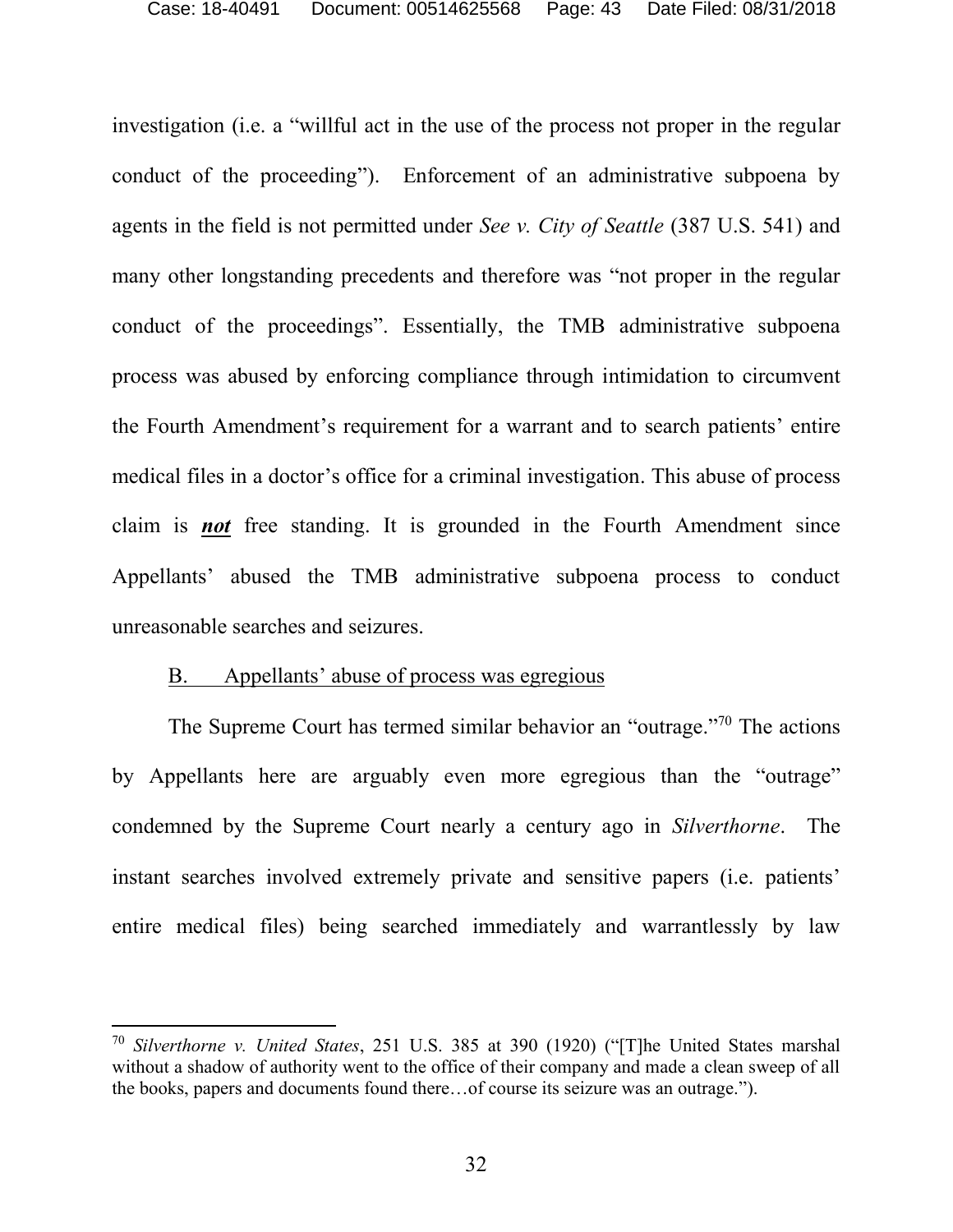enforcement in clear violation of the Fourth Amendment, whereas the search in *Silverthorne* involved corporate records.

The state court also found the abuse of the TMB's subpoena process to be egregious. Specifically, the state court found that Appellants acted with "bad faith" in conducting the searches of Dr. Morgan's clinics by immediate enforcement of TMB instanter subpoenas. ROA.449.

#### **CONCLUSION**

Appellants' immediate searches of Dr. Morgan's medical offices and seizure of over 14,500 confidential documents and medical records, including patients' entire medical files, papers which include some of the most conceivably private information, was accomplished by Appellants through intimidation and threats. ROA. 320-21. Appellants conduct to "serve" subpoenas was clearly unreasonable in the absence of an exception to the Fourth Amendment's requirement for a warrant; unreasonable in the absence of exigency, consent, or the opportunity for judicial review. In addition, the manufacture of false criminal evidence clearly violated the Fourteenth Amendment. Any notion that such activities are constitutional is beyond imagination. Based on Appellants' violations of clearly established law and their conduct as investigators, performing investigatory and administrative functions, Appellants are entitled to neither absolute nor qualified immunity. Furthermore, Dr. Morgan has pled in his *Second Amended Complaint*,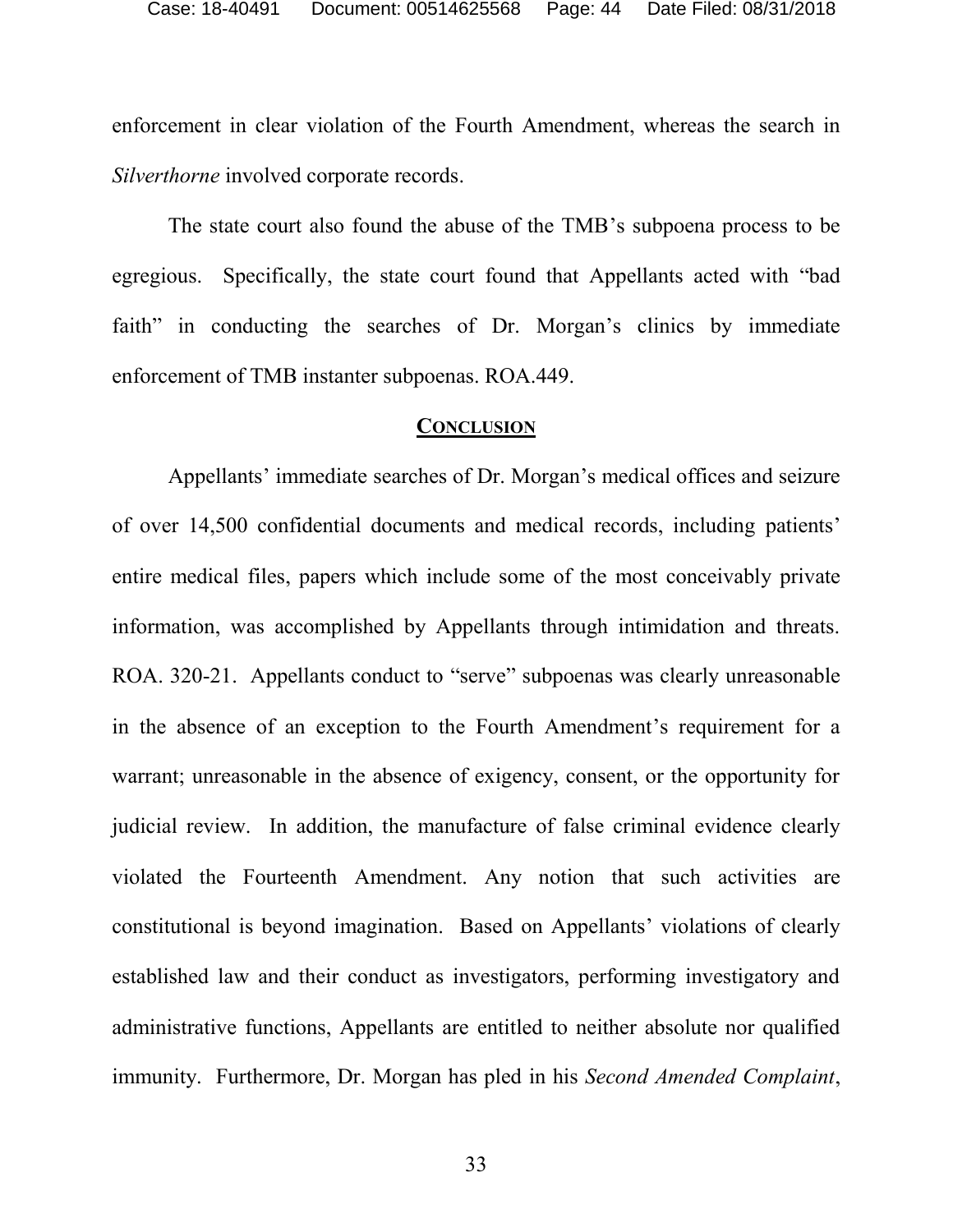sufficient facts to satisfy the federal standard of notice pleading, where he is entitled to relief.

Accordingly, Dr. Morgan respectfully requests that the Court affirm the order of the court below which denied Appellants' motions to dismiss.

Respectfully Submitted,

/s/ Tommy E. Swate Tommy E. Swate SWATE ATTORNEY AT LAW 403 Wild Plum Houston, Texas 77013 (832) 702-7599 swatemd@aol.com

*Counsel for Appellee*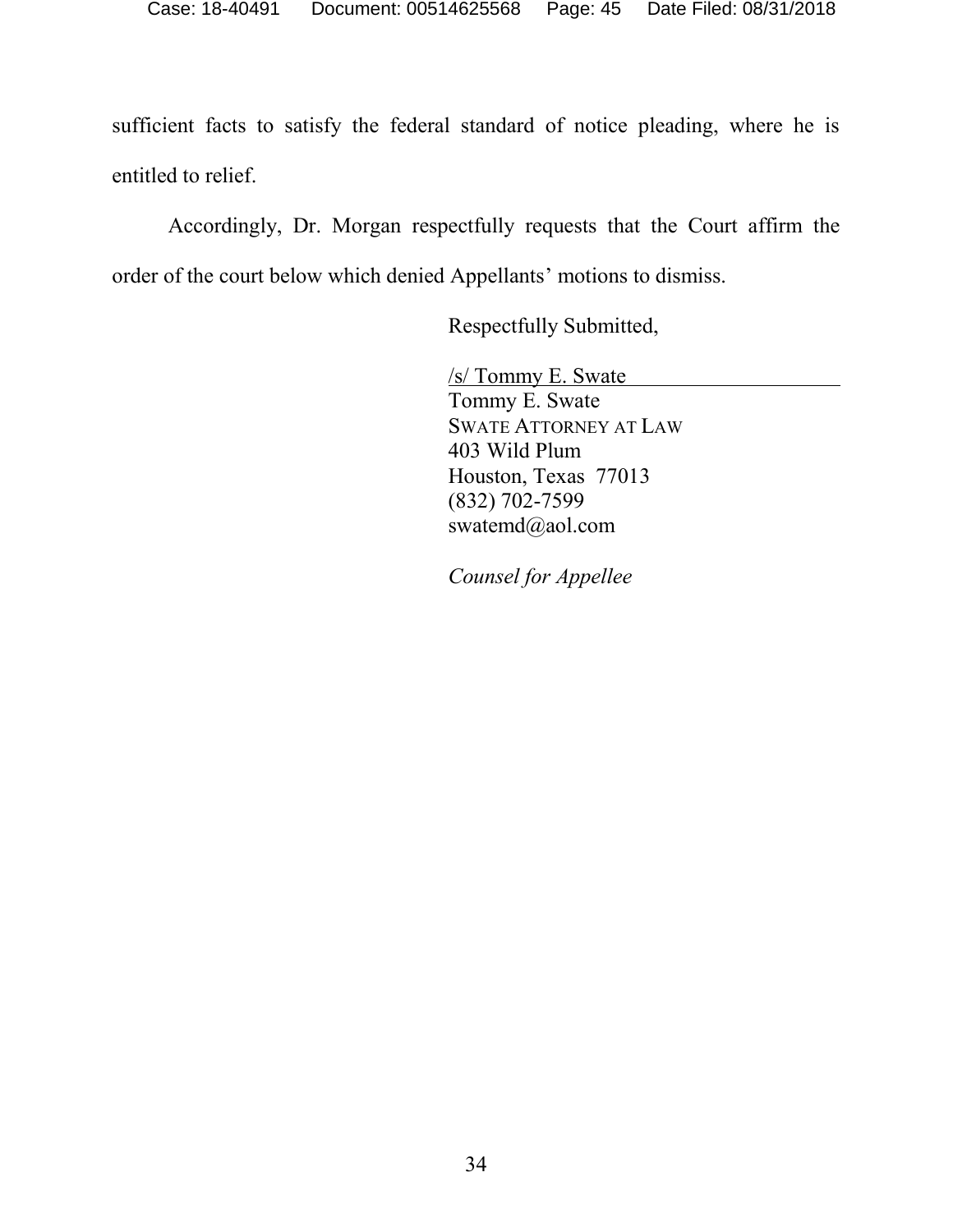## **CERTIFICATE OF FILING AND SERVICE**

I hereby certify that on this 31st day of August, 2018, I caused this Brief of Appellee to be filed electronically with the Clerk of the Court using the CM/ECF System, which will send notice of such filing to the following registered CM/ECF users:

Ken Paxton Jeffrey C. Mateer Scott A. Keller Bill Davis Seth Byron Dennis Summer R. Lee Amy Swamholm OFFICE OF THE ATTORNEY GENERAL Post Office Box 12548 (MC 059),  $7<sup>th</sup>$  Floor Austin, Texas 78711 (512) 936-1896

*Counsel for Appellants*

Upon acceptance by the Clerk of the Court of the electronically filed document, the required number of bound copies of the Brief of Appellee will be filed with the Clerk of the Court via UPS Next Day Air.

> /s/ Tommy E. Swate *Counsel for Appellee*